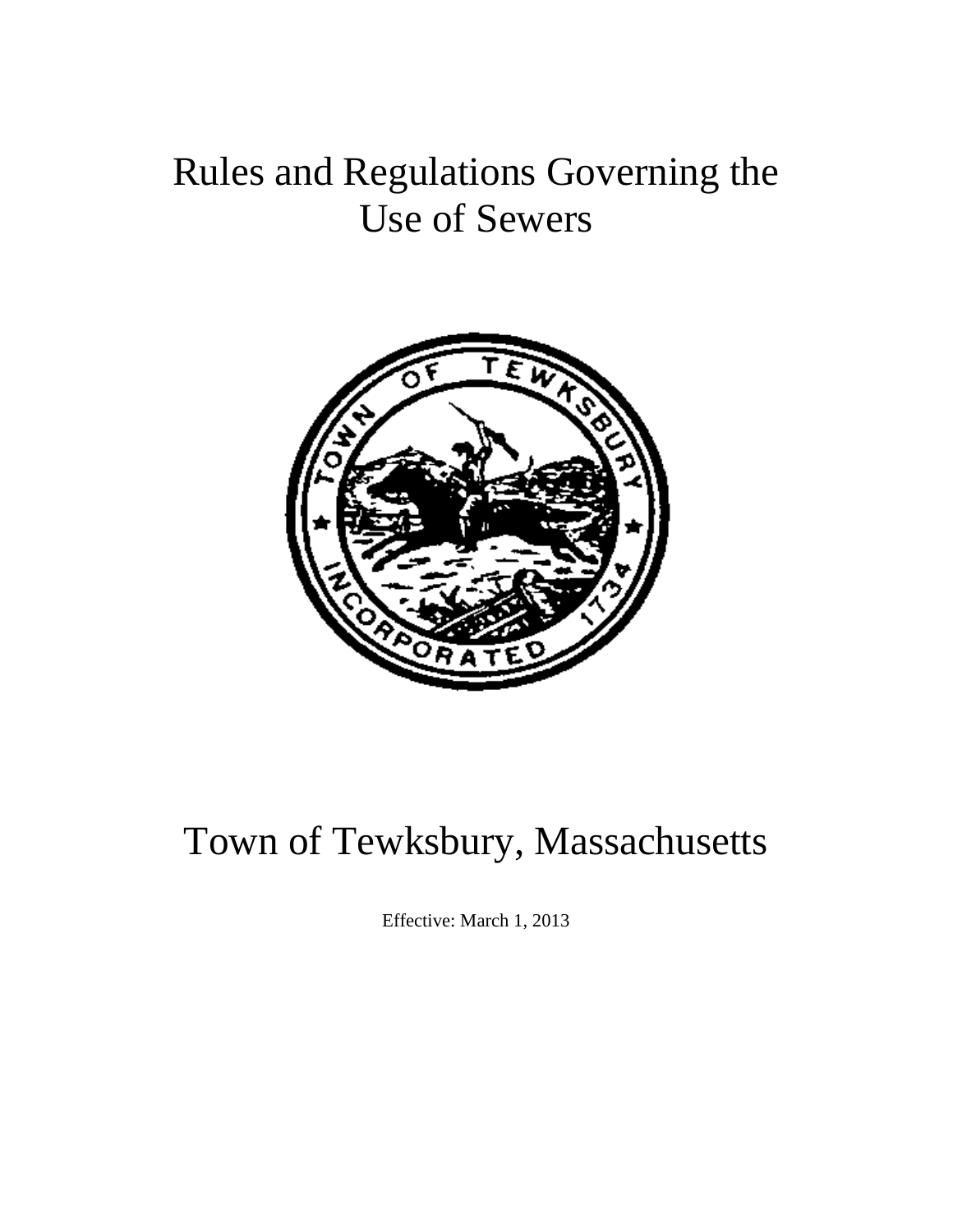# TABLE OF CONTENTS

| Section 2.05 – Terms and Conditions of Special Discharge Authorizations ________________ 12      |    |
|--------------------------------------------------------------------------------------------------|----|
| Section 2.06 – Compliance with MassDEP's Sewer System Extension and Connection Permit            |    |
|                                                                                                  |    |
|                                                                                                  |    |
|                                                                                                  |    |
|                                                                                                  |    |
|                                                                                                  |    |
|                                                                                                  |    |
|                                                                                                  |    |
| Section 2.14 - Separate Building Service Laterals Required __________________________________ 16 |    |
|                                                                                                  |    |
|                                                                                                  |    |
|                                                                                                  |    |
|                                                                                                  |    |
|                                                                                                  |    |
|                                                                                                  |    |
|                                                                                                  |    |
|                                                                                                  |    |
|                                                                                                  |    |
|                                                                                                  |    |
| Section 2.25 – Reporting of Prohibited Substances Found in Building Service Lateral _____ 19     |    |
| Section 2.26 – Uncontaminated Waters Excluded from Sanitary Sewer ___________________ 19         |    |
|                                                                                                  | 19 |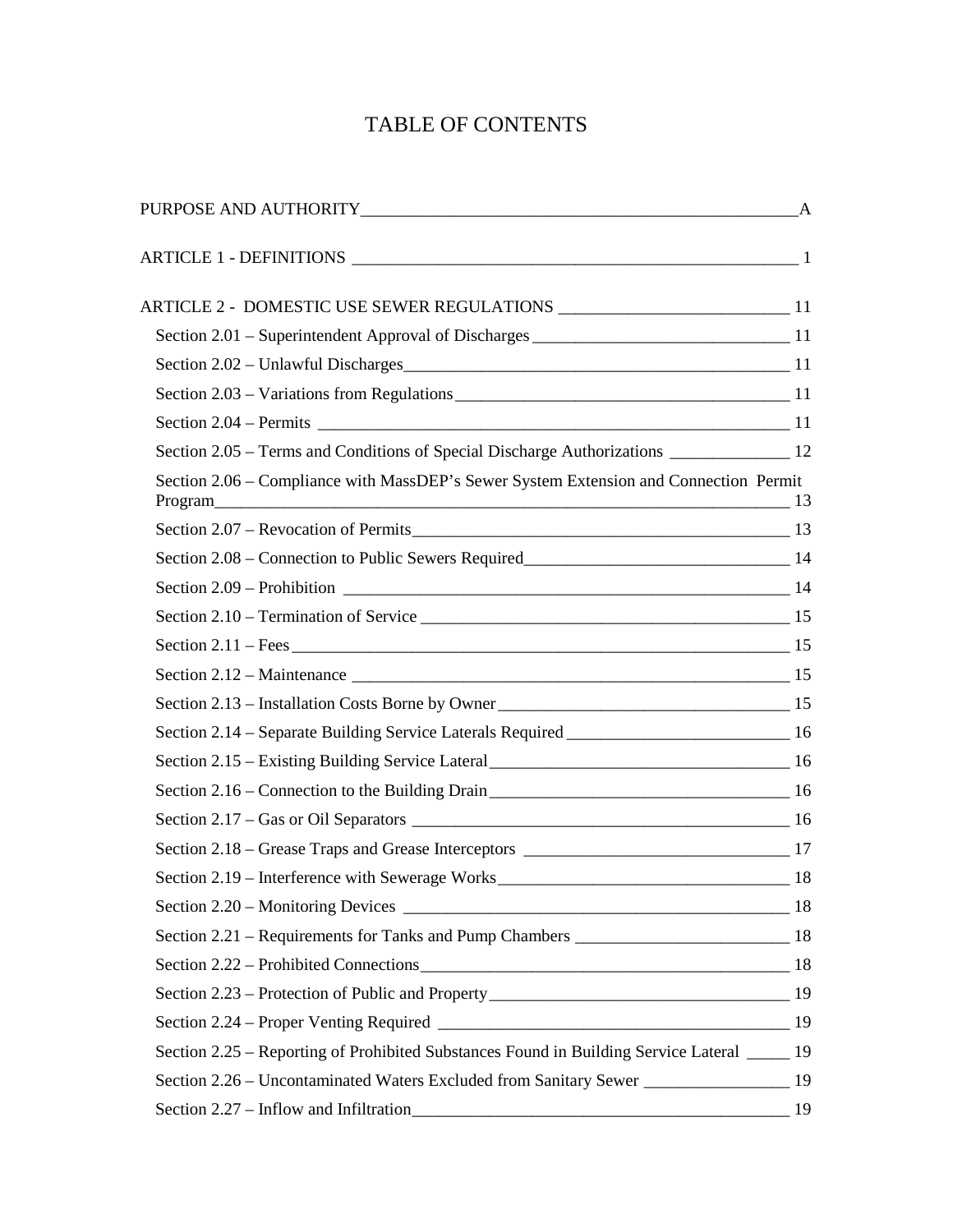| Section 2.41 – Compliance with the Town's Sewer Construction Standards 25                                                                                                                                                      |  |
|--------------------------------------------------------------------------------------------------------------------------------------------------------------------------------------------------------------------------------|--|
| Section 2.42 – Bonding Requirements for Sewerage Works Projects 26                                                                                                                                                             |  |
|                                                                                                                                                                                                                                |  |
|                                                                                                                                                                                                                                |  |
|                                                                                                                                                                                                                                |  |
|                                                                                                                                                                                                                                |  |
|                                                                                                                                                                                                                                |  |
|                                                                                                                                                                                                                                |  |
| Section 3.05 – Permit Duration 3.05 – 1.2 and 2.05 – 1.2 and 2.05 million 3.05 – 1.2 and 2.05 million 3.05 – 1.2 and 2.05 million 3.05 – 1.2 and 2.05 million 3.05 – 1.2 and 2.05 million 3.05 – 1.2 and 2.05 million 3.05 – 1 |  |
|                                                                                                                                                                                                                                |  |
|                                                                                                                                                                                                                                |  |
|                                                                                                                                                                                                                                |  |
|                                                                                                                                                                                                                                |  |
|                                                                                                                                                                                                                                |  |
|                                                                                                                                                                                                                                |  |
|                                                                                                                                                                                                                                |  |
|                                                                                                                                                                                                                                |  |
|                                                                                                                                                                                                                                |  |
|                                                                                                                                                                                                                                |  |
|                                                                                                                                                                                                                                |  |
|                                                                                                                                                                                                                                |  |
|                                                                                                                                                                                                                                |  |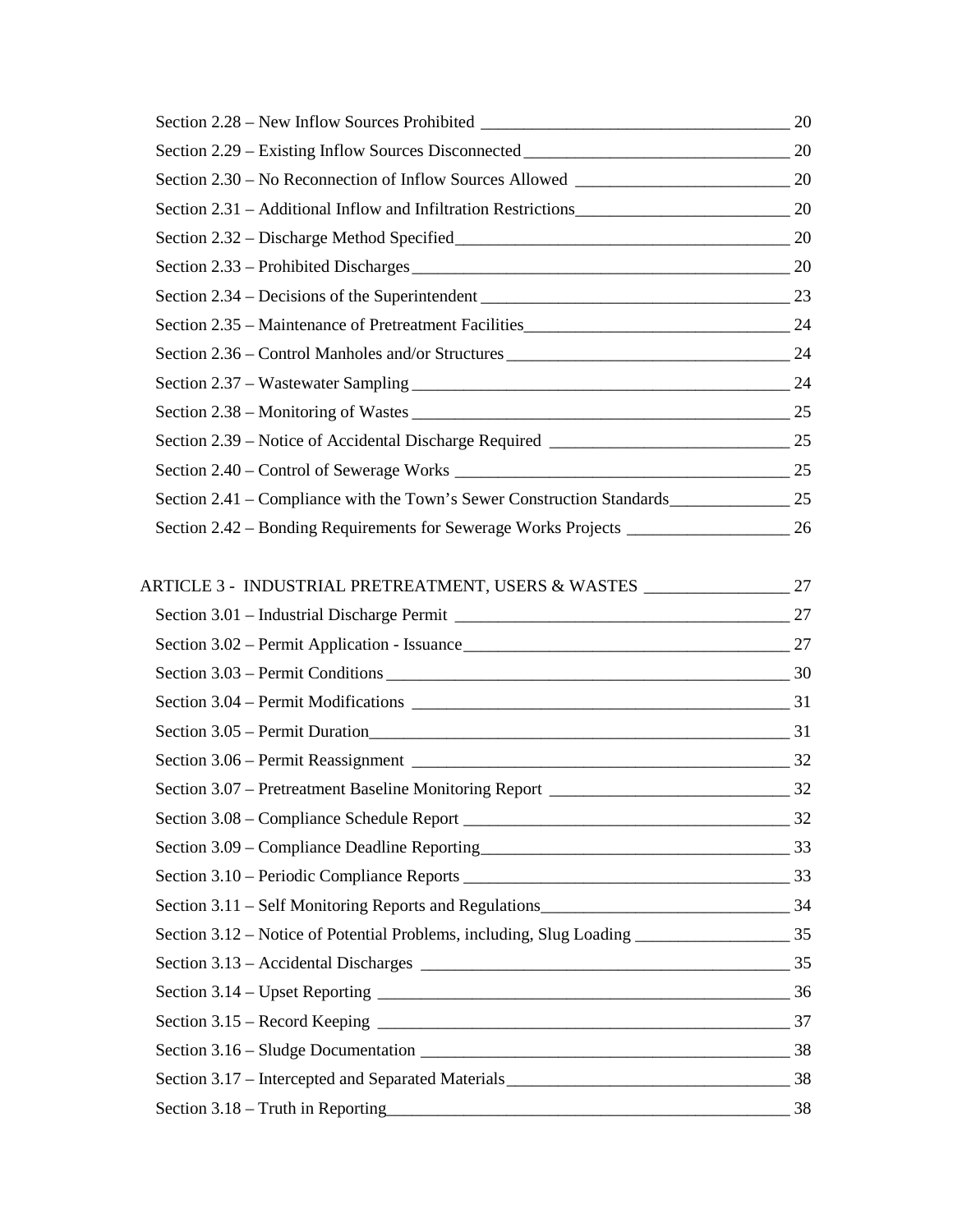| Section 3.27 – Public Notification of Significant Non-Compiance _______________________ 42 |  |
|--------------------------------------------------------------------------------------------|--|
|                                                                                            |  |
|                                                                                            |  |
|                                                                                            |  |
|                                                                                            |  |
|                                                                                            |  |
| ARTICLE 4 - DESIGN CRITERIA FOR SANITARY SEWERS ________________________ 45                |  |
|                                                                                            |  |
|                                                                                            |  |
|                                                                                            |  |
|                                                                                            |  |
|                                                                                            |  |
| Section 5.02 – Licensee Not Allow Use of Name by Another _________________________ 49      |  |
| Section 5.03 – Forfeiture of License                                                       |  |
|                                                                                            |  |
|                                                                                            |  |
|                                                                                            |  |
|                                                                                            |  |
|                                                                                            |  |
|                                                                                            |  |
|                                                                                            |  |
|                                                                                            |  |
|                                                                                            |  |
|                                                                                            |  |
|                                                                                            |  |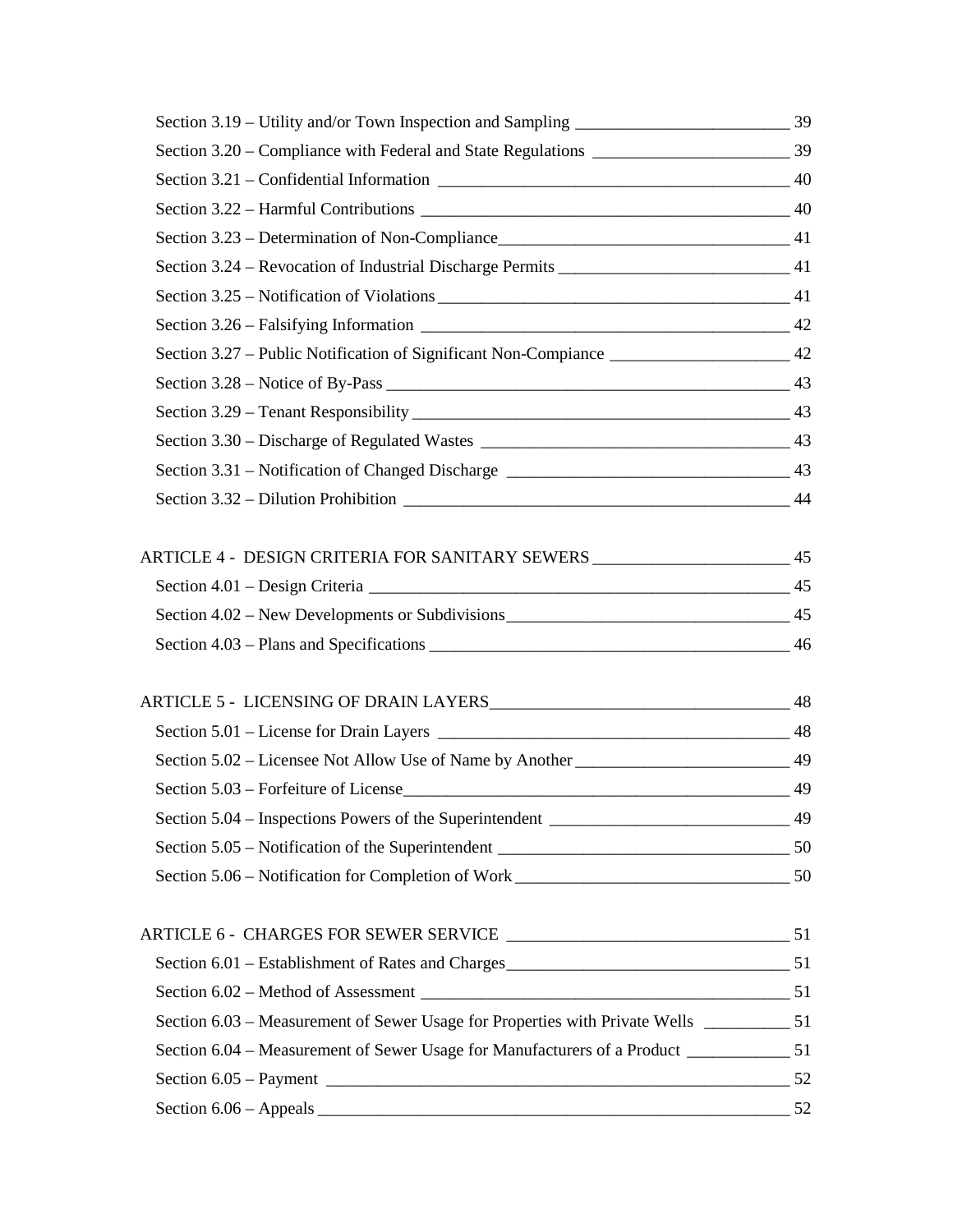| Section 6.08 – Toxic Wastes                                                       |  |
|-----------------------------------------------------------------------------------|--|
|                                                                                   |  |
|                                                                                   |  |
|                                                                                   |  |
|                                                                                   |  |
| ARTICLE 8 - POWER, AUTHORITY & PENALTIES ___________________________________55    |  |
|                                                                                   |  |
|                                                                                   |  |
|                                                                                   |  |
|                                                                                   |  |
|                                                                                   |  |
|                                                                                   |  |
| Section 8.07 - Liability 56                                                       |  |
|                                                                                   |  |
|                                                                                   |  |
|                                                                                   |  |
|                                                                                   |  |
|                                                                                   |  |
| ARTICLE 10 - RULES AND REGULATIONS IN FORCE ___________________________________58 |  |
|                                                                                   |  |
|                                                                                   |  |
|                                                                                   |  |
| <b>APPENDIX</b>                                                                   |  |

| Fee:<br>$\sim$<br>$\sim$ Schedule |  |
|-----------------------------------|--|
|-----------------------------------|--|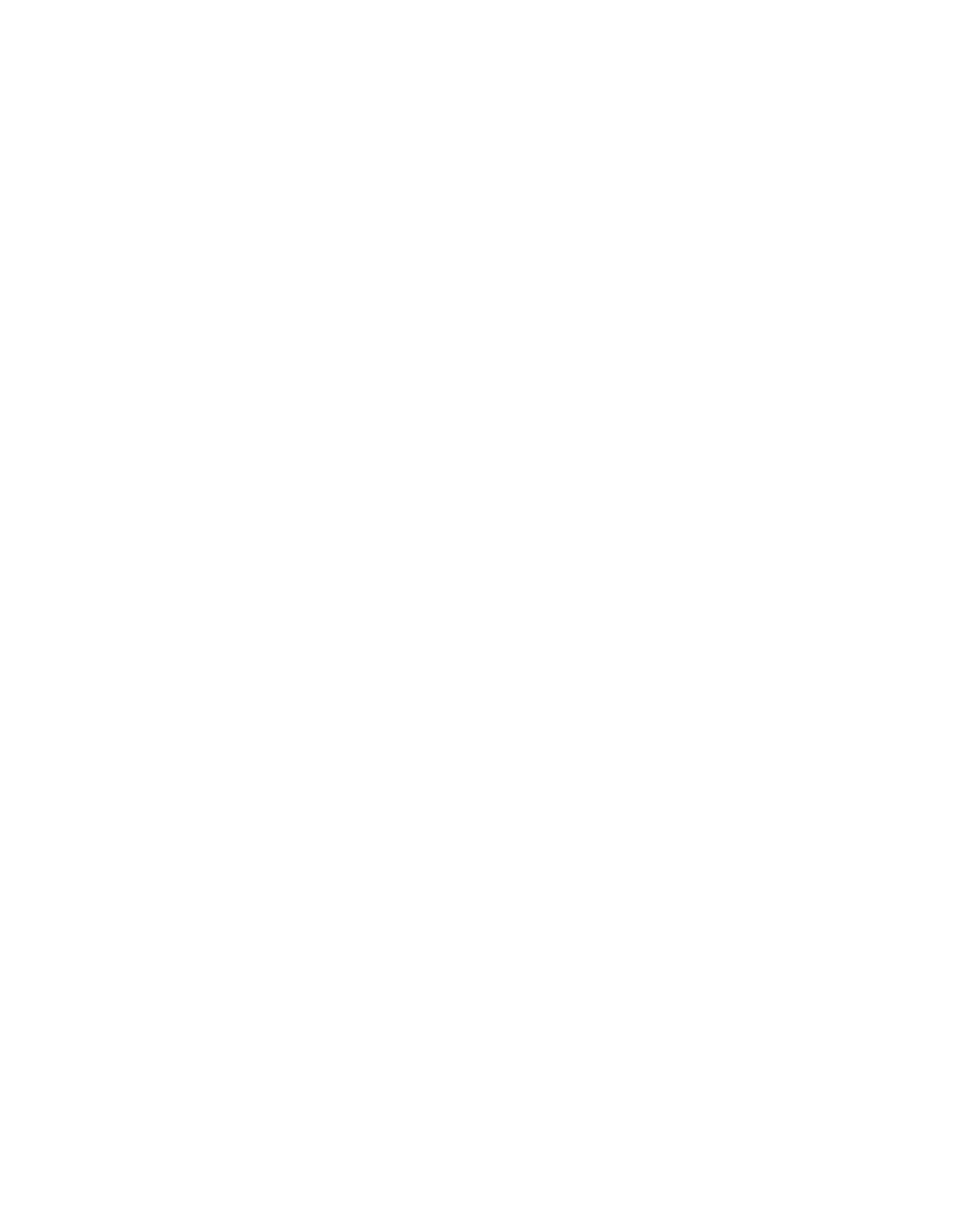# TOWN OF TEWKSBURY, COMMONWEALTH OF MASSACHUSETTS

# PURPOSE AND AUTHORITY

# SEWER REGULATIONS CONTROLLING THE USE OF PUBLIC AND PRIVATE SEWERS; THE INSTALLATION AND CONNECTION OF BUILDING SEWER SYSTEM(S); AND PROVIDING PENALTIES FOR VIOLATION

Pursuant to the provisions of M.G.L., c. 83, § 10, and Section 12 of the Town of Tewksbury Charter, the Town of Tewksbury (the Town), acting through its Town Manager, establishes the following regulations governing the use of public and private sewers. The Town Manager shall be the only town official authorized to issue a variance of these regulations.

These regulations set forth uniform requirements for direct and indirect contributors into the publicly owned treatment works of the Town, and enable the Town to comply with all applicable requirements under Massachusetts and Federal law, including but not limited to, the Clean Water Act of 1977, the National Pollutant Discharge Elimination System Permit No. MA0100633 issued to the Lowell Regional Wastewater Utility and to which the Town acts as a co-permittee, by the Environmental Protection Agency and the Massachusetts Department of Environmental Protection, and M.G.L., c. 21.

These regulations shall apply to Persons inside or outside the Town who are by contract or agreement with the Town, users of the Publicly Owned Treatment Works.

The Department of Public Works, acting through the Superintendent of Public Works or designated Person acting on behalf of the Superintendent, is responsible for the implementation and administration of these regulations.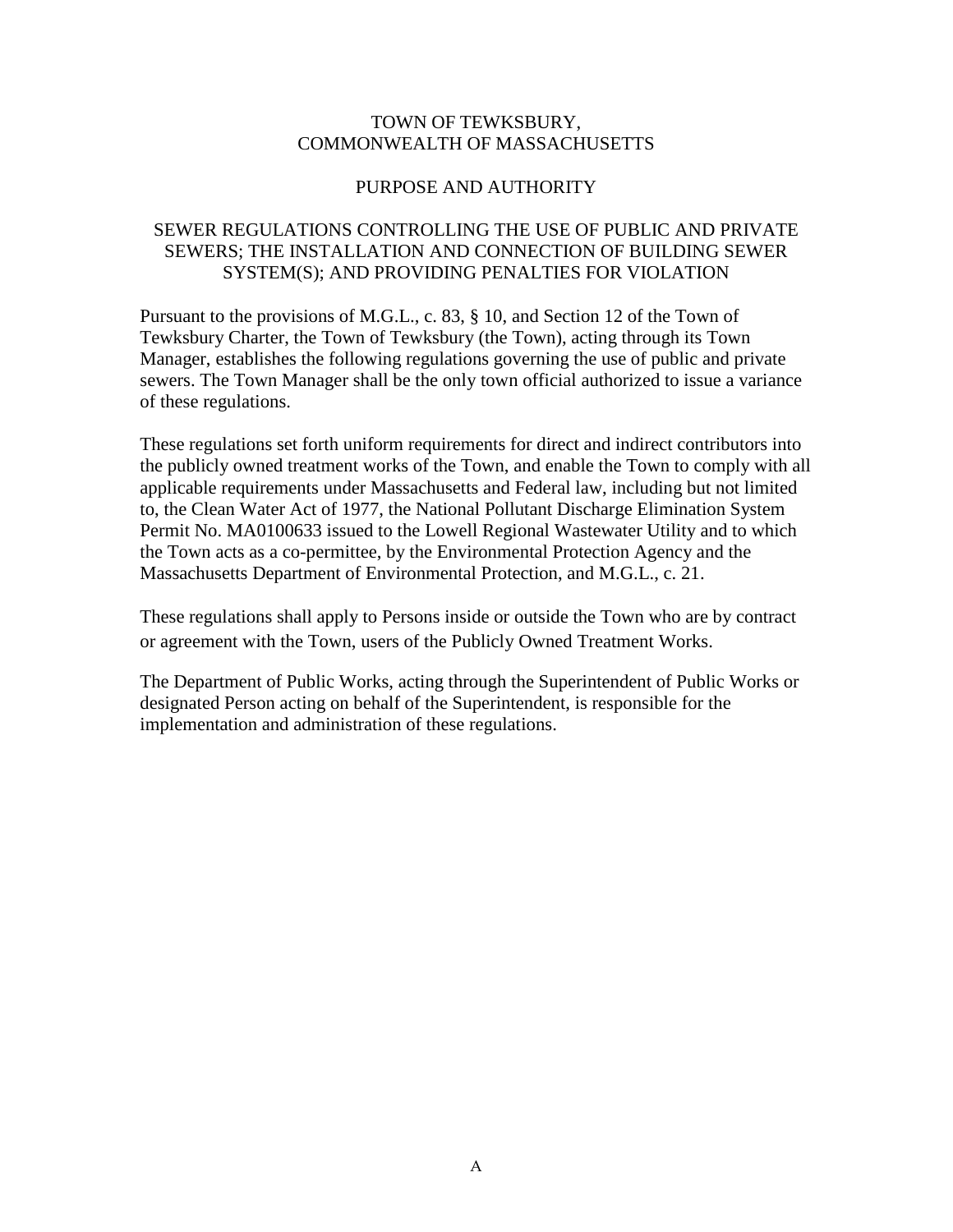# ARTICLE 1

# **DEFINITIONS**

"Act or the Act" shall mean The Federal Water Pollution Control Act, also known as the Clean Water Act, as amended, 33 USC 1251, et. seq.

"Alteration" shall mean any change or modification of an existing Publicly Owned Treatment Works that would change its physical make-up or location from that initially constructed or designed.

"Applicant" shall mean any Person requesting approval to discharge Sewage or Industrial Wastes into the Sewerage Works of the Town.

"Approval" shall mean written approval by the Superintendent.

"Approval Authority" shall mean The Administrator of the United States Environmental Protection Agency (US EPA) for Region 1.

"Authorized Representative or Signature Authority" shall mean

- 1) If the Industrial User is a corporation:
	- a) The president, secretary, treasurer, or a vice-president of the corporation in charge of a principal business function, or any other Person who performs similar policy or decision making functions for the corporation;
	- b) The manager of 1 or more manufacturing, production or operation facilities employing more than 250 persons or having gross annual sales or expenditures exceeding \$25 million, if authority to sign documents has been assigned or delegated to the manager in accordance with corporate procedure;
- 2) If the Industrial User is a partnership or sole proprietorship, an authorized representative shall mean a general partner or proprietor, respectively;
- 3) If the Industrial User is a federal, state or local governmental facility, an authorized representative shall mean a director or highest official appointed or designated to oversee the operation and performance of the activities of the government facility, or his or her designee;
- 4) The Industrial Users described above may also designate another authorized representative if the authorization specifies the individual or position responsible for the overall operation of the facility from which the discharge originates or having overall responsibility for the environmental matter for the company and the written authorization is submitted to the Executive Director.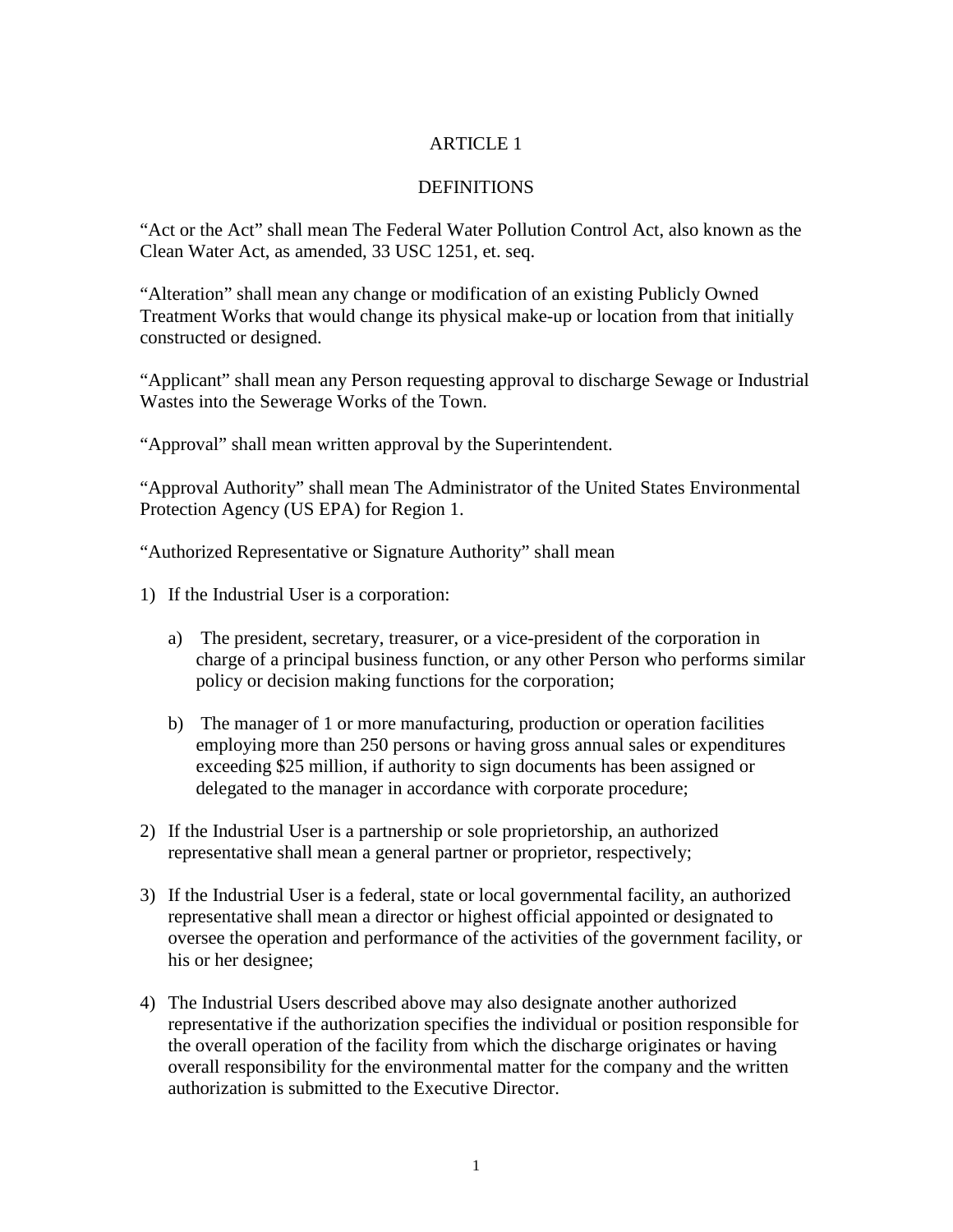"Available" A Public Sewer shall be considered Available when the property upon which a building is situated abuts a street, alley, Easement, or right of way in which a Public Sewer is located.

"Best Management Practices" (BMP) shall mean practices such as preventive maintenance, scheduling of activities, or process alterations which enable the user to comply with the provisions of these Regulations or any applicable state and/or federal guidelines.

"Biochemical Oxygen Demand" (BOD) shall mean the quantity of oxygen utilized in the biochemical oxidation of organic matter under the standard laboratory procedure in 5 days at 20 degrees centigrade, expressed in milligrams per liter.

"Building Drain" shall mean the part of the lowest horizontal piping of a drainage system that conveys regulated Wastewater to the Building Service Lateral.

"Building Service Lateral" shall mean the extension from the Building Drain commencing at a point 10 feet outside the inner face of the building wall and extending to the wye section at the Public Sewer or other place of disposal.

"Categorical Pretreatment Standard" shall mean any regulation containing Pollutant limitations promulgated by the EPA in accordance with Sections 307 (b) and (c) of the Act (33 USC 1317), which applies to a specific category of Industrial Users. This term includes prohibitive discharge limits established pursuant to 40 CFR 403.5, and those found in 40 CFR Chapter I Subchapter N, Parts 405-471.

"Certificate of Occupancy" shall mean the certificate issued by the Building Commissioner certifying that all work has been completed in accordance with the provisions of the appropriate permits (listed on the Certificate of Occupancy) and of applicable codes for which a permit is required.

"City" shall mean the City of Lowell, Massachusetts.

"Combined Sewer" shall mean a Public Sewer receiving both surface water and Sewage.

"Commonwealth" shall mean the Commonwealth of Massachusetts.

"Compatible Pollutants" Wastewater constituents for which the Publicly Owned Treatment Works was designed or is operated to adequately treat.

"Control Authority" until approval of the Pretreatment program by the EPA, the Control Authority will be the Executive Director of the Lowell Regional Wastewater Utility. Until the program is approved by the EPA, the Control Authority shall be synonymous with the Approval Authority.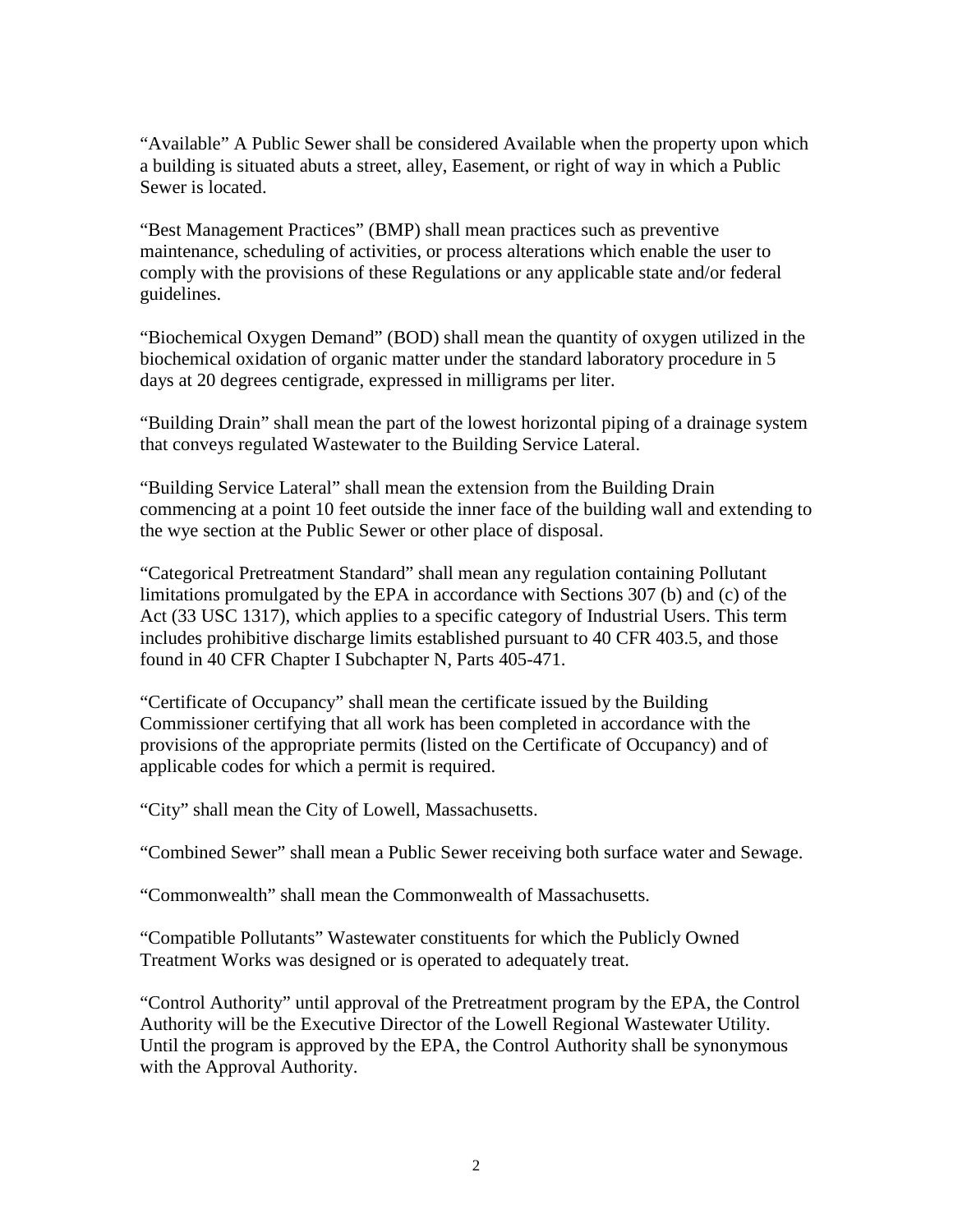"Cooling Water" shall mean the water discharge from any use such as air conditioning, cooling, refrigeration, or to which the only Pollutant added is heat.

"Department" shall mean the Department of Public Works of the Town.

"Daily average in milligrams per liter" shall mean the average concentration of Grab Samples collected over a Normal Operating Day.

"Daily maximum in milligrams per liter" shall mean the highest single value obtained for a particular parameter over a Normal Operating Day.

"Discharge Permits" shall mean either the previously negotiated agreements or a Wastewater discharge permit and shall include the criteria for discharge to the Publicly Owned Treatment Works.

"Domestic Wastewater" shall mean the Wastewater derived principally from residential dwellings, business buildings, institutions and the like.

"Drain Layer" shall mean a general term applied to a Person in the business of, and licensed by the Superintendent for laying drains from the existing Sewerage Works to the Building Drain of residential buildings, commercial buildings, industrial buildings, and similar structures and properties and within the Town's Right-of-Way.

"Easement" shall mean an acquired legal right for the specific use of land owned by others.

"Equalization of Waste Flows" shall mean an averaging of variations in flow and composition of Sewage from particular sources by an equalizing basin or other means to provide a flow of reasonably uniform volume and composition prior to the discharge into a Public Sewer.

"Excessive" shall mean amounts or concentrations of a constituent or a Wastewater which in the judgment of the Executive Director (a) will cause damage to any Utility and/or the Town facility; (b) will be harmful to a Wastewater Treatment process; (c) cannot be removed in the Utility Treatment works to the degree required to meet the receiving water quality standards of the Merrimack River and/or EPA and state effluent standards; (d) can otherwise endanger life, limb, or public property; or (e) can constitute a nuisance.

"Executive Director" shall mean the Executive Director of the Lowell Regional Wastewater Utility of Lowell, Massachusetts, or his or her designee.

"Facilities" shall mean structure and conduits for the purposes of collecting, treating, neutralizing, stabilizing or disposal of Domestic Wastewater and/or industrial or other Wastewaters as are disposed of by means of such structures and conduits including Treatment and disposal works, necessary intercepting outfall, and outlet sewers, and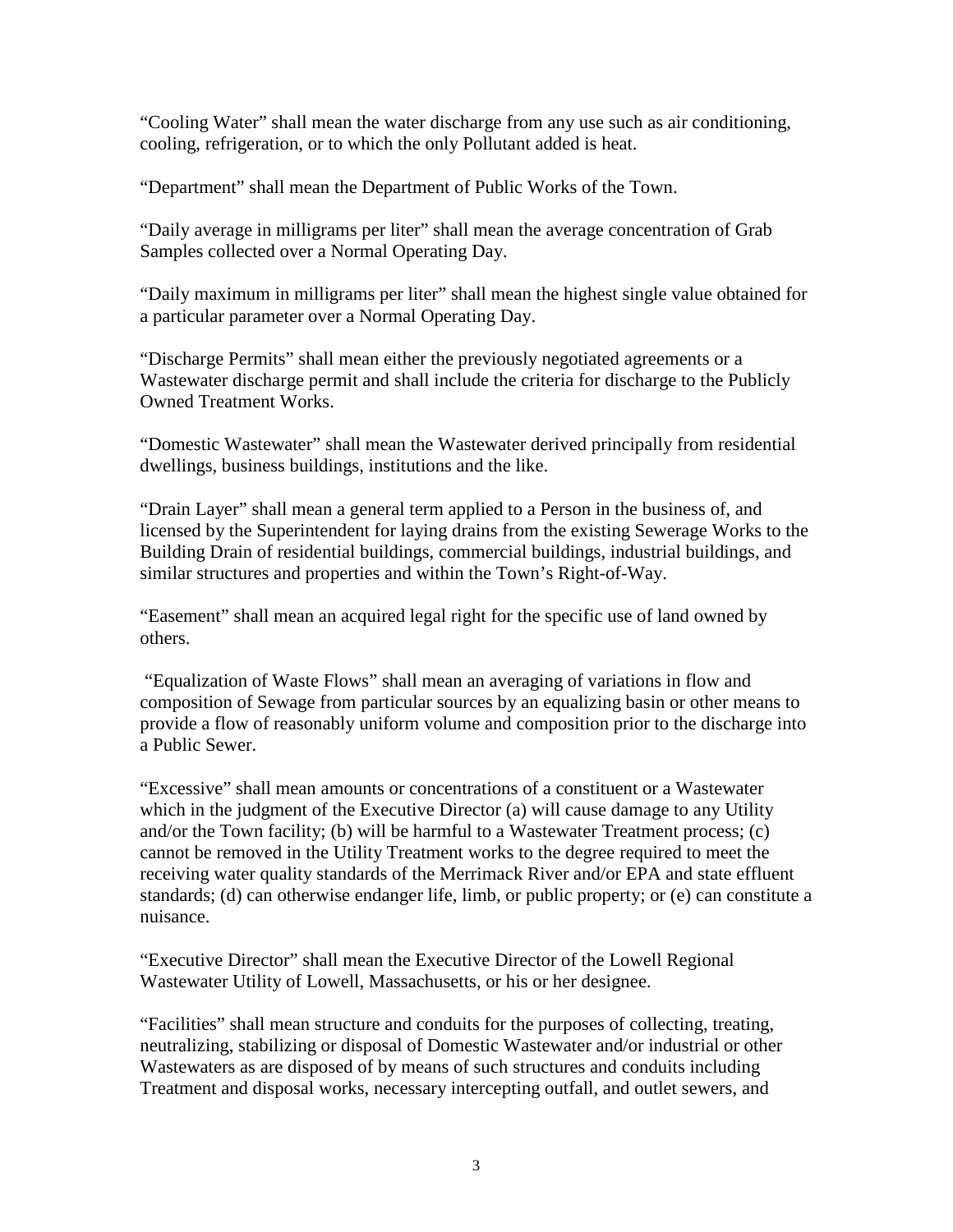pumping stations integral to such facilities with sewers, equipment, furnishings, and other necessary appurtenances.

"Garbage" shall mean the animal and vegetable wastes resulting from the handling, preparation, cooking, and serving of food, composed largely of putrescible organic matter and its normal moisture content.

"Grab Sample" A sample which is taken from a waste stream on a one-time basis with no regard to the flow in the waste stream and without consideration of time.

"Grease Trap" shall mean a watertight structure located on a Building Drain before a Building Service Lateral in which grease and oils are separated from other solid and liquid constituents of Sewage and accumulated in accordance with 310 CMR 15.230.

"Industrial Discharge Permit" shall mean the permit required to be obtained from the Town by Significant Industrial Users to discharge to the Utility's POTW, as set forth in article 3, section 3.01 of these Regulations.

"Industrial User" shall mean a source of discharge or the introduction of non-domestic pollutants from any source regulated under Section 307 (b) or (c) of the Act (33 USC 1317) into the POTW: (including holding tank waste discharged into the system).

"Industrial Wastewater" shall mean all water-carried wastes and Wastewater excluding Domestic Wastewater and unpolluted water. Includes all Wastewater from any producing, manufacturing, processing, testing, institutional, commercial, agricultural, or other operations where the Wastewater discharged includes non-domestic wastes.

"Interference" shall mean a discharge by an Industrial User which alone or in conjunction with discharges by other sources, inhibits or disrupts the Publicly Owned Treatment Works, its Treatment processes or operations, or its sludge processes, use or disposal and which is a cause of a violation of any requirement of the Publicly Owned Treatment Works National Pollutant Discharge Elimination System permit (including an increase in the magnitude or duration of the violation) or the prevention of Sewage sludge use or disposal by the Publicly Owned Treatment Works in accordance with the following statutory provisions and regulations or permits issued there under (or more stringent state or local regulations): Section 405 of the Clean Water Act, the Solid Waste Disposal Act (SWDA) (including Title II, more commonly referred to as the Resource Conservation and Recovery Act (RCRA), and including state regulations contained in any state sludge management plan prepared pursuant to Subtitle D of the SWDA, the Clean Air Act, the Toxic Substance Control Act, and the Marine Protection Research and Sanctuaries Act.

"Invert" shall mean the lowest portion of the internal cross-section of a pipe.

"Infiltration" shall mean groundwater entering the Publicly Owned Treatment Works from a water body through such means as, defective Building Drains and Sewers, pipe, pipe joints, connections or manhole walls.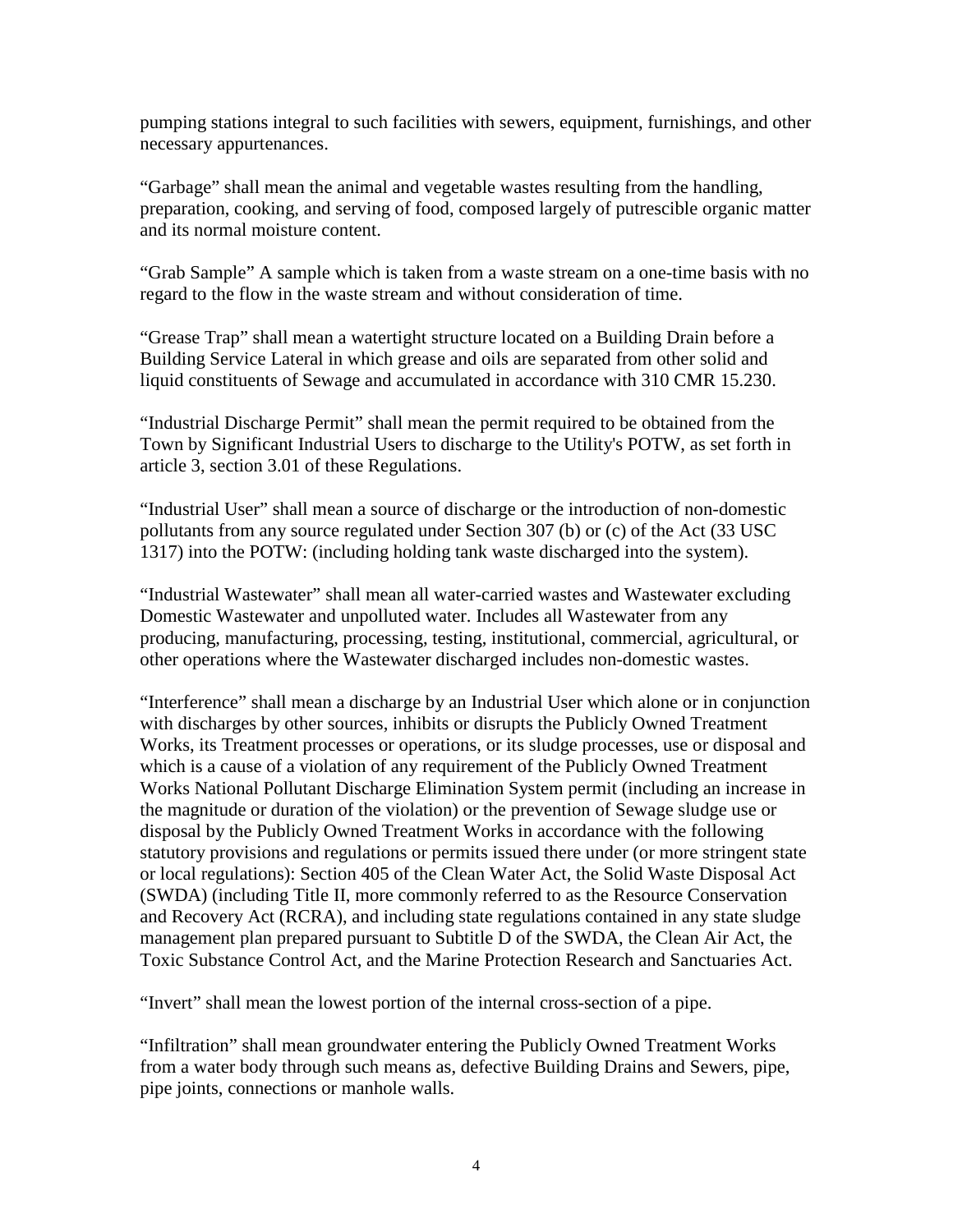"Inflow" shall mean the discharged water into the Publicly Owned Treatment Works from Building Service Laterals, including such sources as, but not limited to, roof drains, cellar drains, yard drains, area drains, foundation drains, sump pumps, Cooling Water, discharges, drains from springs and swamp areas, manhole covers, cross connections from Storm Sewers, catch basins, surface stormwater runoff, or street wash water.

"Local Limits" shall mean specific effluent Pollutant concentrations developed by the Publicly Owned Treatment Works for Industrial User(s) in order to prevent any Interference and/or Pass Through the Publicly Owned Treatment Works as mandated by Section 40 CFR, Section 403.5 (c).

"MassDEP" shall mean the Massachusetts Department of Environmental Protection.

"Milligram per Liter" shall mean the unit of the concentration of a water or Sewage constituent. It is 0.001 gram of the constituent in 1 liter of water.

"National Pollution Discharge Elimination System permit or NPDES permit" shall mean a permit issued pursuant to Section 402 of the Act (33 USC 1342).

"National Pretreatment Standard, Pretreatment Standard, or Standard" shall mean any regulation containing Pollutant discharge limits promulgated by the EPA in accordance with Section 307 (b) and (c) of the Act, which applies to Industrial Users. This term includes prohibitive discharge limits established pursuant to 40 CFR 403.5.

"National Prohibitive Discharge Standard or Prohibitive Discharge Standard" shall mean any regulation developed under the Section 307 (b) of the Act and 40 CFR, Section 403.5. This term includes prohibitive discharge limits established pursuant to 40 CFR 403.5, and those found in 40 CFR Chapter I Subchapter N, Parts 405-471.

"New Source" shall mean, for Domestic Wastewater, a discharge to the Publicly Owned Treatment Works who commences discharge after the effective date of Regulations for wastes not regulated under Section 307 (b) or (c) of the Act (33 USC 1317). For Industrial Wastewater, a New Source shall mean any source, the construction of which is commenced after the publication of the proposed regulation prescribing a Section 307 (C) (33 U.S.C 1317) Pretreatment Standard which will be applicable to such source, if such standard is thereafter promulgated.

"Noncontact Cooling Water" shall mean cooling water which does not come in contact with any raw material, intermediate product, waste product, or finished product.

"Normal Operating Day" shall mean 24 hour day in which the standard and routine operations and work of the facility is conducted. It would include, but is not limited to, daily cleaning, routine maintenance, and production. It would not include work stoppages, scheduled and unscheduled shutdowns, holiday schedules, major cleanups and the like.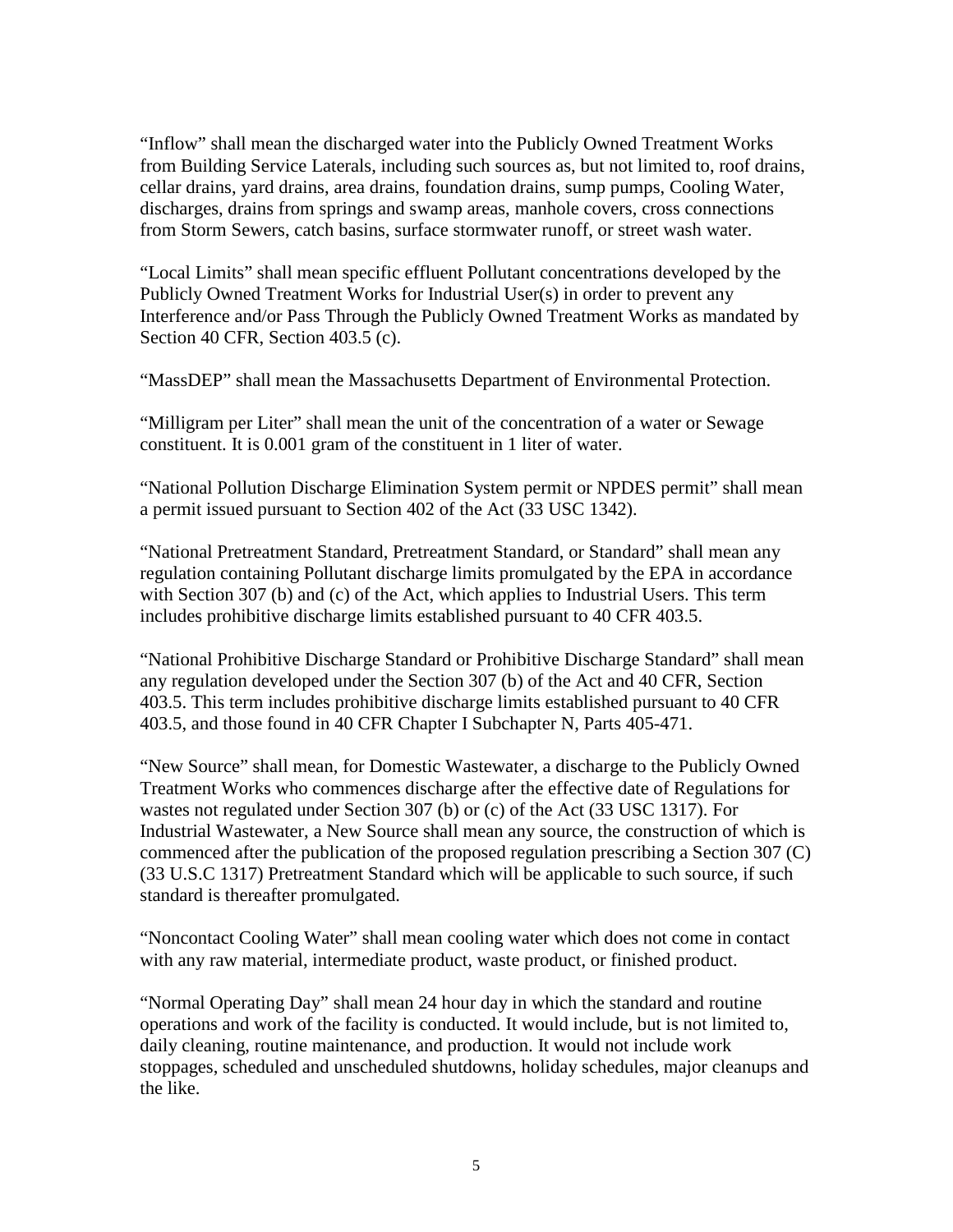"Notice of Appeal" shall mean a formal written notice filed with the Superintendent that a Person intends to appeal a judgment, order or other requirement established by these Regulations.

"Oil and Grease" shall mean any material (animal, vegetable, or hydrocarbon) which is extractable from an acrified sample of a waste by Freon or there designated solvent and as determined by the appropriate standard procedure.

"Outlet" shall mean any means or methods of conveyance into a Watercourse, pond, ditch, lake, or other body of surface or groundwater

"Owner" shall mean a Person who, alone or together with other Persons, has legal title to any facility or control of the facility, including but not limited to any agent, executor, administrator, trustee, lessee, or guardian of the estate for the holder of the legal title.

"Pass Through" shall mean the discharge of pollutants through the Publicly Owned Treatment Works into the waters of the United States in quantities or concentration, which alone or in conjunction with discharges from other sources is cause of a violation of any requirement of the Publicly Owned Treatment Works NPDES permit (including an increase in the magnitude or duration of a violation).

"Permittee" shall mean any Person issued a Sewer Permit under these Regulations.

"Person" shall mean any agency or political subdivision of the Commonwealth or of the federal government, any state, public or private corporation or authority, individual, trust, firm, joint stock company, partnership association, or other entity, or any group thereof, and any officer, employee, or agent of such person, and any group of persons.

"pH" shall mean a measure of the alkalinity or acidity of a substance, expressed in standard units.

"Pollution" shall mean the man-made or man-induced alteration of the chemical, physical, biological and radiological integrity of water.

"Pollutant" shall mean any dredged spoil, solid waste, incinerator residue, Sewage, Garbage, Sewage sludge, munitions, chemical wastes, biological material, radioactive material, heat, wrecked or discharged equipment, rock, sand, cellar dirt, or industrial, municipal, or agricultural waste discharged into the water.

"POTW Treatment Plant" shall mean that portion of the Publicly Owned Treatment Works designed to provide Treatment to Wastewater.

"Pretreatment or Treatment" shall mean the reduction of the amount of pollutants, the elimination of pollutants, or the alteration of the nature of pollutants, or the alteration of the nature of Pollutant properties in Wastewater to a less harmful state prior to or in lieu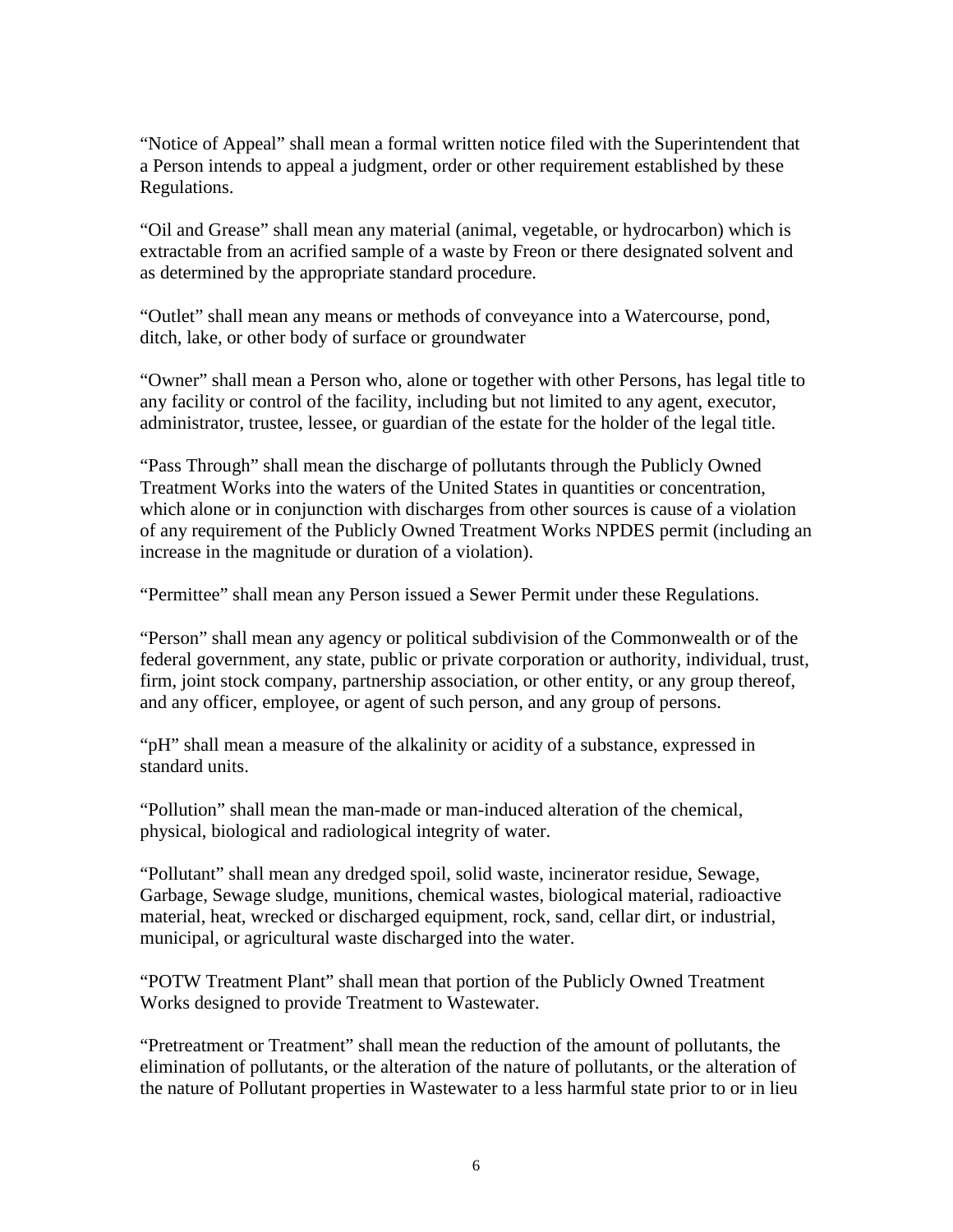of discharging or otherwise introducing such pollutants to the Publicly Owned Treatment Works. The reduction or alteration can be obtained by physical, chemical, or biological processes, or process changes other than the above means, except as prohibited by 40 CFR Section 403.6(d).

"Pretreatment Requirements" shall mean any substantive or procedural requirements related to Pretreatment, other than a National Pretreatment Standard, imposed on an Industrial User.

"Properly Shredded Garbage" shall mean the wastes from the preparation, cooking, and dispensing of food that have been shredded to such degree that all particles will be carried freely under the flow conditions normally prevailing in Public Sewers, with no particle greater than 1/2 inch (1.27 centimeters) in any dimension.

"Publicly Owned Treatment Works or POTW" shall mean the City-owned Treatment works, as defined by Section 212 of the Act (33 USC 1292). This definition includes any sewers that convey Wastewater to the POTW Treatment plant, but does not include pipes, sewers, or other conveyances not connected to a facility providing Treatment. For the purpose of these Regulations, "POTW" shall include any sewers that convey Wastewater to the POTW from Persons outside the Utility who are, by agreement with the Utility, users of the Utility's POTW.

"Public Sewer" shall mean a sewer in which all Owners of abutting properties have equal rights of access, and is controlled by public authority.

"Receiving Waters" shall mean any Watercourse, river, pond, ditch, lake, aquifer, or other body of surface or groundwater receiving discharge of treated Wastewaters.

"Regulations" shall mean these regulations governing the use of sewers.

"Replacement" shall mean expenditures for obtaining and installing equipment, accessories, or appurtenances to the Sewerage Works which are necessary during the useful life of the Sewerage Works to maintain the capacity and performance for which such works were designed and constructed. The term operation and maintenance includes replacement.

"Right-of-Way" shall mean any public highway, or a private way that is laid out under authority of a statute, or a way dedicated to public use, or a way that is under the control of a body having similar powers.

"Sanitary Sewer" shall mean a Sewer which carries Sewage and to which storm, surface, and groundwater are not intentionally admitted.

"Septage" shall mean the wastes from holding tanks such as chemical toilets, campers, or trailers and wastes from septic tanks and cesspools.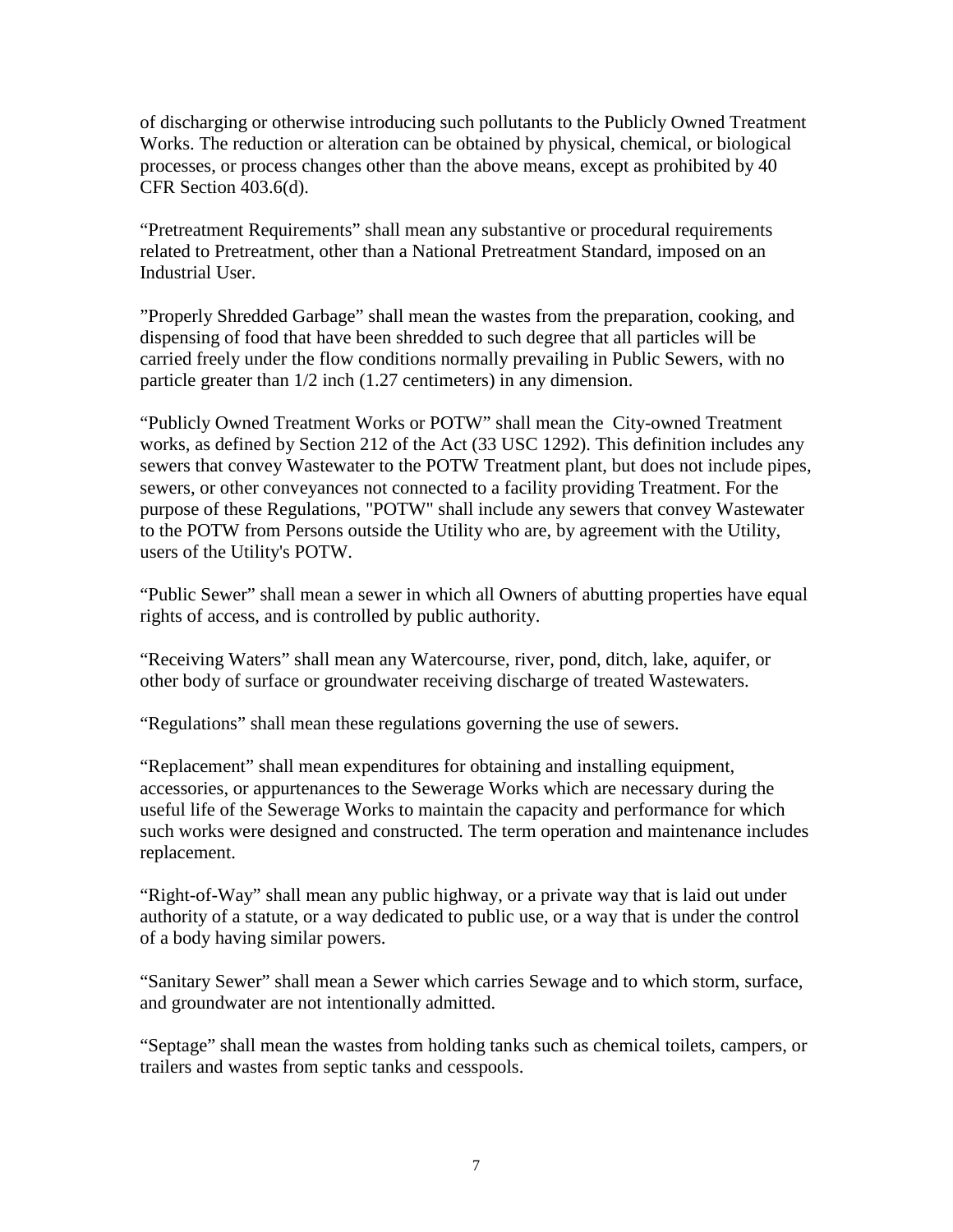"Sewage" or "Wastewater" shall mean a combination of the liquid and water carried wastes from residences, commercial buildings, industrial plants, and institutions, together with any groundwater, surface water, and storm water that may be present.

"Sewerage Works" shall mean all facilities for collection, pumping and transporting of Sewage, which may or may not be under the control of the Town and is connected to the POTW.

"Sewer" shall mean a pipe conduit for carrying Sewage.

"Sewer Connection" shall mean a Sewer pipeline running laterally from a street Sewer, an off-street Sewer or a Public Sewer or private Sewer to an individual tract, lot, or parcel of land to serve 1 or more houses or other buildings, depending on pipe size and arrangement, whether or not connected to any house or building. For the purposes of these Regulations the definition of Sewer Connection shall follow the definition established under 314 CMR 7.000, as amended.

"Sewer Main" shall mean any sewer main line or interceptor used as a conduit for sewage in the Sewerage Works which may or may not be under the control of the Town and is used to transport sewage for more than one residence, parcel or property.

"Sewer Permit" shall mean a permit given by the Town to connect to the POTW issued under these Regulations.

"Sewer Extension" shall mean the addition to a Sewerage Works of a Sewer pipe, together with appurtenant works, which when connected to the Sewerage Works becomes property of, and is operated and maintained by, the Person owning the Sewerage Works. For the purposes of these Regulations the definition of Sewer Extension shall follow the definition established under 314 CMR 7.000, as amended.

"Shall" is mandatory; "May" is permissive.

"Significant Industrial User or Significant User" shall mean

- 1) Except as provided in paragraph (2) of this section, the term Significant Industrial User means:
	- a) All Industrial Users subject to Pretreatment Standards under 40 CFR 403.6 and 40 CFR Chapter I, Subchapter N; and
	- b) Any other Industrial User that: discharges an average of 25,000 gallons per day or more of process Wastewater to the POTW (excluding sanitary non-contact cooling and boiler blow down Wastewater); contributes a process waste stream which makes up 5 percent or more of the average dry weather hydraulic or organic capacity of the POTW Treatment plant; or is designated as such by the Control Authority as defined in 40 CFR 403.12 (a) on the basis that the Industrial User has a reasonable potential for adversely affecting the POTW operation or for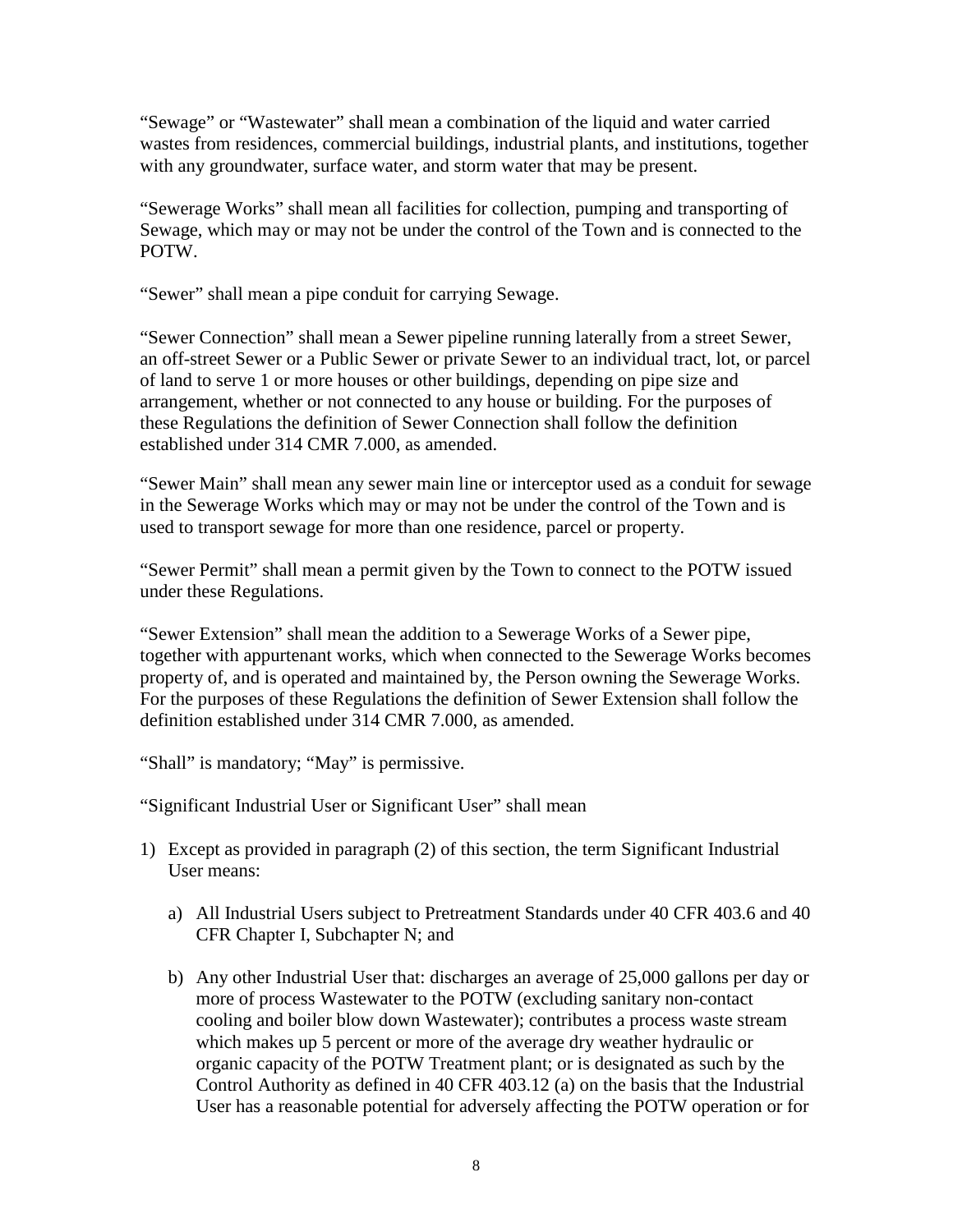violating any Pretreatment Standard or requirement (in accordance with 40 CFR 403.8 (f)(6)).

2) Upon finding that an Industrial User meeting the criteria in paragraph (1) of this section has no reasonable potential for adversely affecting the POTW operation or for violating any Pretreatment Standard or requirement the Control Authority (as defined in 40 CFR 403.12 (a) may at any time, on its own initiative or in response to a petition received from an Industrial User or POTW and in accordance with 40 CFR 403.8 (t)(6), determine that such Industrial User is not a Significant Industrial User.

"Slug" shall mean any discharge of water, Sewage, or Industrial Wastewater which in concentration of any given constituent or in quantity of flow exceeds for any period of duration longer than 15 minutes, more than 5 times the average daily concentration or flows during normal operation.

"Storm Drains" or "Storm Sewer" shall mean a pipe which carries storm and surface waters and drainage, but excludes Sewage and Industrial wastes, or other unpolluted Cooling Water.

"Storm Water" shall mean any flow occurring during, or following any form of, natural precipitation and resulting there from, including snow melt. This flow shall not include any Industrial or Domestic Wastewater.

"Superintendent" shall mean the Superintendent of the Town's Department of Public Works or his or her designee.

"Suspended Solids" (SS) shall mean solids that either float on the surface of, or are in suspension in water, Sewage, Industrial Wastewater, or other liquids, and which are removable by laboratory filtration.

"Town" shall mean the Town of Tewksbury in the County of Middlesex, Commonwealth of Massachusetts.

"Town Manager" shall mean the Town Manager of the Town.

"Toxic Pollutant" shall mean one of the pollutants, or combination of those pollutants which are listed as toxic in regulations promulgated by the EPA under provisions of Section 307 of the Act.

"Toxic Substances" shall mean any substance or mixture, whether gaseous, liquid or solid, which when discharged into the POTW, may tend to interfere with any Wastewater Treatment process, constitute a hazard to human beings or animals, inhibit aquatic life, or create a hazard to recreation in the Receiving Waters of the effluent from the POTW.

"Upset" shall mean an incident in which there is unintentional and temporary noncompliance with Pretreatment Standards or the provisions of these Regulations because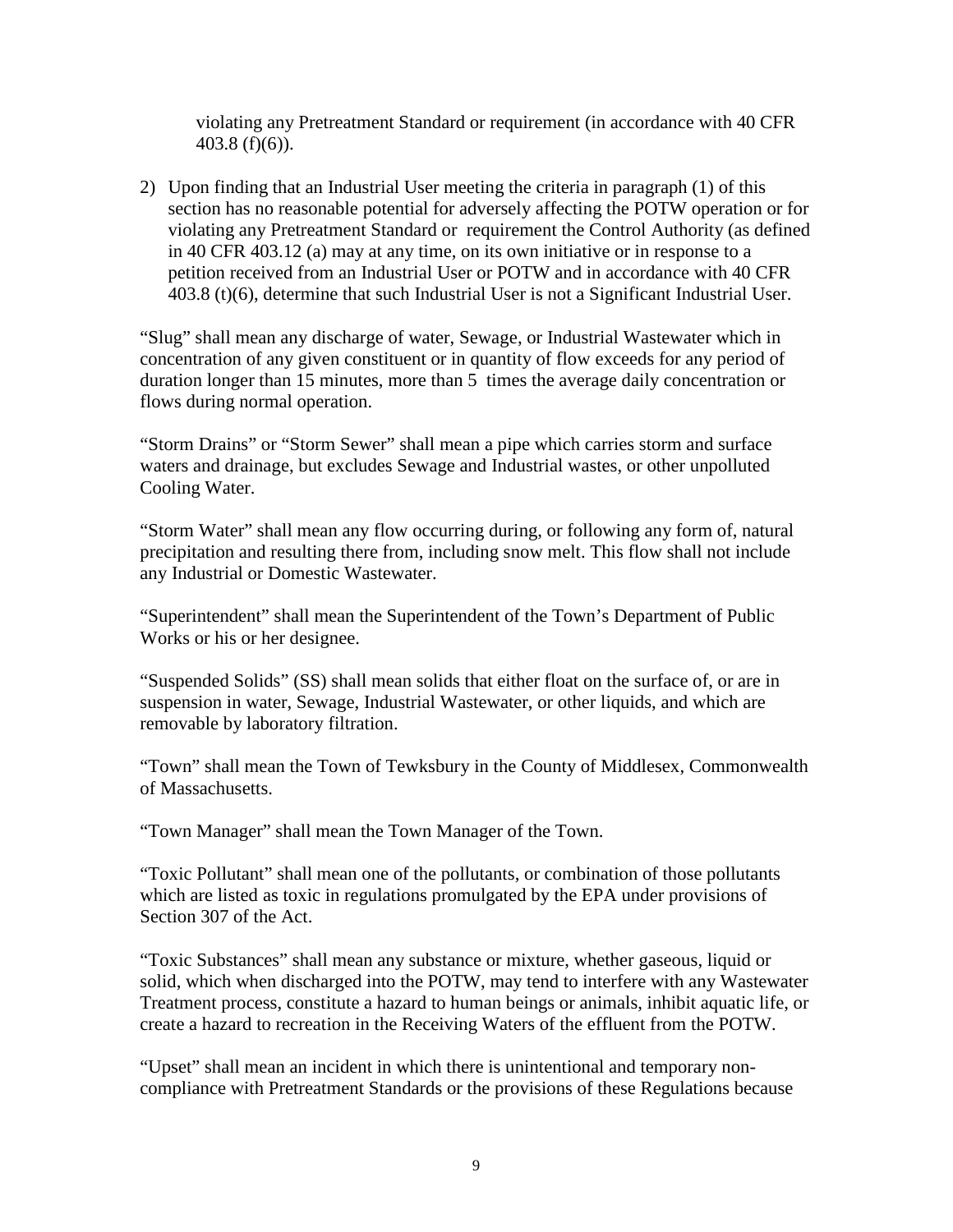of factors beyond the control of the Industrial User. An upset does not include noncompliance to the extent caused by operational error, improperly designed Treatment facilities, inadequate Treatment facilities, lack of preventive maintenance, or careless or improper operation.

"Utility" shall mean The Lowell Regional Wastewater Utility.

"Watercourse" shall mean a channel in which a flow of water occurs, either continuously or intermittently.

"Well" shall include a hole, shaft, pipe, excavation, casing, drill hole below grade dug or drilled into the ground in order to obtain water or other private source of water to be used for the purpose of supplying potable water.

"Wetland" shall be as defined by the Wetlands Protection Act, M.G.L., c.131, § 40 as amended.

Abbreviations:

| $\rm ^{\circ}C$ | =                       | Degrees Celsius                                 |
|-----------------|-------------------------|-------------------------------------------------|
| $\mathbf{F}$    |                         | Degrees Fahrenheit                              |
| <b>BOD</b>      | $=$                     | <b>Biochemical Oxygen Demand</b>                |
| <b>COD</b>      | $=$                     | <b>Chemical Oxygen Demand</b>                   |
| <b>CFR</b>      | $=$                     | Code of Federal Regulations                     |
| <b>CMR</b>      | $=$                     | Code of Massachusetts Regulations               |
| <b>EPA</b>      | $=$                     | <b>Environmental Protection Agency</b>          |
| <b>FOG</b>      | $\qquad \qquad =\qquad$ | Fats, oil and grease                            |
| gpd             | $=$                     | gallons per day                                 |
| <b>MGD</b>      | $=$                     | Million gallons per day                         |
| M.G.L.          | $=$                     | <b>Massachusetts General Laws</b>               |
| mg/l            | $=$                     | milligrams per liter                            |
| <b>NPDES</b>    | $=$                     | National Pollutant Discharge Elimination System |
| O&M             | $=$                     | Operation and maintenance                       |
| <b>POTW</b>     | $\equiv$                | <b>Publicly Owned Treatment Works</b>           |
| <b>RCRA</b>     | $=$                     | <b>Resource Conservation and Recovery Act</b>   |
| <b>SIC</b>      | $=$                     | <b>Standard Industrial Classification</b>       |
| <b>TTO</b>      | $=$                     | Total toxic organics                            |
| <b>TSS</b>      | $=$                     | <b>Total Suspended Solids</b>                   |
| <b>USC</b>      | $=$                     | <b>United States Code</b>                       |
|                 |                         |                                                 |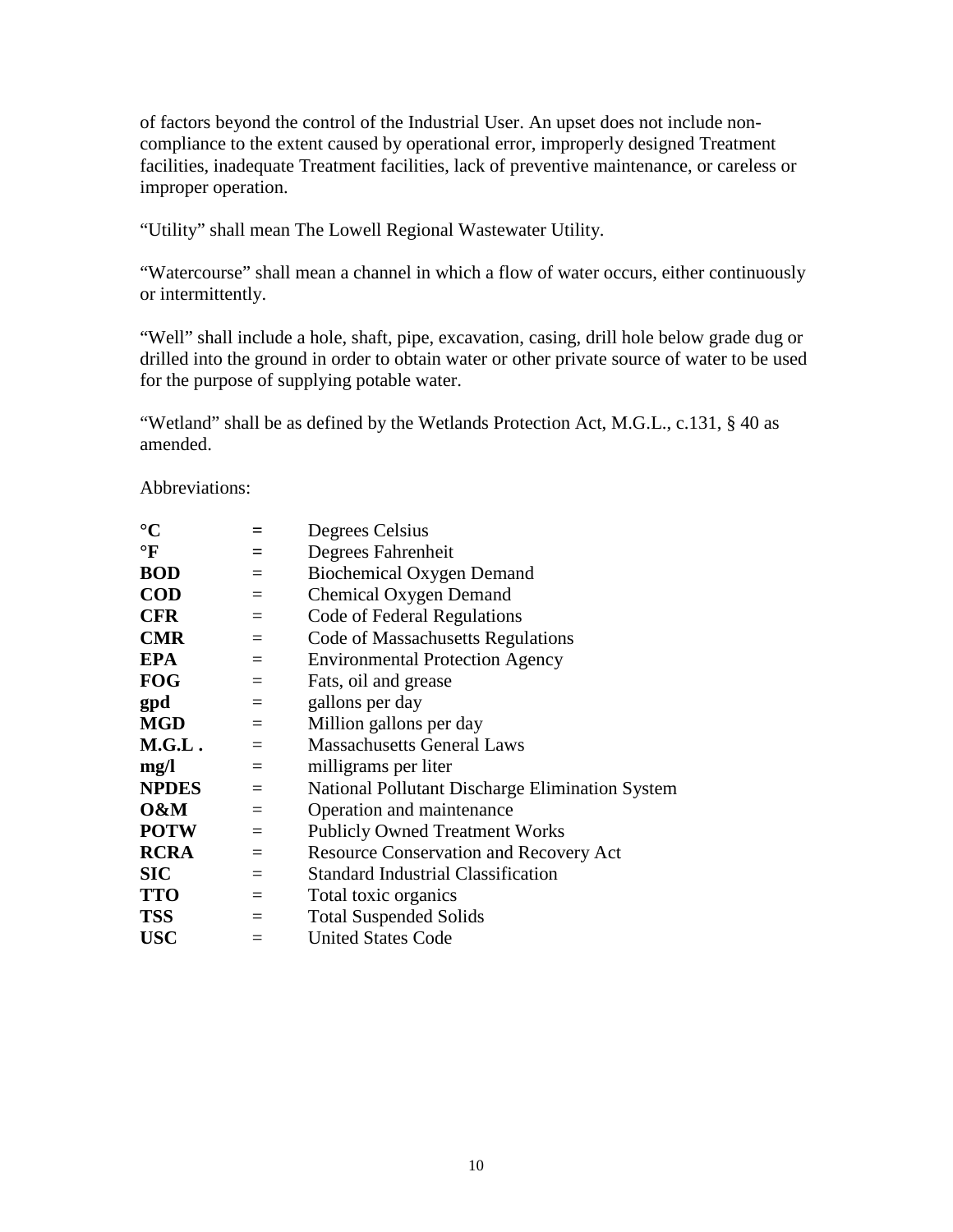#### ARTICLE 2

# DOMESTIC USE SEWER REGULATIONS

#### Section 2.01. Superintendent Approval of Discharges

The discharge of any wastes, Sewage, or industrial wastes to a natural Outlet or to other outlets, as approved under these Regulations, without the proper Treatment and subject to Approval by the Superintendent, is unlawful.

#### Section 2.02. Unlawful Discharges

The deposit, discharge, or otherwise disposal of any wastes or Sewage in any manner other than approved by the Superintendent and in accordance with state or federal law is unlawful.

#### Section 2.03. Variations from Regulations

Any variation from these Regulations shall be approved by the Town Manager before implementation.

#### Section 2.04. Permits

2.04.01 There shall be 5 classes of Sewer Permits:

- 1) Building Sewer Connection Permits, for residential and commercial Sewer connections;
- 2) Sewer Main Permits, for installation of Sewer mains within the Town's Right-of-Way or on private property;
- 3) Sewer Modification Permits, for any alterations that are made to an existing Building Service Lateral connections;
- 4) Industrial Discharge Permits, required by Persons discharging industrial wastes, and requiring Pretreatment of such wastes, as defined by Article 3;
- 5) Special Discharge Authorizations, required by any Person who directly or indirectly is proposing to discharge Wastewater or remediated groundwater from a temporary construction site or any other New Source.

2.04.02 An application fee and a plumbing inspection fee equal to the cost of inspection, as determined by the Town, shall be paid to the Town at the time the application is filed. Said Sewer Permit shall be valid for no more than 60 calendar days from the date of issue. An extension of time may be granted by the Superintendent. The Superintendent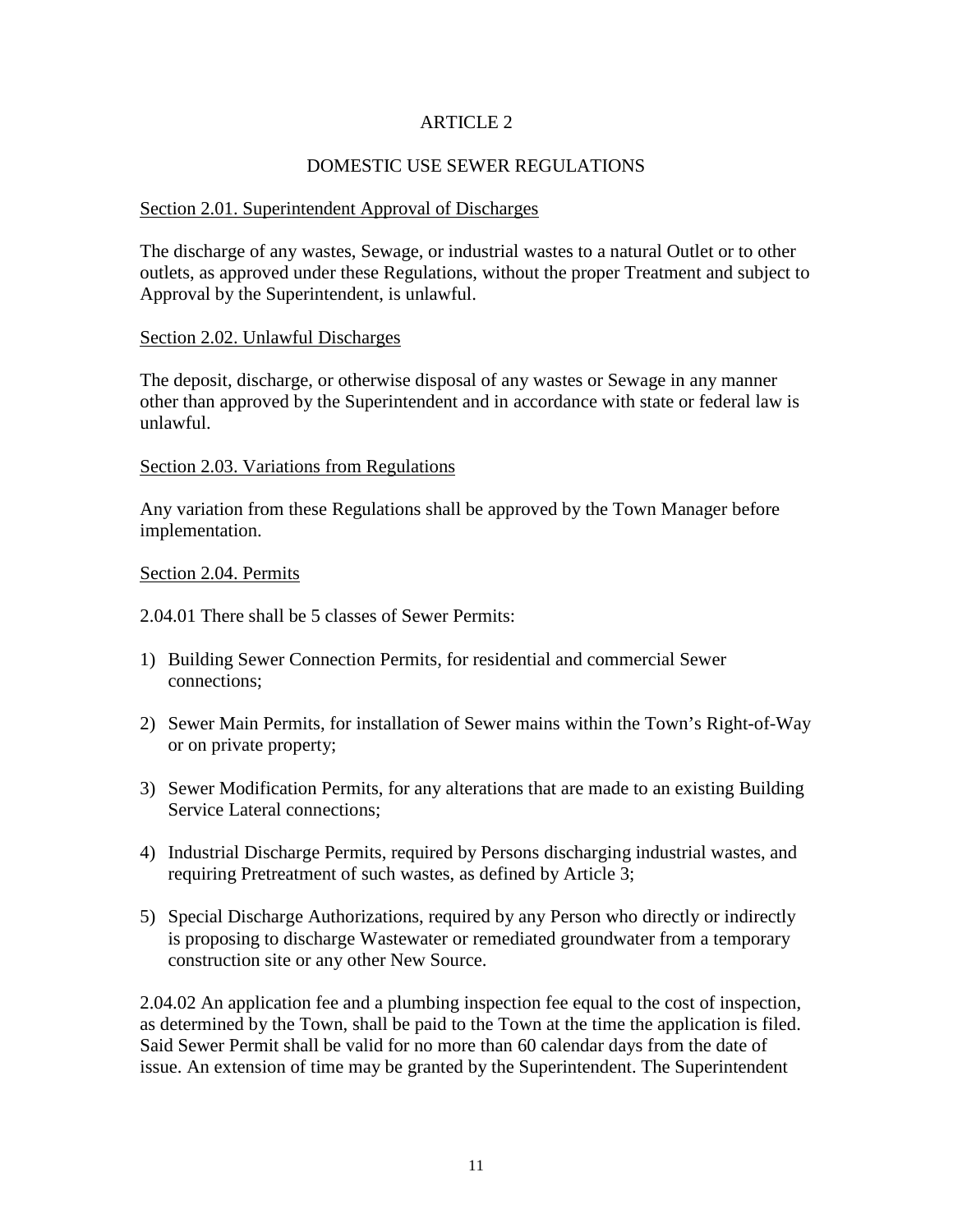may impose additional conditions on a Permit, such as Sewer Extension agreements, as may be deemed necessary.

## Section 2.05. Terms and Conditions of Special Discharge Authorizations

2.05.01 A Special Discharge Authorization issued under these Regulations may require that the Permittee:

- 1) Limit the rate, time, and characteristic of its discharge;
- 2) Implement measures to regulate and/or equalize flow;
- 3) Install inspection, flow measurement, and sampling devices and/or facilities, and provide access to such devices and/or facilities;
- 4) Implement a monitoring program that may include measuring flow, conducting sampling, conducting chemical and biological testing, recording data, and submitting periodic reports;
- 5) Implement Pretreatment measures according to a specified schedule and submit periodic progress reports on implementation of the measures;
- 6) Submit discharge monitoring reports;
- 7) Pay service charges or fees;
- 8) Example of where this type of Treatment has worked on previous similar applications;
- 9) A secondary back-up plan;
- 10) Acceptance from the Utility to treat the wastes;
- 11) Provide that its Wastewater Pretreatment facilities be operated by a Person licensed according to state law, including the "Rules and Regulations for Certification of Operators of Wastewater Treatment Facilities," 257 CMR 2.00;
- 12) Prohibit the discharge of contaminated groundwater;
- 13) Immediately cease discharging if the discharge, alone or with other discharges, has an actual or potential adverse impact on the Sewerage Works, the operation of a combined Sewer overflow, or the Town's ability to comply with a law, regulation, permit, or order under which it operates; or
- 14) Take any other action deemed necessary or appropriate by the Town to ensure compliance with these Regulations and/or with federal, state or local law.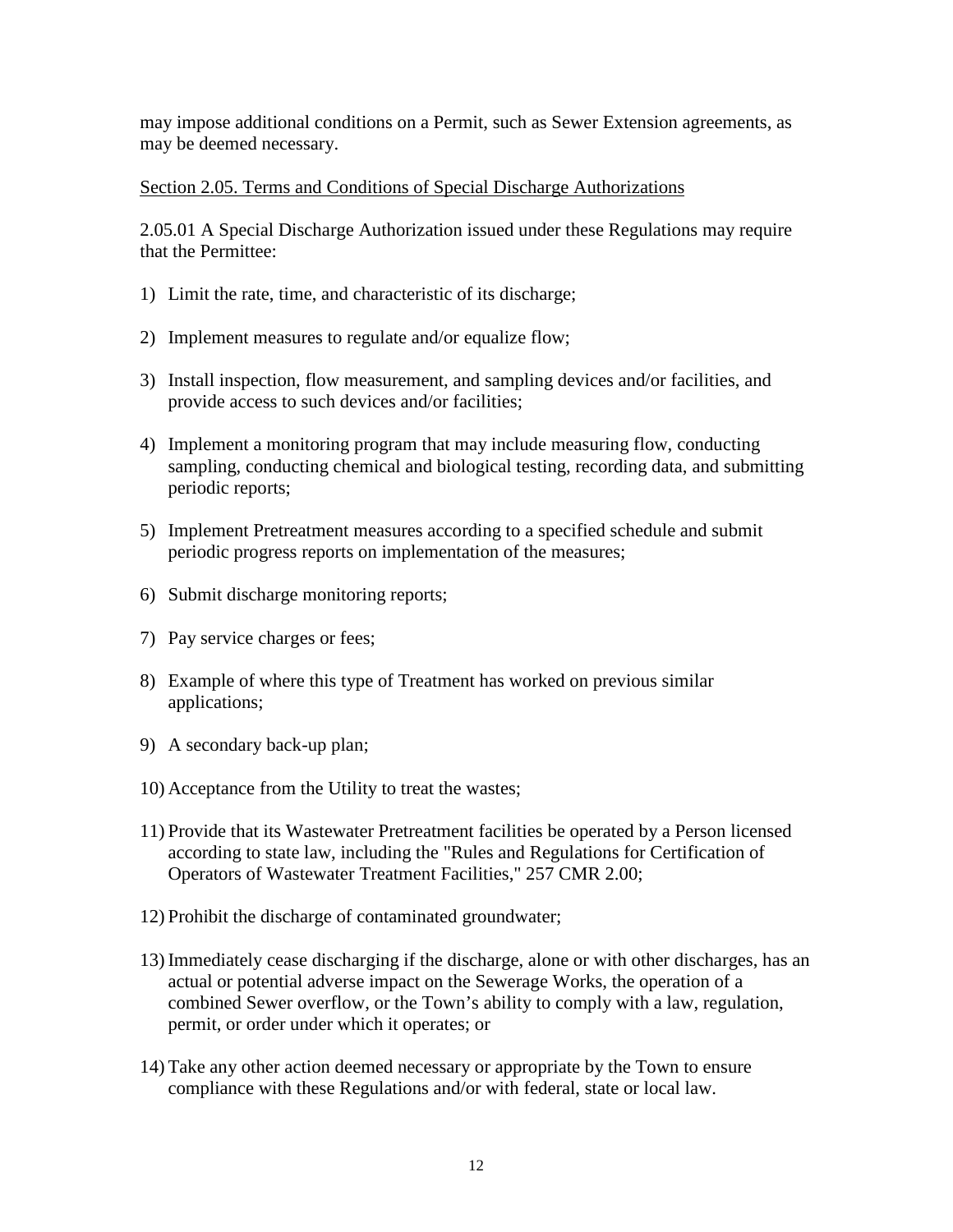# Section 2.06. Compliance with MassDEP's Sewer System Extension and Connection Permit Program

2.06.01 As of January 12, 2007 MassDEP amended its regulations governing sewers to streamline state approval requirements for Sanitary Sewer connections and extensions, and Industrial Wastewater Sewer connections. These changes are as follows:

- 1) Sanitary Sewer Connections. New connections to Sanitary Sewers, increases in flow to existing Sanitary Sewers and discharges from businesses that are not considered to be "Industrial Wastewater" (i.e. the business is not one of the types listed in 314 CMR 7.17(2)(c) are subject to state requirements based on their expected discharge volume:
	- a) Discharges  $\leq 15,000$  gpd will need only local approvals (no approvals by MassDEP);
	- b) Discharges > 15,000 gpd but  $\leq 50,000$  gpd must file a one-time certification statement with MassDEP within 60 days after the connection starts to be used; and/or
	- c) Discharges of >50,000 gpd must obtain a MassDEP permit before construction.
- 2) Sanitary Sewer Extensions. Sewer extensions are subject to state requirements based on their length:
	- a) Sewer extensions that are  $< 1,000$  feet in length must file a one-time certification with MassDEP within 60 days after the extension starts to be used;
	- b) Sewer extensions of  $\geq 1,000$  feet must obtain a MassDEP permit before construction; and/or
	- c) Sewer extension projects that obtain a Project Approval Certificate from MassDEP's Clean Water State Revolving Fund Program are exempt from permitting requirements, due to MassDEP's detailed review before the certificate is issued.

2.06.02 No local Sewer Permits shall be issued until the Person has filed all proper documentation with MassDEP in compliance with 314 CMR 7.00, as amended, and all other applicable laws.

# Section 2.07. Revocation of Permits

2.07.01 The Superintendent may revoke for cause any permit which has been issued under these Regulations. If, on the basis of information available the Superintendent believes there is cause for revocation of a permit, the Superintendent shall notify the Permittee in writing, setting forth the cause and the right to appeal the decision by the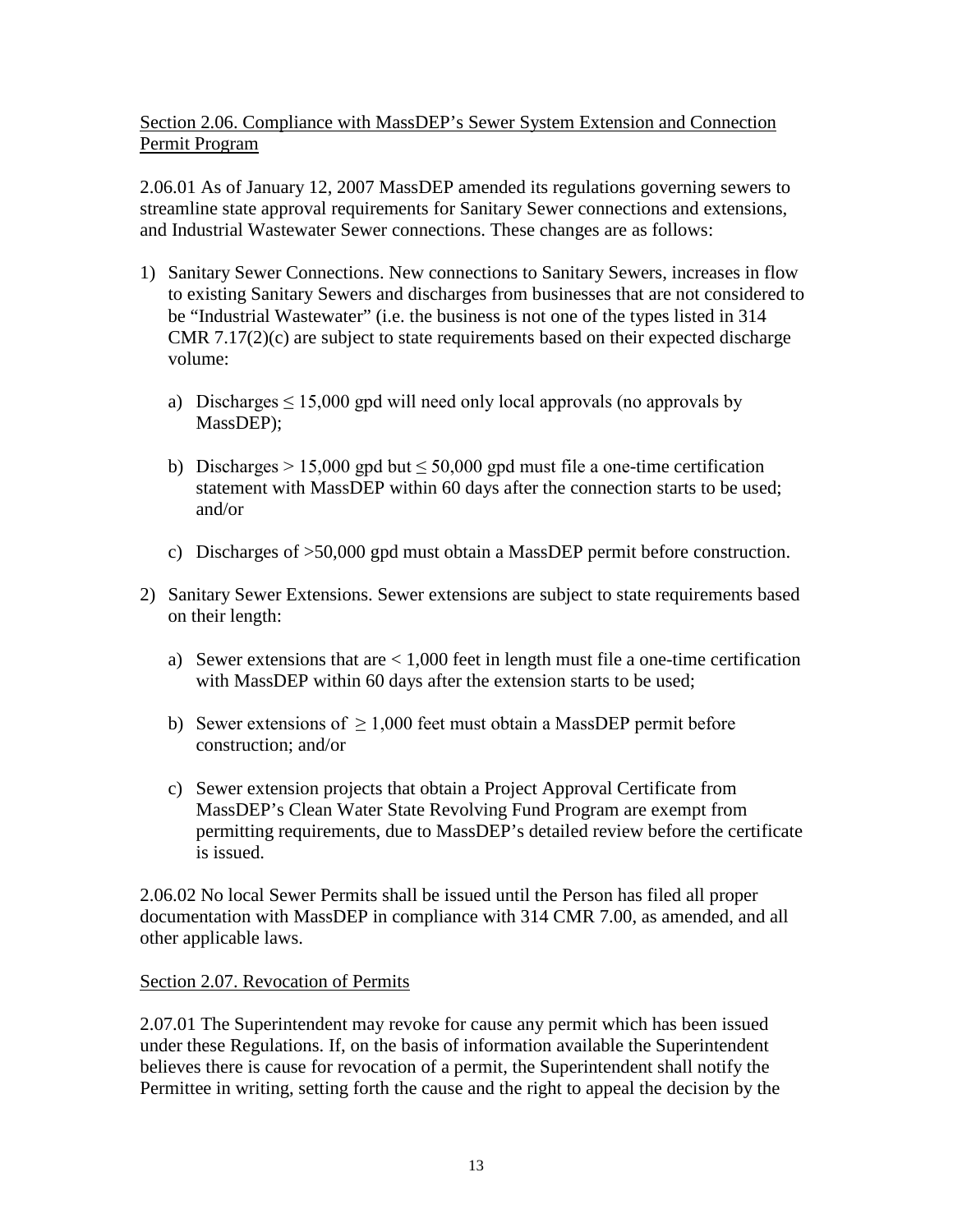Permittee, provided that said request is received by the Superintendent within 7 days of the date the decision was served. In determining whether a cause exists for revocation, the Superintendent will consider whether a continuation of the permitted activities by the Permittee may affect the public health and safety. The Superintendent will consider all relevant facts, including but not limited to:

- 1) Violation of any section or requirement of these Regulations;
- 2) Errors or omissions on plans and/or specifications, calculations, or other information provided to the Town;
- 3) Discovery that conditions in the field are at variance with conditions represented in the plans and/or specifications; and/or,
- 4) Other actions or omissions which result in a substantial adverse effect on public health and safety.

2.07.02 The Superintendent shall render his or her decision in writing within 30 days of the receipt of the Notice of Appeal and shall state the grounds for the decision. A copy of the decision shall be mailed to the Permittee.

#### Section 2.08. Connection to Public Sewers Required

The Owner of all houses, buildings or properties used for human occupancy, employment, recreation, or other purposes, situated within the Town and abutting on any street, alley, Easement, or Right-of-Way in which there is located an Available Public Sewer of the Town, may be ordered by the Town's Board of Health, pursuant to 310 CMR 15.000, to connect such sanitary facilities as they exist or may exist directly with the proper Public Sewer in accordance with these Regulations, if necessary. Additionally, Persons with failed cesspools or septic systems shall be required to connect to the Public Sewer. Any Person failing to connect to the Public Sewer, shall be subject to a fine as provided by M.G.L., c. 83, § 10.

#### Section 2.09. Prohibition

No unauthorized Person shall uncover, make any connections with or openings into, use, alter, or disturb any Public Sewer or appurtenance thereof without first obtaining a fully executed written Sewer Permit from the Superintendent. Any Persons proposing a discharge into the system or a substantial change in the volume or character of pollutants that are being discharged into the system shall notify the Superintendent at least 45 days prior to the proposed change or connection in order to obtain Approval. No Person shall break, cut, or remove any pipe of the Sewerage Works, or make or cause to be made any connection to said Sewer except through the connections branches provided for that purpose or by a method approved by the Superintendent where no connection branch exists. No Septage shall be allowed to be directly or indirectly discharged into the Sewerage Works.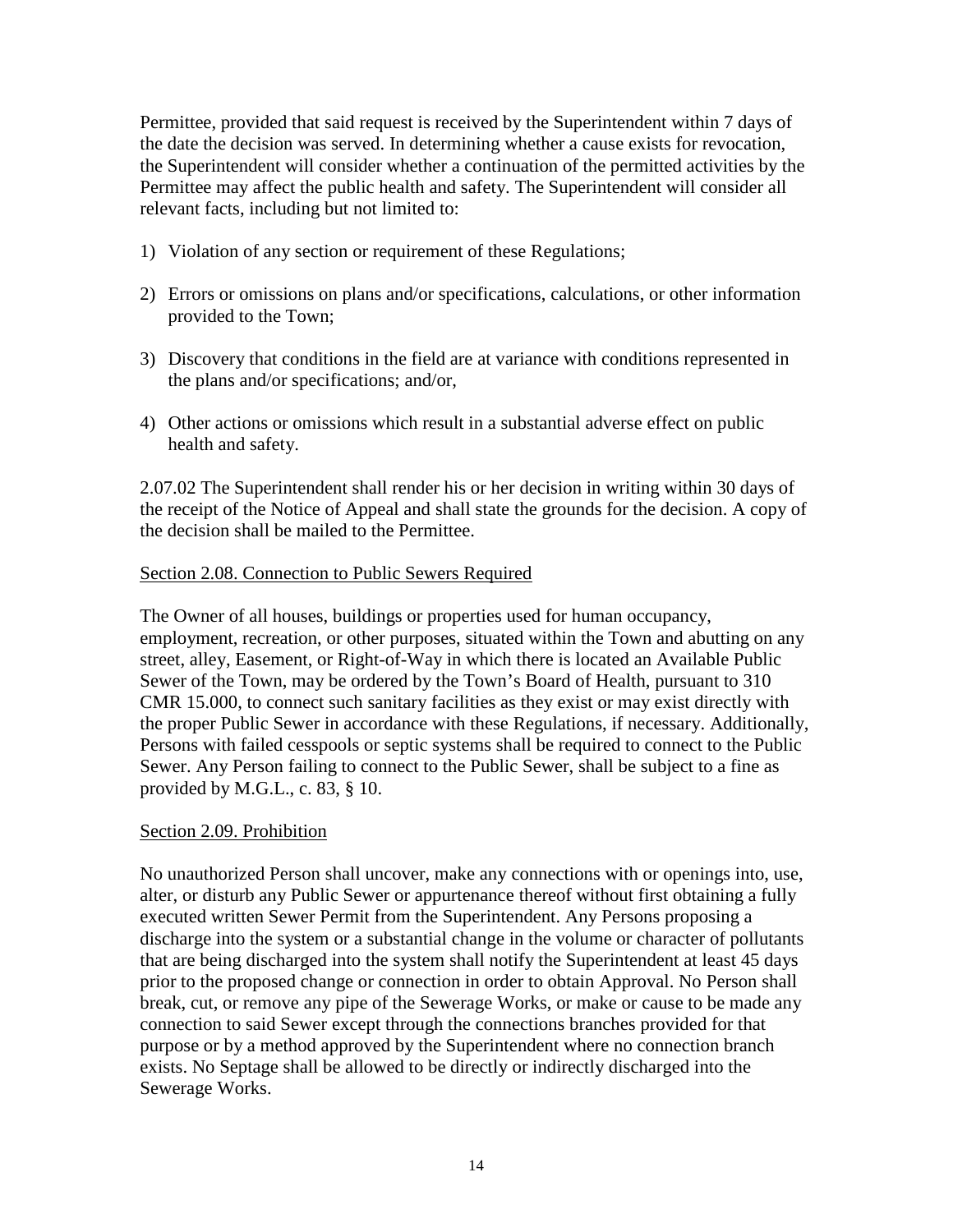#### Section 2.10. Termination of Service

Every Person seeking to obtain a permit for demolition of the building from the Building Department shall submit a completed Sewer Modification Permit to the Superintendent. Prior to demolition of any building, the Drain Layer shall cut and cap all Building Service Laterals at the connection to the Public Sewer and have the Superintendent inspect all Building Service Laterals to ensure that they are properly cut and capped prior to backfilling.

# Section 2.11. Fees

A schedule of non-refundable application and permit fees shall be established by the Town Manager for each category of license and permit. This fee schedule shall be reviewed by the Superintendent annually, and as necessary, from time to time. Application fees shall be paid at the time of submission of the application and permit fees shall be paid prior to the issuance of a permit.

#### Section 2.12. Maintenance

2.12.01 Every Owner of premises in which there are any private Sewerage Works, Building Service Laterals, or other means of Sewage disposal shall keep the sewers and disposal systems in proper operational conditions and shall have such works cleaned or repaired at such time as ordered by the Superintendent as needed.

2.12.02 If the Owner of the premises fails to comply with such order, the Superintendent may cause the works to be cleaned or repaired and all expenses incurred to be paid by the Owner.

2.12.03 The Superintendent may restrict or prohibit the use and occupancy of the premises until compliance with the order has been obtained.

2.12.04 Private Sewerage Works shall be maintained in a manner that will not create objectionable conditions causing the works to become a source of Pollution to any waters of the Commonwealth, or cause an adverse effect on the Public Sewer.

#### Section 2.13. Installation Cost Borne by Owner

All costs and expenses incidental to the installation, inspection by the Superintendent, and connection of the Building Service Lateral to the Public Sewer shall be borne by the Owner. The Owner shall indemnify, hold harmless and defend the Town from any loss or damage that may directly or indirectly be occasioned by the installation and connection of the Building Service Lateral.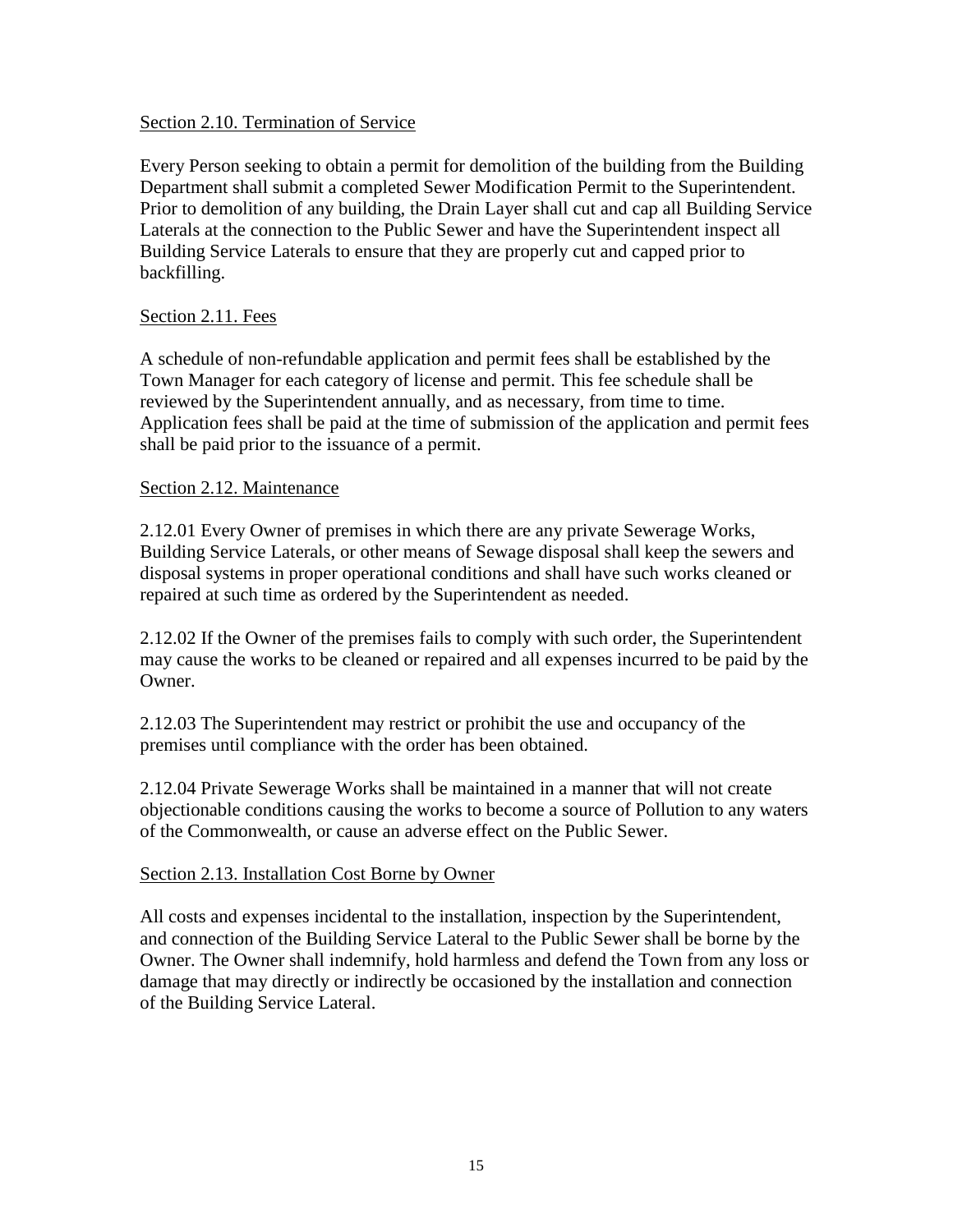# Section 2.14. Separate Building Service Laterals Required

2.14.01 A separate and independent Building Service Lateral shall be provided for every building.

2.14.02 Where one building stands at the rear of another on an interior lot and no private Building Service Lateral is Available or can be constructed to the rear building through an adjoining alley, court, yard, or driveway, the Owner of the building shall first obtain a duly and fully executed utility Easement with the adjoining property, prior to the issuance of a Sewer Permit.

# Section 2.15. Existing Building Service Laterals

Existing Building Service Laterals may be used in connection with new buildings only when they are found upon examination and testing by the Superintendent to meet all requirements of these Regulations. If any building is razed, the Owner, at Owner's expense, must disconnect the Building Service Lateral from the Public Sewer and all work must be done in accordance with these Regulations. Prior to demolition of any Building Service Lateral, the Owner's Drain Layer shall cut and cap all Building Service Laterals at the connection to the Public Sewer, and have the Superintendent inspect all Building Service Laterals to ensure that they are properly cut and capped prior to backfilling.

#### Section 2.16. Connection to the Building Drain

2.16.01 Whenever possible the Building Service Lateral shall be brought to the building at an elevation below the basement floor. In all buildings in which a Building Drain is too low to permit gravity flow to the Public Sewer, Sewage carried by such Building Drain shall be lifted by means approved by the Superintendent and discharged to the Building Service Lateral. Such lifting devices shall be installed and maintained by the Owner without liability or costs to the Town.

2.16.02 All construction for new buildings which commence after the effective date of these Regulations shall have the Building Drain exit the building through the basement floor and connect with the Building Service Lateral at an elevation below the basement floor whenever gravity flow to the Public Sewer is possible.

#### Section 2.17. Gas or Oil Separators

2.17.01 Garages, and places where petroleum-based products are used or stored, where wastes containing petroleum-based grease are produced or stored, or where oily and/or flammable wastes, sand, or other harmful materials are produced or stored shall have a gas or oil separators installed to intercept such substances prior to their discharge to the POTW.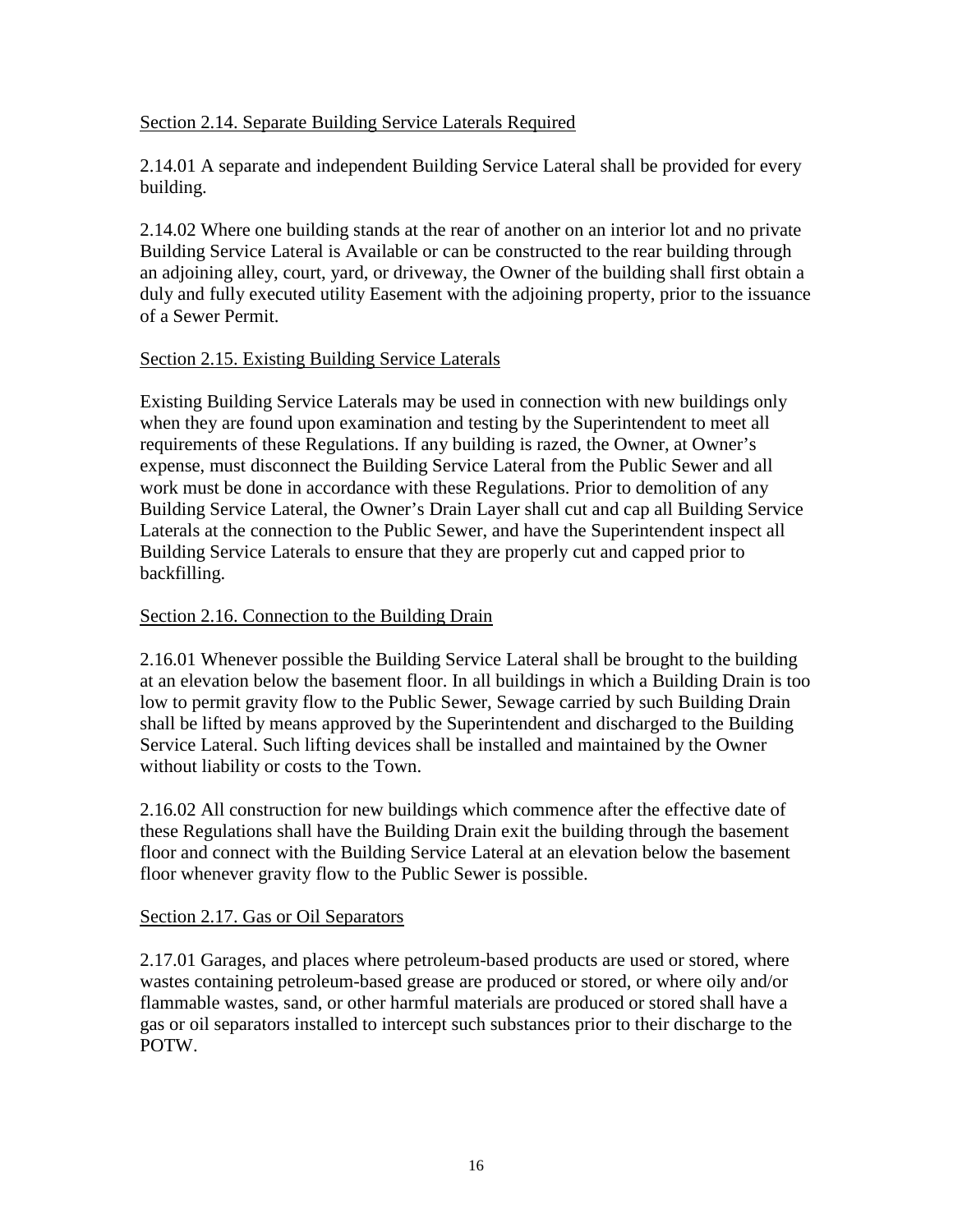2.17.02 The size, capacity, type, and location of each gas or oil separator shall be subject to approval by the Plumbing Inspector.

2.17.03 Gas or oil separators shall be located to allow ready and easy access for purposes of removing the cover, and for service, maintenance, and inspection.

2.17.04 Gas or oil separators shall be properly serviced and maintained. The schedule for service and maintenance of a gas or oil separator shall be subject to Approval by the Superintendent. The operator of the premises where the gas or oil separator is located shall maintain a log describing the date and type of all service and maintenance performed in connection with the gas or oil separator, the identity of the Person who performed the service and/or maintenance, the amount of residue removed from the gas or oil separator on each date, and the method of disposal of the residue. The log entries shall be maintained for 6 years and shall be made available for inspection and copying by the Town. In addition to complying with 360 CMR 10.000, gas or oil separators shall conform to the regulations of the Board of State Examiners of Plumbers and Gas Fitters, 248 CMR 10.00 and all other applicable laws.

2.17.05 Both the Owner of the premises where a gas or oil separator is required and the Owner and/or operator of the establishment or business conducted on the premises shall be jointly and severally responsible for installing a gas or oil separator acceptable to the Superintendent and for properly servicing and maintaining the gas or oil separator.

# Section 2.18. Grease Traps and Grease Interceptors

2.18.01 A Person who is required by state law or regulation to have a Grease Trap or grease interceptor (included by 310 CMR 15.230 and 248 CMR 2.09) shall have Grease Traps and grease interceptors of the appropriate size, type, construction, and location as required by state law or regulation. Such Person shall assure that its Grease Traps and grease interceptors are appropriately cleaned and maintained so that they operate efficiently and effectively. In addition the design, installation and maintenance of Grease Traps shall be in accordance with the Grease Trap Requirements for Food Establishments and Laundromats, as amended, established by the Town's Board of Health.

2.18.02 Chemical, biological, or physical means shall not be used to release fats, wax, oil, or grease into the Sewer, bypass the trap or interceptor, or otherwise make the trap or interceptor operate less effectively. A chemical or biological agent, that the Superintendent has approved in writing for use in a Grease Trap or interceptor, may be added to a trap or interceptor to convert the fats, wax, oil, and grease in a trap or interceptor to a substance not regulated by these Regulations if the resulting discharge from the trap or interceptor will not cause or contribute to an obstruction or blockage in the Sewer or otherwise violate these Regulations. Unless so converted, the fats, wax, oil, and grease contents of a Grease Trap or interceptor shall not be discharged to the Sewerage Works.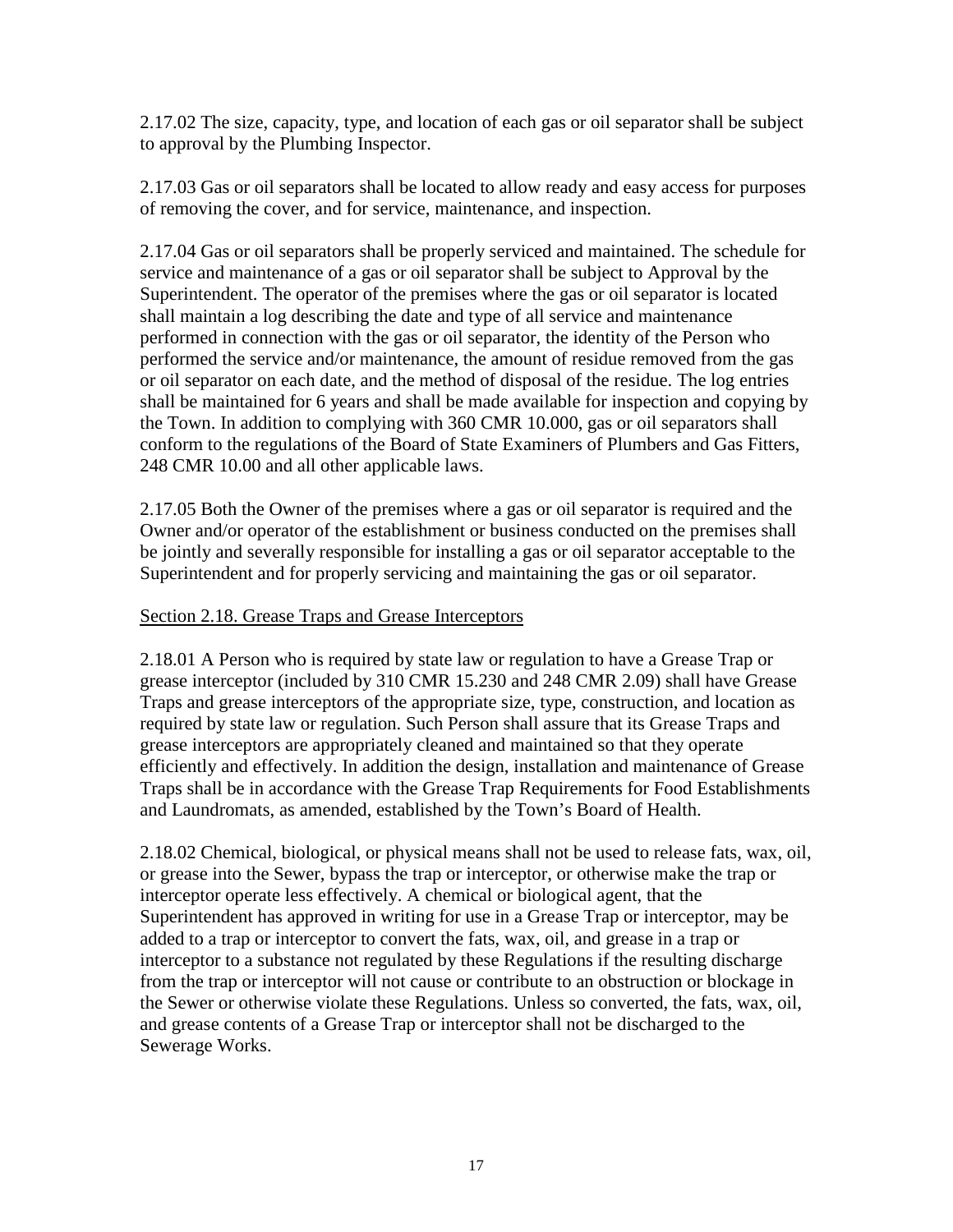#### Section 2.19. Interference with Sewerage Works

Facilities which are found to have effluent composed in part of solid or viscous substances, as outlined in section 2.33, in quantities or of such size capable of causing obstruction to the flow in Sewers, or other interference with the proper operation of the Sewerage Works, shall have additional conditions, as required by the Superintendent, placed on the Building Service Lateral. Such conditions are, but are not limited to installation of grinding devices, filters and/or limitation or complete removal of the solid or viscous substances causing the obstruction or other interference. Where specific devices and/or mechanisms are required, such devices shall be specified at the option of the Superintendent.

#### Section 2.20. Monitoring Devices

When required by the Superintendent, any Person who directly or indirectly discharges Wastewater to the Sewerage Works shall install at Person's expense suitable control or measuring devices and such manholes, chambers, meters (e.g., flow, pH), and other appurtenances, necessary for the observation, sampling and measurement of waste, pollutants, and/or water being discharged. Such control or measuring devices and manholes, chambers, or meters and other appurtenances shall be installed at a safe location acceptable to the Superintendent, shall be accessible to the Town's staff and monitoring equipment, and where required by the Superintendent, shall be compatible with the Town's monitoring equipment. The control or measuring devices and related appurtenances shall be designed and constructed according to applicable engineering standards and shall be properly maintained and calibrated so as to ensure accurate measurement.

#### Section 2.21. Requirements for Tanks and Pump Chambers

All tanks, including septic tanks, pump chambers and grease traps, shall be either watertight through manufacturer's specification and warranty; or made watertight by the manufacturer, equipment supplier or installer using asphalt or synthetic polymer sealer specified by the concrete or synthetic material manufacturer.

#### Section 2.22. Prohibited Connections

2.22.01 No Person shall make any connection of roof downspouts, exterior and interior foundation drains, areaway drains, or other sources of surface runoff to a Building Service Lateral which in turn is connected directly or indirectly to the Public Sewer.

2.22.02 Building Service Lateral, Sewer Extensions, and Sewer mains shall be constructed and installed by licensed Drain Layers only, unless approved in writing by the Superintendent.

2.22.03 The plumbing of any premises discharging directly or indirectly to the Public Sewer shall be arranged so as to keep any groundwater, Storm Water, surface water, roof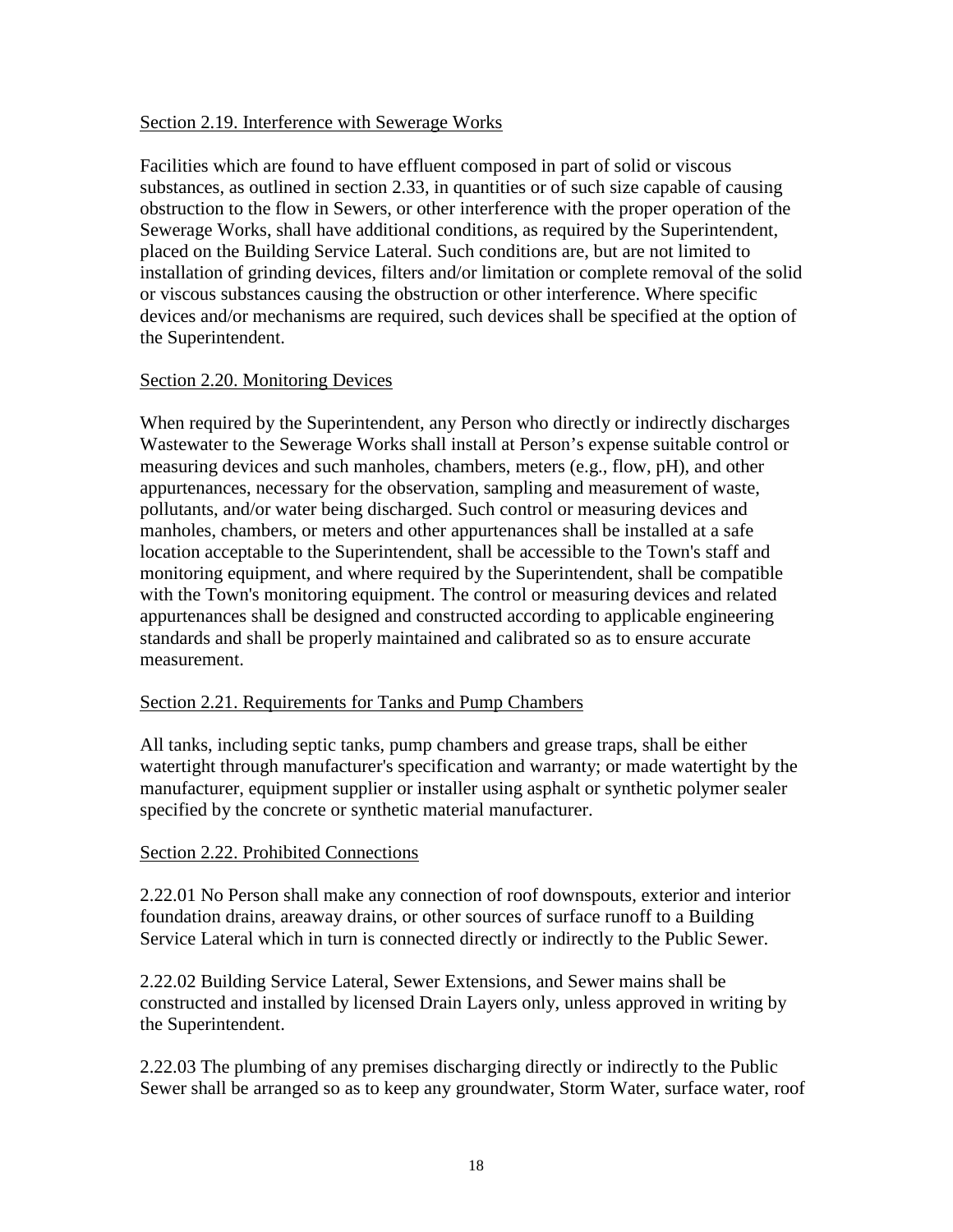and surface runoff, uncontaminated Cooling Water, Noncontact Cooling Water, and noncontact industrial process waters separate from the Sewage of the premises. Groundwater, Storm Water, surface water, roof and surface runoff, uncontaminated Cooling Water, Non-contact Cooling Water, non-contact industrial process waters, and waters from any lake, swamp, pond, or swimming pool shall not be discharged to a Sanitary Sewer.

## Section 2.23. Protection of Public and Property

All excavations for Building Service Lateral installations shall be adequately guarded, as determined by M.G.L. c.82A, 520 CMR 14.000, federal, state and local regulations, with barricades and lights so as to protect the public from hazard. Streets, sidewalks, parkways, and other public property disturbed in the course of the work shall be restored in a manner satisfactory to the Superintendent.

# Section 2.24. Proper Venting Required

No building shall be connected to the Public Sewer system unless said building has a vent pipe extending to a point above the roof, properly vented in accordance with the Uniform State Plumbing Code, 248 CMR 10.00.

# Section 2.25. Reporting of Prohibited Substances Found in Building Service Lateral

All Drain Layers are required to give a full written report to the Superintendent within 24-hours in the event that prohibited substances are found in a Building Service Lateral during the course of work.

#### Section 2.26. Uncontaminated Waters Excluded from Sanitary Sewer

No Person shall discharge or cause to be discharged any Storm Water, surface water, groundwater, roof runoff, french drain, sump pump water from basement or uncontaminated water to any Sanitary Sewer without the Approval of the Superintendent.

#### Section 2.27. Inflow and Infiltration

Each new Sanitary Sewer Replacement or extension that discharges directly or indirectly to the Sewerage Works, shall be designed and constructed so as to eliminate all Inflow and Infiltration into the Sewerage Works. The Owner of any Sewerage Works and/or Building Service Lateral which discharges directly or indirectly to the Public Sewer shall operate and maintain the system so as to eliminate any and all Inflow and Infiltration into the Public Sewer. The Superintendent shall impose conditions on a Sewer Permit that requires the Permittee to remove or ensure the removal of Inflow and Infiltration from the Sewerage Works.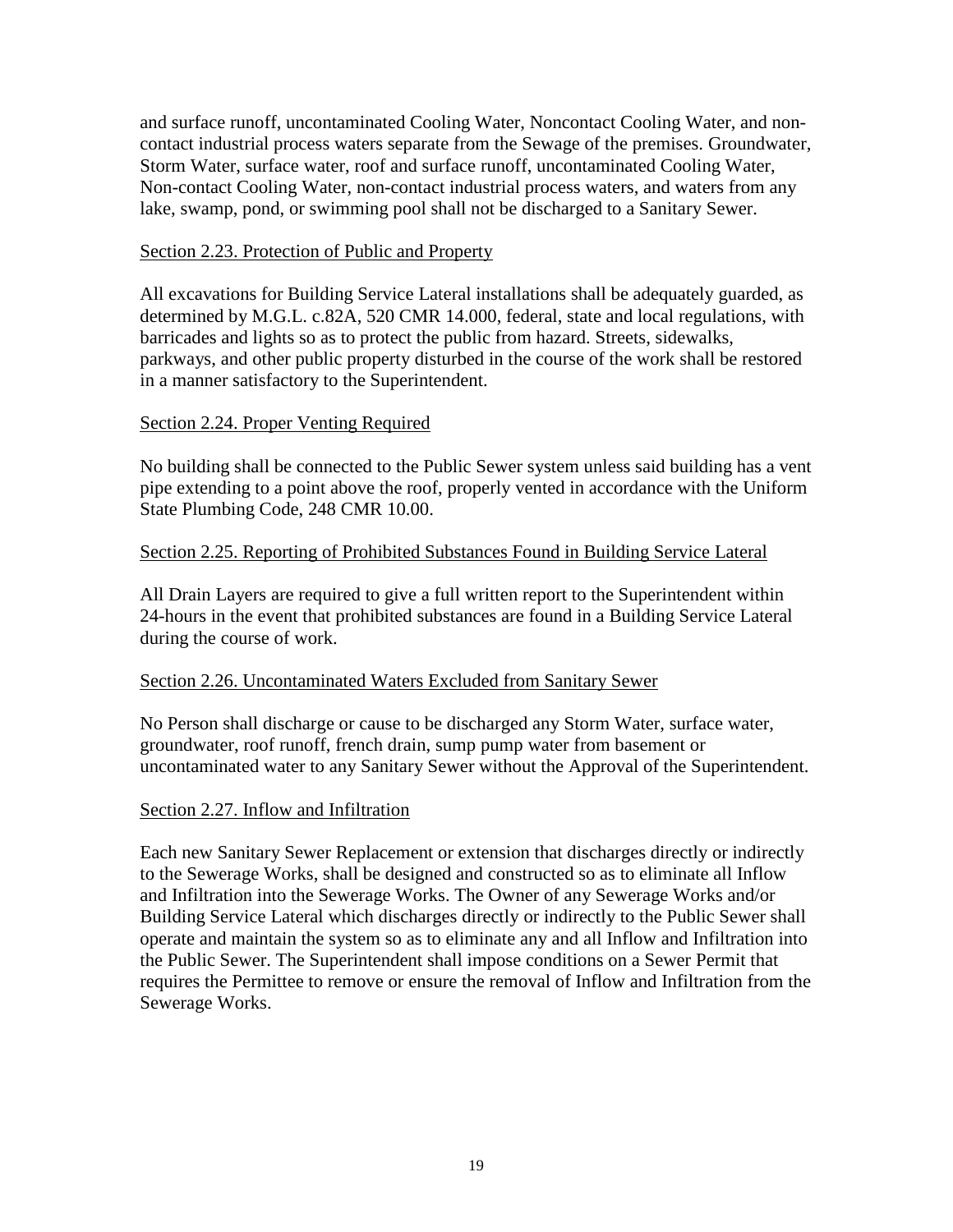#### Section 2.28. New Inflow Sources Prohibited

No connections shall be made to a Sanitary Sewer which connections are intended to discharge Inflow. Such prohibited connections include, but are not limited to, footing drains, roof leaders, roof drains, cellar drains, sump pumps, catch basins, uncontaminated Cooling Water discharges, or other sources of Inflow.

#### Section 2.29. Existing Inflow Sources Disconnected

For Building Service Laterals with existing Inflow sources that discharge directly or indirectly to the Sewerage Works and which contribute Inflow to the Sanitary Sewers must be disconnected in a manner approved by the Superintendent.

#### Section 2.30. No Re-connection of Inflow Sources Allowed

It shall be a willful violation of these Regulations for any Person to reconnect any Inflow source which has been disconnected pursuant to these Regulations.

#### Section 2.31. Additional Inflow and Infiltration Restrictions

If, in the sole opinion of the Superintendent, the combined Inflow and Infiltration, as a percentage of the average monthly Wastewater flow, as determined by a licensed Professional Engineer in the Commonwealth, is determined to be originating from a private Sewer connection that discharges directly or indirectly to the Sewerage Works, the Owner shall be required to submit a program, plan and schedule to reduce or remove all Inflow and Infiltration from said connection. The plan shall provide for identification and elimination of all sources of groundwater and Storm Water Infiltration as well as other sources, address Inflow and Infiltration as a result of, among other things, defects in pipes, manholes and unauthorized drain connections, and establish a program to eliminate unauthorized connections to the Sewerage Works of Storm Water, surface water, groundwater, roof runoff and subsurface drainage. Documentation of the volume, location and work completed relative to Inflow and Infiltration shall be provided to the Superintendent after work has been completed.

#### Section 2.32. Discharge Method Specified

Stormwater and all other unpolluted drainage shall be discharged to such Public Sewer as are specifically designated as Storm Sewers, or to a Natural Outlet approved by the Superintendent and any other federal, state or local agencies having jurisdiction. Industrial Cooling Water or unpolluted process waters may be discharged to a Storm Sewer or Natural Outlet.

#### Section 2.33. Prohibited Discharges

2.33.01 Discharges Prohibited by Federal Regulations. A Person may not introduce into a POTW any Pollutant(s) which may cause Pass Through or Interference. The general prohibitions and the specific prohibitions below apply to each Person introducing pollutants into a POTW whether or not the Person is subject to National Pretreatment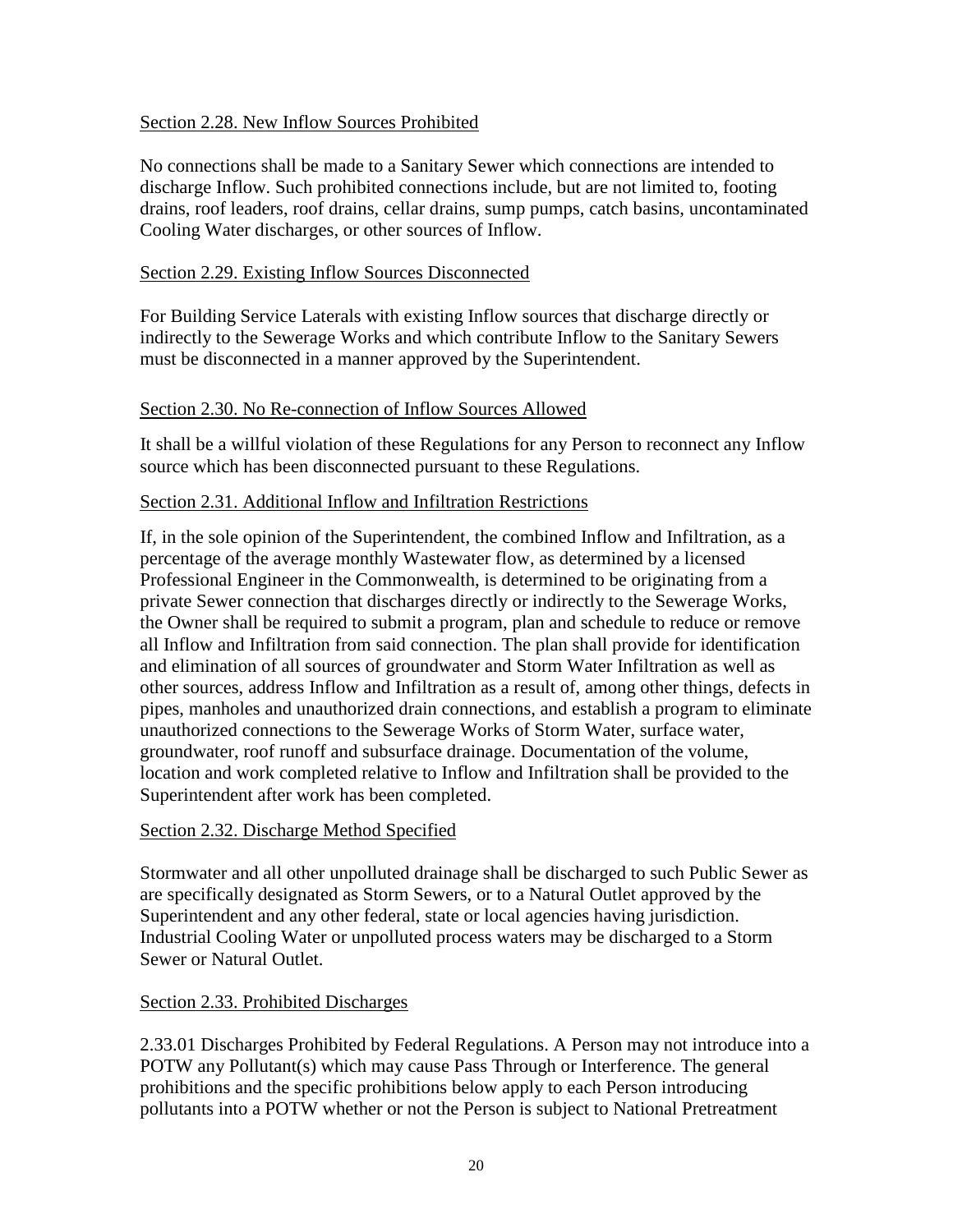Standards or any national, state, or local Pretreatment Requirements. No Person shall discharge or cause to be discharged the following described substances, materials, waters or wastes which can harm the POTW, have an adverse effect on the receiving stream or can otherwise endanger life, limb, and public property or be considered a nuisance. The substances prohibited are, but not limited to:

- 1) Solid or viscous substances in quantities or of such size capable of causing obstruction to the flow in Sewers, or other Interference with the proper operation of the Sewerage Works such as, but not limited to, ashes, cinders, sand, mud, straw, unground Garbage, whole blood, paunch, manure, hair and fleshings, entrails, paper dishes, cups, milk containers, sanitary napkins, diapers, wipes, plastic or the like, either whole or ground by Garbage grinders;
- 2) Heat in the amounts which will inhibit biological activity in the POTW resulting in Interference, but in no case heat in such amounts that the temperature at the POTW Treatment plant exceeds  $40^{\circ}$ C (104  $^{\circ}$ F);
- 3) Pollutants which will cause corrosive structural damage to the POTW, but in no case discharges with pH lower than 5.0, unless the Sewerage Works is specifically designed to accommodate such discharges;
- 4) Petroleum oil, non-biodegradable cutting oil, or products of mineral oils in amounts which would cause Interference or Pass Through;
- 5) Any Pollutant that results in the presence of toxic gases, vapors or fumes within the POTW in any quantity that may result in worker health and safety problems;
- 6) Pollutants which create a fire or explosive hazard in the POTW, including but not limited to, waste streams with a closed cup flashpoint of less than 60°C (140°F) or test methods specified in 40 CFR 261.21;
- 7) Any Pollutant, including oxygen demanding pollutants (BOD, or the like) released in a discharge at a flow rate and/or Pollutant concentration which will cause Interference with the POTW;
- 8) Any trucked or hauled pollutants, except at discharge points designated by the Utility; and
- 9) Wastes prohibited in this section shall not be stored in such a manner that they could possibly be discharged to the POTW. All floor drains in the process areas or storage areas must be piped through the Pretreatment system prior to discharge to the POTW.

2.33.02 Discharge Prohibited on Opinion of the Executive Director of the Utility. The following discharges are prohibited from entering the waste stream without the explicit, written approval of the Executive Director. In forming the opinion as to the acceptability of these wastes, the Executive Director will give consideration to such factors as the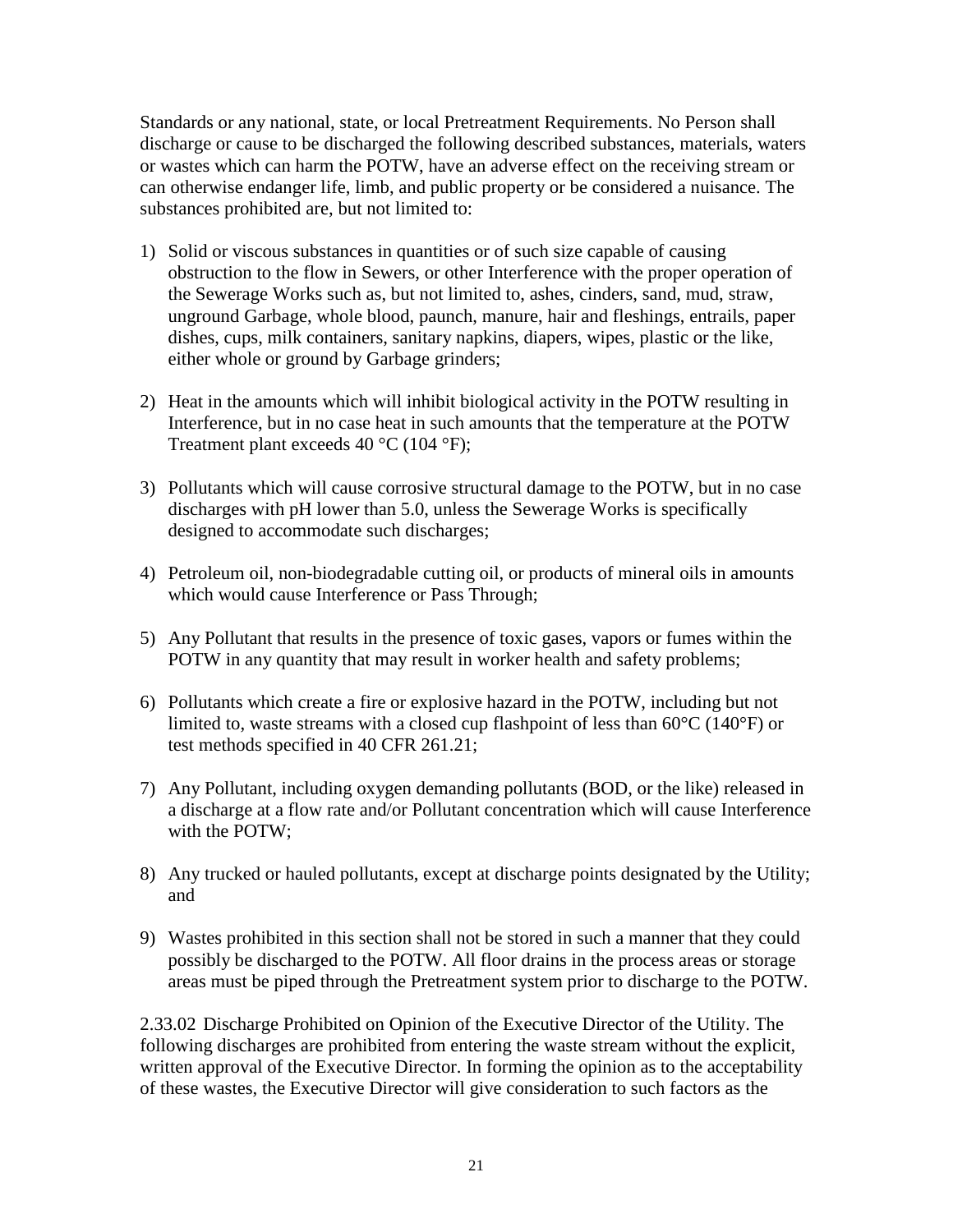quantities of the subject wastes in relation to flows and velocities in the sewers, materials of construction of the sewers, nature of the Sewage Treatment process, capacity of the Sewage Treatment plant, degree of treatability of wastes in the Sewage Treatment plant and other pertinent factors. The substances prohibited are, but not limited to:

- 1) Any gasoline, benzene, naphtha, fuel oil or other flammable or explosive liquid, solid or gas;
- 2) Any liquids, solids, or gases which by reason of their nature or quantity are, or may be, sufficient either alone or in combination with other substances to cause fire or explosion, or be injurious in any other way to the POTW or its operation. At no time shall two consecutive readings on an explosion hazard meter, at the point of discharge into the system (or at any point in the system) be more than 5 percent, nor any single reading be more than 10 percent of the Lower Explosive Limit (LEL) of the meter. Prohibited materials include, but are not limited to: fuel oil, gasoline, kerosene, naphtha, benzene, toluene, xylene, ethers, alcohols, ketones, aldehydes, peroxides, chlorates, perchlorates, bromates, carbides, sulfides and any other substance which is a fire hazard or a hazard to the system;
- 3) Any waters or wastes having a pH lower than 6 or higher than 9.5;
- 4) Any substance which may cause the POTW effluent or any other product of the POTW such as residues, sludges and scums, to be unsuitable for reclamation and reuse or to interfere with the reclamation process. In no case shall any substance discharges to the POTW cause the POTW to violate its own NPDES and/or state disposal system permit or the receiving water quality standards;
- 5) It shall be unlawful for any Person to discharge into the POTW or cause to be discharged into the POTW, the sludge resulting from the Pretreatment of water or Wastewaters;
- 6) Except where expressly authorized to do so by an applicable federal Pretreatment Standard, no Owner, whether subjugated to categorical requirements or not, shall ever increase the use of process water or in any other way attempt to dilute the discharge as a partial or complete substitute for adequate Treatment to achieve compliance with a categorical standard. The Control Authority may impose mass limitations on the Owner where the imposition of mass limitations is appropriate;
- 7) Any water or waste containing fats, wax, grease or oils, whether emulsified or not, in excess of 100 mg/L or containing substances which may solidify or become viscous at temperatures between 0 to  $65^{\circ}$ C (32 to 150 $^{\circ}$ F);
- 8) Any Garbage that has not been properly shredded. The installation and operation of any Garbage grinder equipped with a motor of .76 horsepower metric (3/4 horsepower) or greater shall be subject to the review and approval of the Executive Director;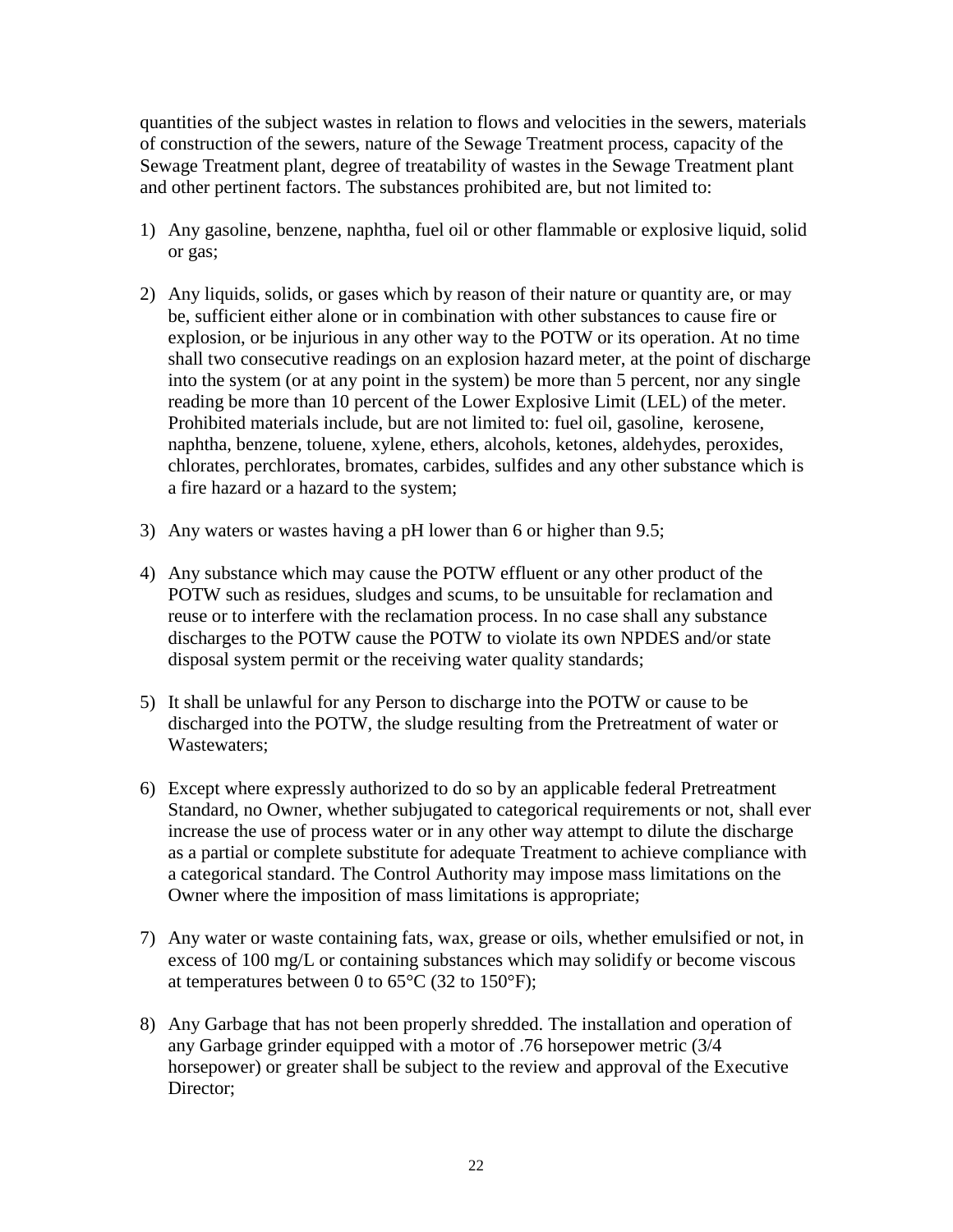- 9) Any waters or wastes containing strong acid iron pickling wastes, or concentrated plating solutions whether neutralized or not;
- 10) Any waters or wastes containing iron, chromium, copper, zinc, and similar objectionable or toxic substances; or wastes exerting an excessive chlorine requirement to such degree that any such material received in the composite Sewage Treatment works exceeds the limits established by the Executive Director of the Utility for such materials;
- 11) Any waters or wastes containing phenols or other taste or odor producing substances, in such concentrations exceeding limits which may be established by the Executive Director, as necessary after Treatment of the composite Sewage to meet the requirements of state, federal or the public agencies having jurisdiction over discharge to the Receiving Waters;
- 12) Any radioactive wastes or isotopes of such half-life or concentration as may exceed limits established by the Executive Director in compliance with applicable state or federal regulations;
- 13) Materials which exert or cause;
	- a) Unusual concentrations of inert Suspended Solids, such as, but not limited to, fuller's earth, lime slurries, and limit residues; or of dissolved solids, such as, but not limited to, sodium chloride and sodium sulfate;
	- b) Excessive discoloration, such as, but not limited to, dye wastes and vegetable tanning solutions; or
	- c) Unusual volume of low or concentration of wastes containing Slugs.
- 14) Waters or wastes containing substances which are not amendable to treatment or reduction by the Sewage Treatment process employed, or are amendable to treatment only to such degree that the POTW effluent cannot meet the requirements of other agencies having jurisdiction over discharge to the Receiving Waters;
- 15) Any sludges, screenings or residues from the Pretreatment of industrial wastes; and

16) Any Wastewater causing the POTW's effluent to fail a toxicity test.

#### Section 2.34. Decisions of the Superintendent

2.34.01 If any waters or wastes are discharged, or are proposed to be discharged to the Public Sewers, which waters contain the substances or possess the characteristics enumerated in section 2.33, and which in the judgment of the Superintendent may have a deleterious effect upon the Sewerage Works, processes, equipment or Receiving Waters,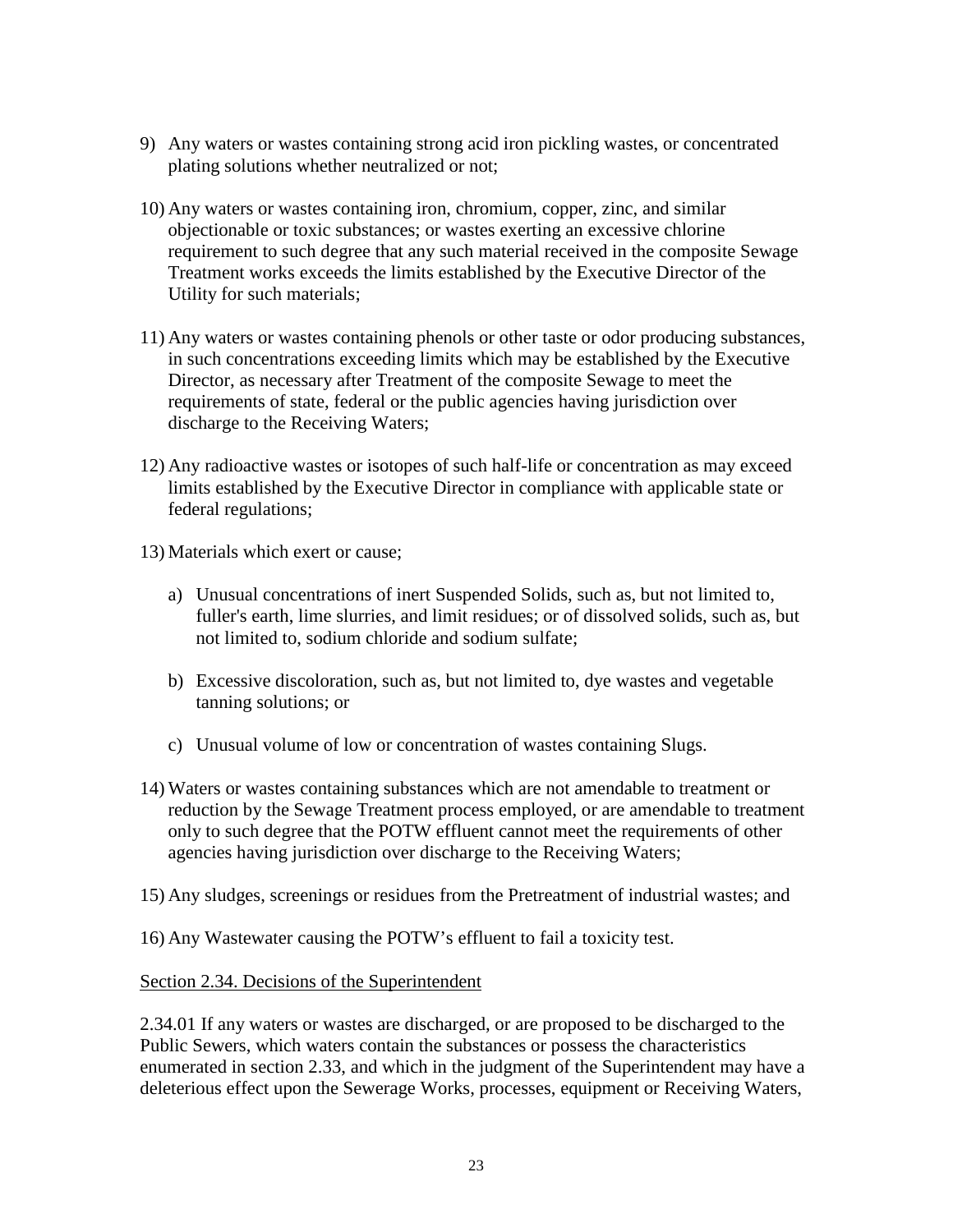or which otherwise create a hazard to life or constitute a public nuisance, the Superintendent may act in any or all of the following ways;

- 1) Reject the wastes;
- 2) Require Pretreatment to an acceptable condition for discharge to the Public Sewers;
- 3) Require control(s) over the quantities and rates of discharge; and/or
- 4) Require payment to cover the added cost of providing transportation and Treatment of the wastes not covered by existing fees, taxes, or Sewer charges.

2.34.02 If the Superintendent permits the Pretreatment or Equalization of Waste Flows, the design and installation of the plants and equipment shall be subject to the review and Approval of the Superintendent, and subject to the requirements of all applicable codes, by-laws and laws. Said design shall be prepared by a licensed Professional Engineer registered in the Commonwealth and approved by the Utility.

# Section 2.35. Maintenance of Pretreatment Facilities

When Pretreatment or flow-equalizing Facilities are provided for any waters or wastes, they shall be continuously in satisfactory and effective operation by the Owner at Owner's expense. Owners of such Facilities shall provide periodic reports to the Superintendent as required. The Owner shall employ personnel certified with the Commonwealth to maintain and operate Pretreatment facilities. In addition to the conditions set forth on section 2.34, the Owner shall comply with the provisions of article 3 of these Regulations as they pertain to Pretreatment.

# Section 2.36. Control Manholes and/or Structures

When required by the Superintendent, the Owner of any property serviced by a Building Service Lateral carrying industrial wastes, shall install a suitable control manhole and/or structure, together with such necessary meters and other appurtenances, in the Building Service Lateral or control manhole to facilitate observation, sampling and measurement of the wastes. Such manhole and/or structure, when required, shall be accessibly and safely located, and shall be constructed in accordance with plans approved by the Superintendent and shall meet Town standards. The manhole and/or structure shall be installed by the Owner at Owner's expense, and shall be maintained by the Owner so as to be safe and accessible at all times.

# Section 2.37. Wastewater Sampling

2.37.01 All measurements, tests, and analyses of the characteristics of waters and Wastewaters to which reference is made in these Regulations shall be determined in accordance with the latest edition of "Standard Methods for the Examination of Water and Wastewater", published by the American Public Health Association, and shall be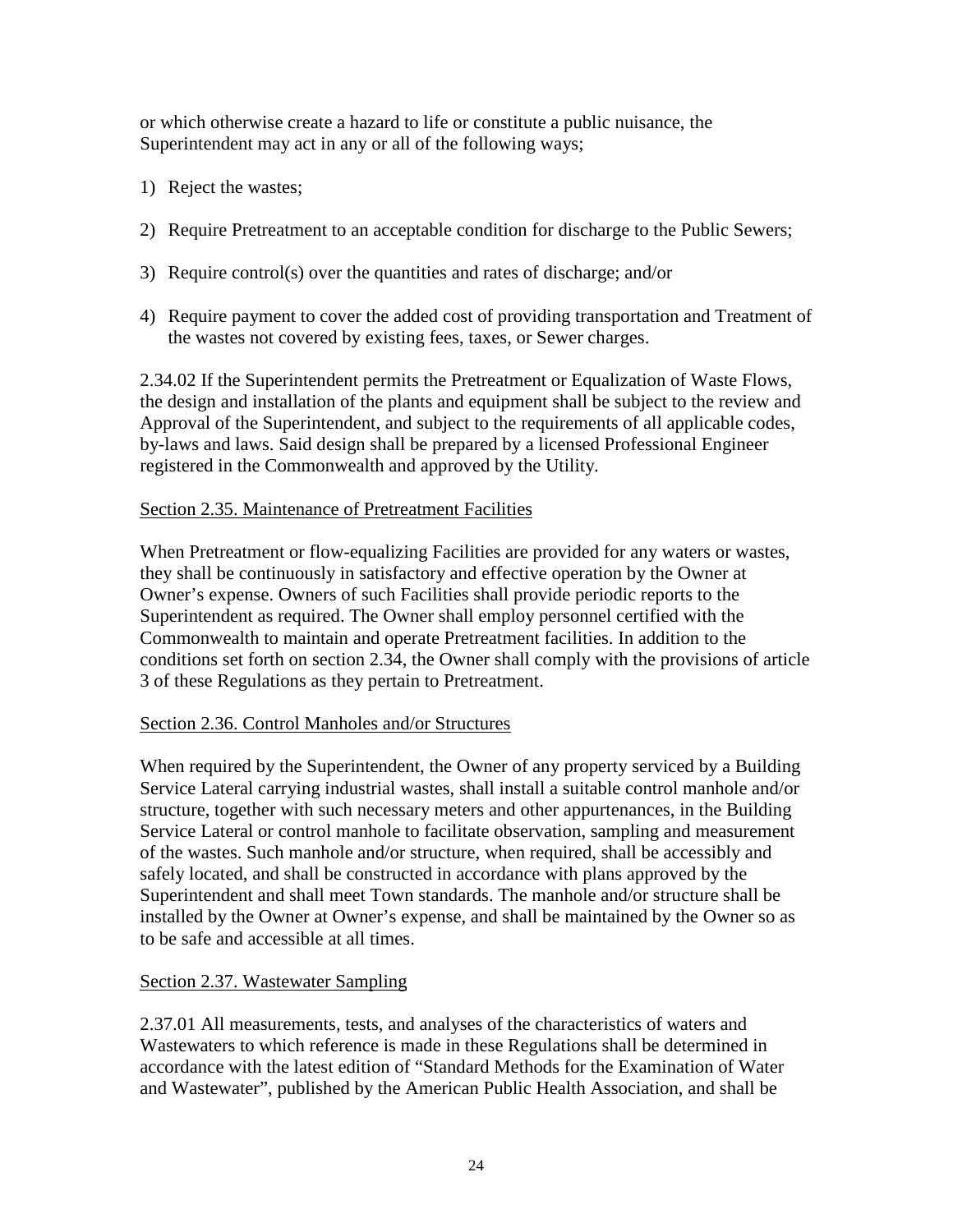determined at the control manhole and/or structure provided, or upon suitable samples taken at said control manhole and/or structure.

2.37.02 In the event that no control manhole and/or structure has been provided, the control manhole and/or structures shall be determined by the Superintendent. Sampling shall be carried out by customarily accepted methods to reflect the effect of constituents upon the Sewerage Works and to determine the existence of hazards to life, limb, and property. The particular analyses involved will determine whether a 24 hour composite sample of the Building Service Lateral is appropriate or whether a Grab Sample or samples should be taken. Normally, but not always, BOD and SS are obtained from 24 hour composites samples of all Building Service Lateral whereas pHs are determined from periodic Grab Samples.

# Section 2.38. Monitoring of Wastes

All Persons discharging into a Public Sewer shall perform such monitoring of their discharges as the Superintendent may require, including installation, use, and maintenance of monitoring equipment, keeping records and reporting results of such monitoring to the Superintendent. Such records shall be made available upon request by the Superintendent to other agencies having jurisdiction over discharges to the Receiving Waters.

# Section 2.39. Notice of Accidental Discharge Required

Any Person responsible for, or becoming aware of, the discharge to Public Sewer, accident or otherwise, of any prohibited substances shall immediately notify the in writing so that necessary precautions can be taken to minimize the deleterious effects of the discharge. Said Person shall file a written explanation within 24 hours, to the Superintendent detailing the cause of the accidental discharge as well as what measures will be taken to prevent future accidental discharges of this type.

#### Section 2.40. Control of Sewerage Works

The Superintendent, is the sole and exclusive governing body for the planning, construction, operation, and maintenance of Sewerage Works in the Town.

# Section 2.41. Compliance with the Town's Sewer Construction Standards

All Persons proposing to construct Sewerage Works shall comply with the provisions and requirements of the Town's Sewer Construction Standards, as amended. Any Person planning to deviate from the requirements listed on said Sewer Construction Standards, shall state in writing the purpose and nature of the deviation complete with the necessary documentation describing the proposed alternative. Such alternative shall be subject to the review and Approval of the Town Engineer and the Superintendent.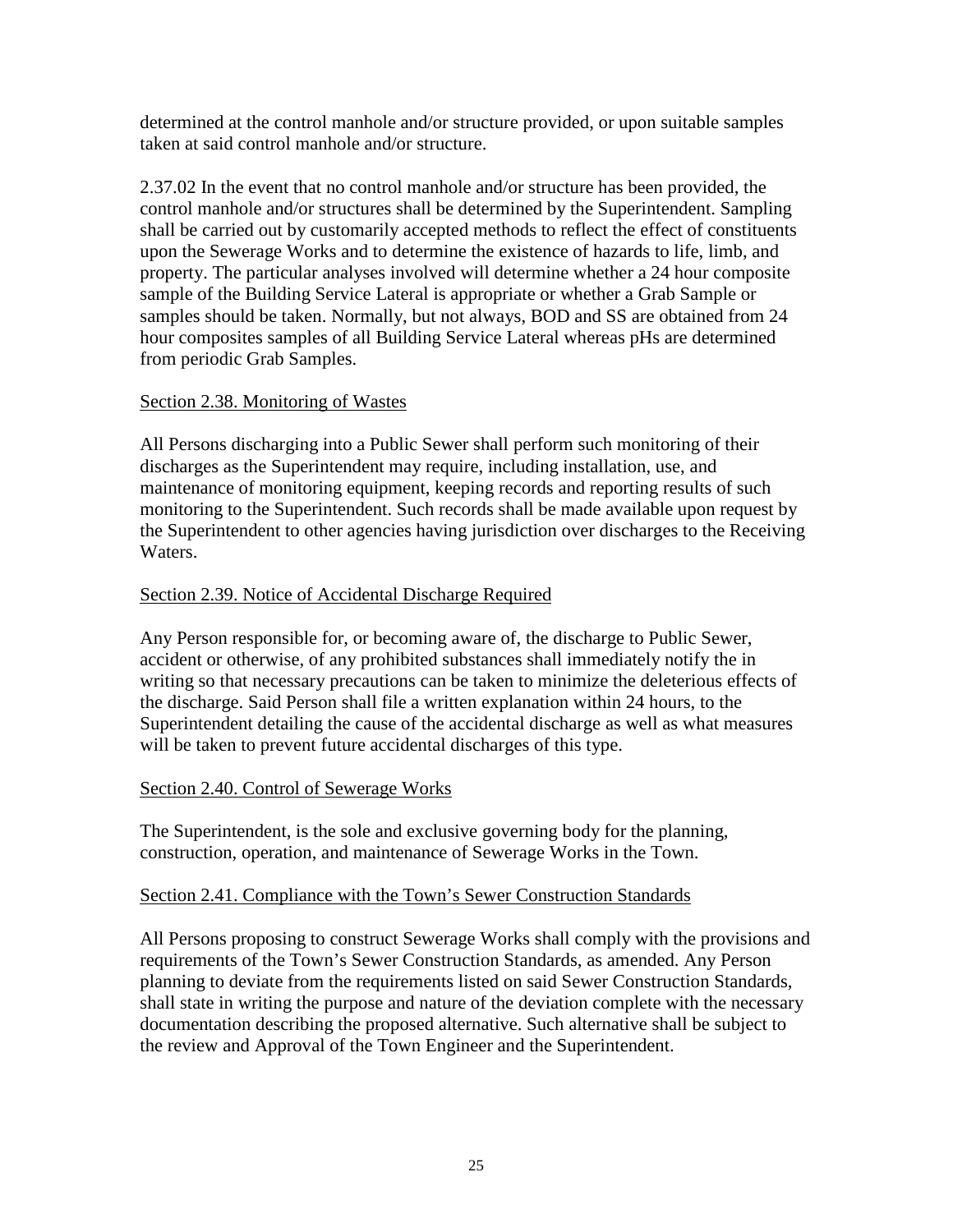#### Section 2.42. Bonding Requirements for Sewerage Works Projects

All Persons desiring to do work within the Town shall first give bond to the Town with one or more sureties, satisfactory to the Town, in the amounts and in the classifications as determined by the Town, conditioned that they will in good faith perform all things required of them under the provisions of these Regulations, and conditioned further that they will pay all damages and indemnify, save the Town harmless and defend on account of negligence, performance, payment, warranty issues or failure to comply with the various regulations, codes and by-laws then in effect in the Town. Such bond shall be filed with the Superintendent and shall be renewable annually.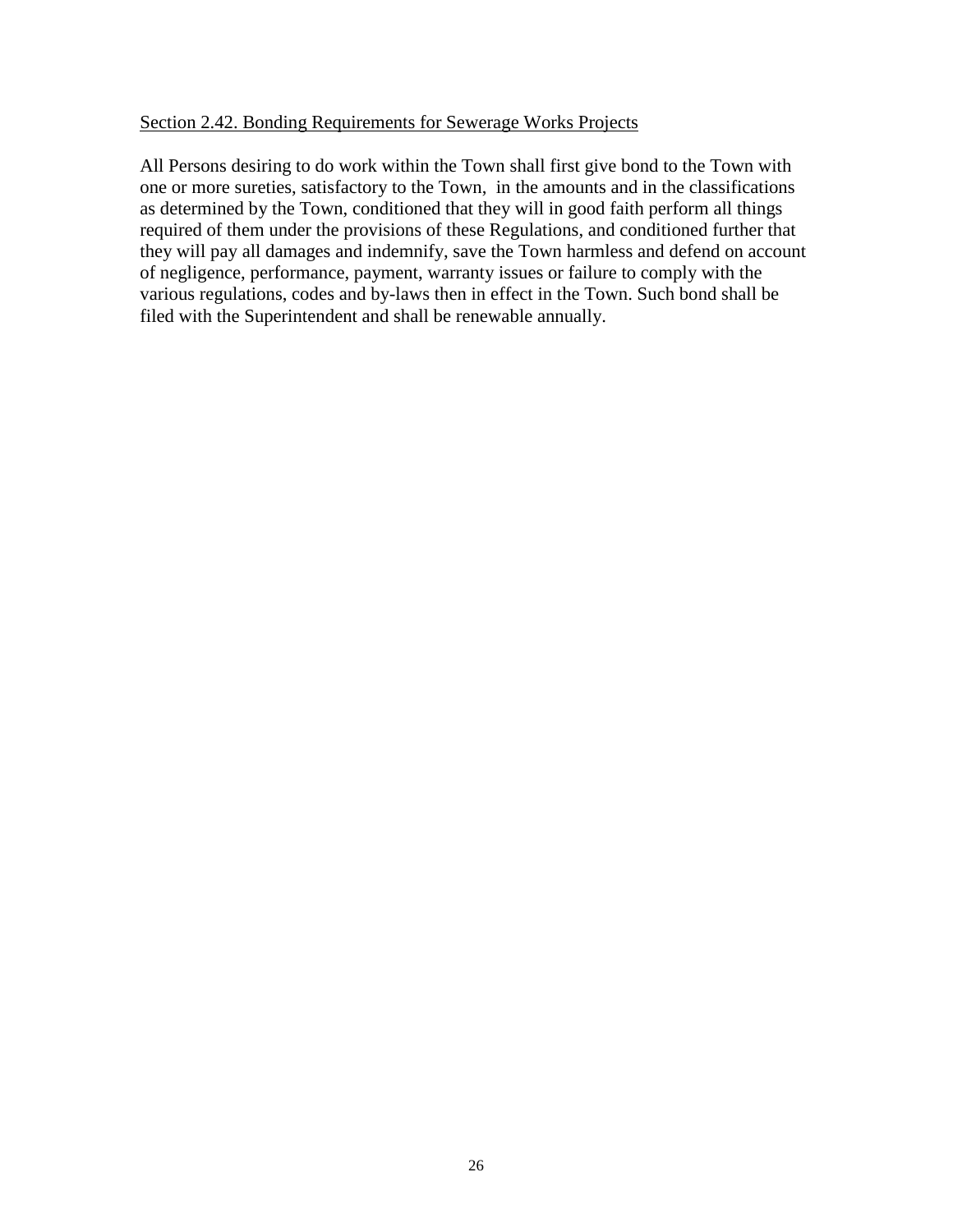# ARTICLE 3

#### INDUSTRIAL PRETREATMENT, USERS & WASTES

#### Section 3.01. Industrial Discharge Permit

3.01.01 All Industrial Users proposing to connect to or contribute to the POTW shall obtain an Industrial Discharge Permit before connecting to or contributing to the POTW. All existing Significant Users connected to or contributing to the POTW shall obtain an Industrial Discharge Permit within 180 days after the effective date of these Regulations.

3.01.02 Any violations of the terms and conditions of the Industrial Discharge Permit shall be deemed in violation of these Regulations and subjects the Industrial User to the sanctions provided in Article 8. Obtaining a discharge permit does not in any way relieve the Industrial User of its obligation to comply with any and all federal, state and local laws.

#### Section 3.02. Permit Application – Issuance

3.02.01 Persons required to obtain an Industrial Discharge Permit shall complete and file with the Executive Director an application in the form prescribed by the Utility.

3.02.02 Existing Industrial Users shall apply for an Industrial Discharge Permit within 60 days after the effective date of these Regulations, and proposed new Industrial Users shall apply at least 90 days prior to connecting to or contributing to the POTW. In support of the application, the Industrial Users shall submit, in units and terms appropriate for evaluation, the following information;

- 1) Name, address, and location (if different from address);
- 2) SIC number according to the Standard Industrial Classification Manual, Bureau of the Budget, 1972;
- 3) Wastewater constituents and characteristics including but not limited to those mentioned in Article 2 of these Regulations as determined by an approved analytical laboratory:
	- a) All analyses shall be performed in accordance with Section 304 (g) of the Act and contained in 40 CFR 136;
	- b) The Industrial User shall submit the results of the sampling and analysis identifying the nature and concentration (or mass, where required by the Standard or Control Authority) of the regulated pollutants in the discharge from the regulated process. Both the daily maximum and average concentration (or mass, where required) shall be reported. The sample shall be representative of daily operations;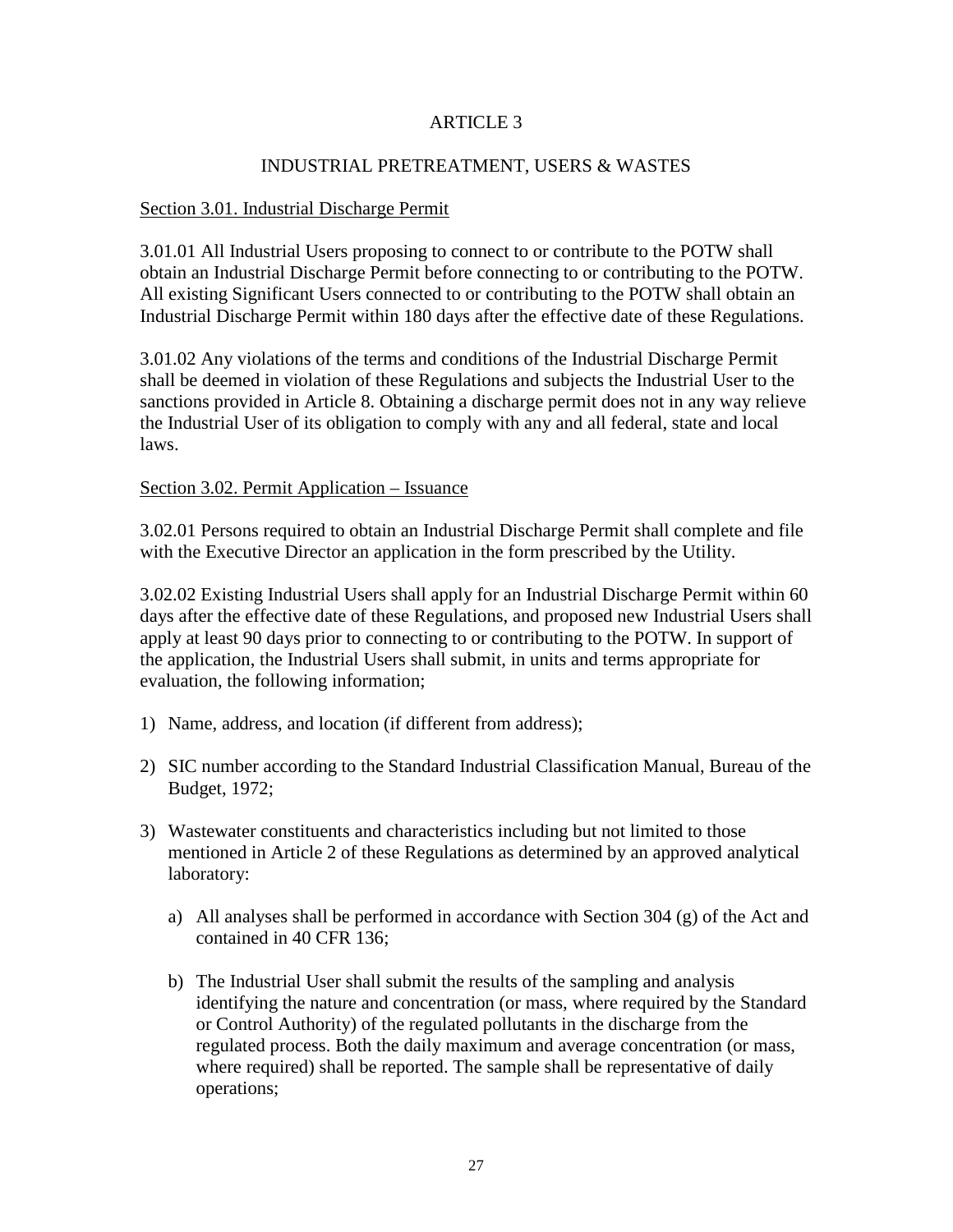- c) The Industrial User shall take a minimum of one representative sample by reports, studies or analysis to compile the data necessary to comply with the requirements of these Regulations;
- d) Samples should be taken immediately downstream of the Pretreatment Facilities if such exist or immediately downstream from the regulated process if no Pretreatment exists. If other waste streams are mixed with the regulated Wastewater prior to Pretreatment the Industrial User should measure flows and concentrations necessary to allow use of the combined waste stream formula of 40 CFR 403.6(e) in order to evaluate compliance with the Pretreatment Standards. Where an alternative concentration or mass limit has been calculated in accordance with 40 CFR 403.6(e) this adjusted limit along with supporting data shall be submitted to the Control Authority;
- e) Sampling and analysis shall be performed in accordance with the techniques prescribed in 40 CFR 136;
- f) Where 40 CFR 136 does not contain sampling or analytical techniques for the Pollutant in question, or where the Approval Authority determines that the part 136 sampling and analytical techniques are inappropriate for the Pollutant in question, sampling and analysis shall be performed by using a validated analytical method or any other applicable sampling and analytical procedure, including procedures suggested by the POTW or other parties, approved by the Utility and/or the Town;
- g) The Control Authority may allow the submission of a baseline report which utilizes only historical data so long as the data provides information sufficient to determine the need for industrial Pretreatment measures; and
- h) The baseline report shall indicate the time, date and place of sampling, and methods of analysis, and shall certify that such sampling and analysis is representative of normal work cycles and expected Pollutant discharges to the POTW.
- 4) Time and duration of contribution;
- 5) Average daily and 3 minute peak Wastewater flow rates, including daily, monthly and seasonal variations, if any;
- 6) Site plans, floor plans, mechanical and plumbing plans and details to show all Sewers, Sewer Connections, and appurtenances by the size, locations and elevations;
- 7) Descriptions of activities, Facilities and plant processes on the premises including all materials which are or could be discharged;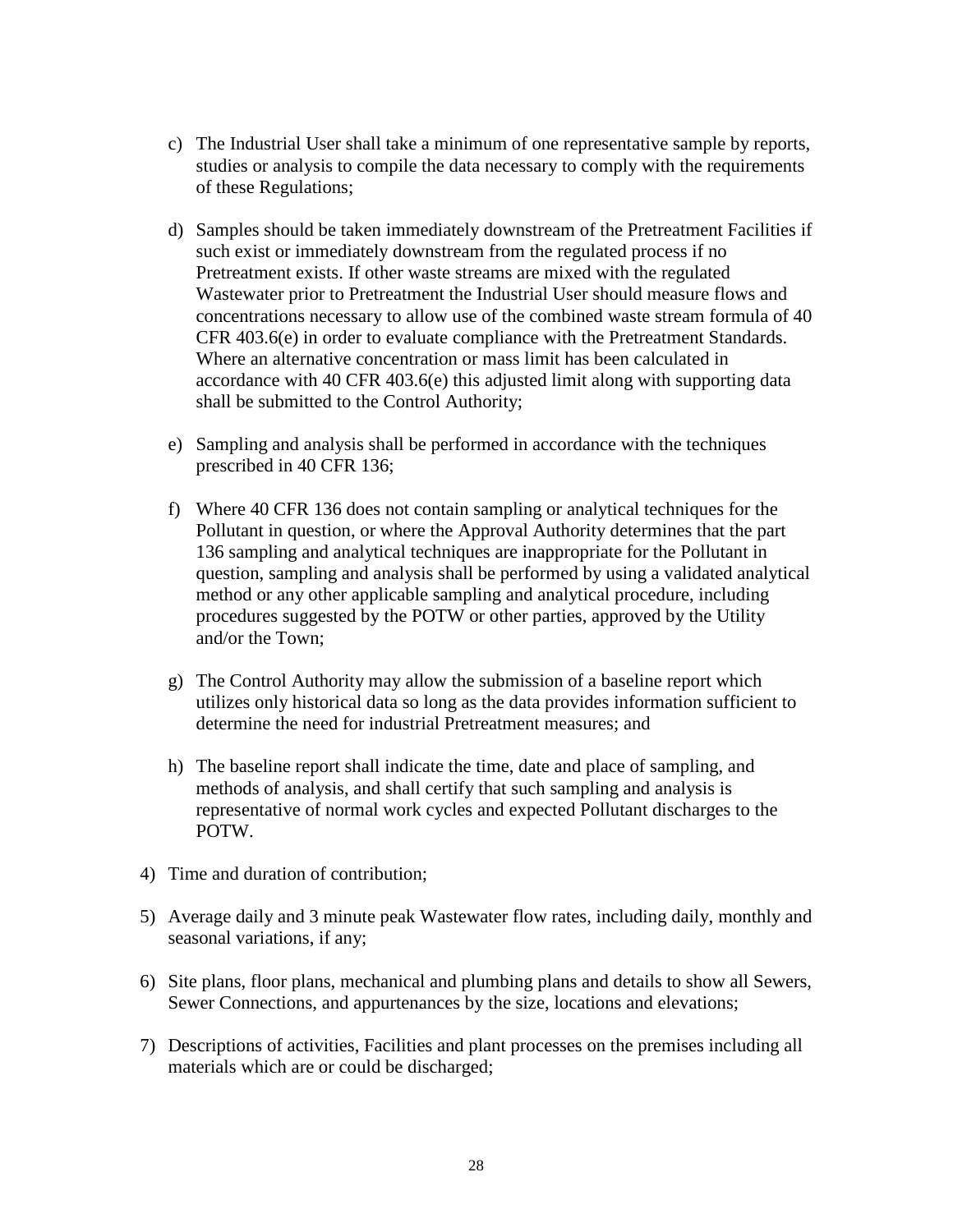- 8) Compliance schedule. If additional Pretreatment and/or O&M will be required to meet the Pretreatment Standards; the shortest schedule by which the Industrial User will provide such additional Pretreatment and/or O&M. The completion date in this schedule shall not be later than the compliance date established for the applicable Pretreatment Standard.
	- a) Where the Industrial User's Categorical Pretreatment Standard has been modified by a removal allowance (40 CFR 403.7), the combined waste stream formula (40 CFR 403.6(e)), and/or a Fundamentally Different Factors variance (40 CFR 403.13) at the time the Industrial User submits the report required by section 3.08, the information required by section 3.09 shall pertain to the modified limits.
	- b) If the Categorical Pretreatment Standard is modified by a removal allowance (40 CFR 403.7), the combined waste stream formula (40 CFR 403.6(e), and/or a Fundamentally Different Factors variance (40 CFR 403.13) after the Industrial User submits the report required by section 3.08, any necessary amendments to the information requested by section 3.09 shall be submitted by the Industrial User to the Control Authority within 60 days after the modified limit is approved.
- 9) Each product produced by type, amount, process or processes and rate of production;
- 10) Type and amount of raw materials processes (average and maximum per day);
- 11) Number and type of employees and hours of operation of plant and proposed or actual hours of operation and Pretreatment systems;
- 12) The Pretreatment Standards applicable to each regulated process;
- 13) Certification. A statement, reviewed by an authorized representative of the Industrial User (as defined in Article 1) and certified to by a qualified professional, indicating whether Pretreatment Standards are being met on a consistent basis, and, if not, whether additional O&M and/or additional Pretreatment is required for the Industrial User to meet the Pretreatment Standards and Requirements.
- 14) Permits. The Industrial User shall submit a list of any environmental control permits held by or for the facility; and
- 15) Any other information as may be deemed by the Executive Director to be necessary to evaluate the permit application.

3.02.03 The Utility will evaluate the data furnished by the Industrial User and may require additional information. The Utility reserves the right to deny or condition new or increased contributions of pollutants, or changes in nature of pollutants, to the POTW by Industrial Users where such contributions do not meet applicable Pretreatment Standards or Requirements or where such contributions would cause the POTW to violate its NPDES Permit. After evaluation and acceptance of the data furnished, the Utility and/or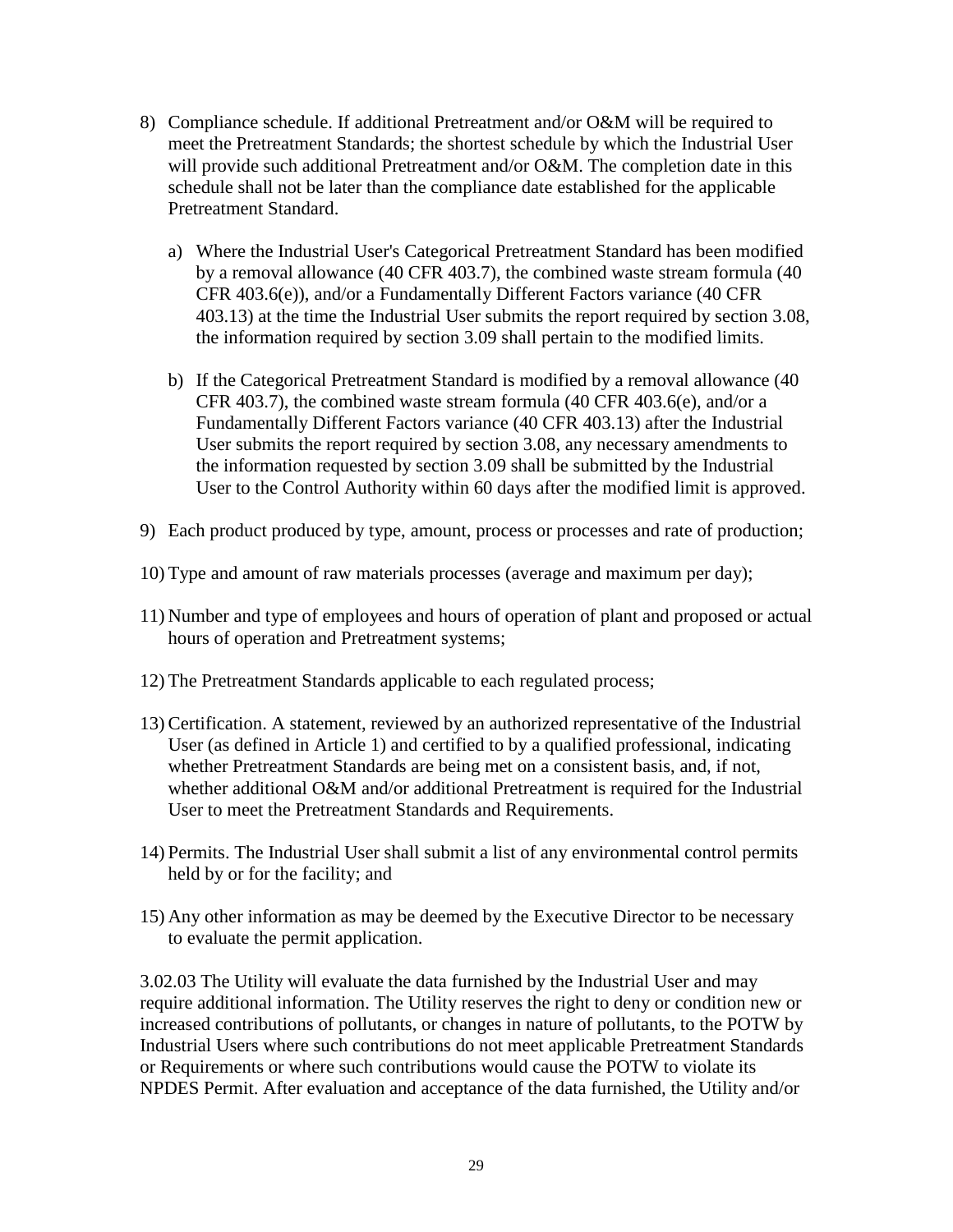the Town may issue an Industrial Discharge Permit subject to terms and conditions provided herein.

# Section 3.03. Permit Conditions

3.03.01 Industrial Discharge Permits shall be expressly subject to all provisions of these Regulations and all other applicable regulations, user charges and fees established by the Town. Permit may contain the following:

- 1) The unit charge or schedule of user charges and fees for the Wastewater to be discharged to the POTW;
- 2) Limits on the average and maximum Wastewater constituents and characteristics;
- 3) Limits on average and maximum rate and time of discharge or requirements for flow regulations and equalization;
- 4) Requirements for installation and maintenance of inspection and sampling Facilities;
- 5) Specifications for monitoring program which may include sampling locations, frequency of sampling, number, types and standards for tests and reporting schedule;
- 6) Compliance schedules;
- 7) Requirements for submission of compliance schedule or periodic compliance reports;
- 8) Requirements for maintaining and retaining facility records relating to Wastewater discharge as specified by the Superintendent, and affording Utility and the Town access thereto;
- 9) Requirements of notification to the Utility and the Town of any new introduction of Wastewater constituents or any substantial change in the volume or character of the Wastewater constituents being introduced into the POTW;
- 10) Requirements for notification of Slug discharges;
- 11) Pursuant to 40 CFR 403.12(p), all Industrial Users must notify in writing the Utility and the Town, Commonwealth, and EPA of any discharge to the POTW which would be considered a hazardous waste, if disposed of in a different manner; and
- 12) Other conditions as deemed appropriate by the Superintendent to ensure compliance with these Regulations.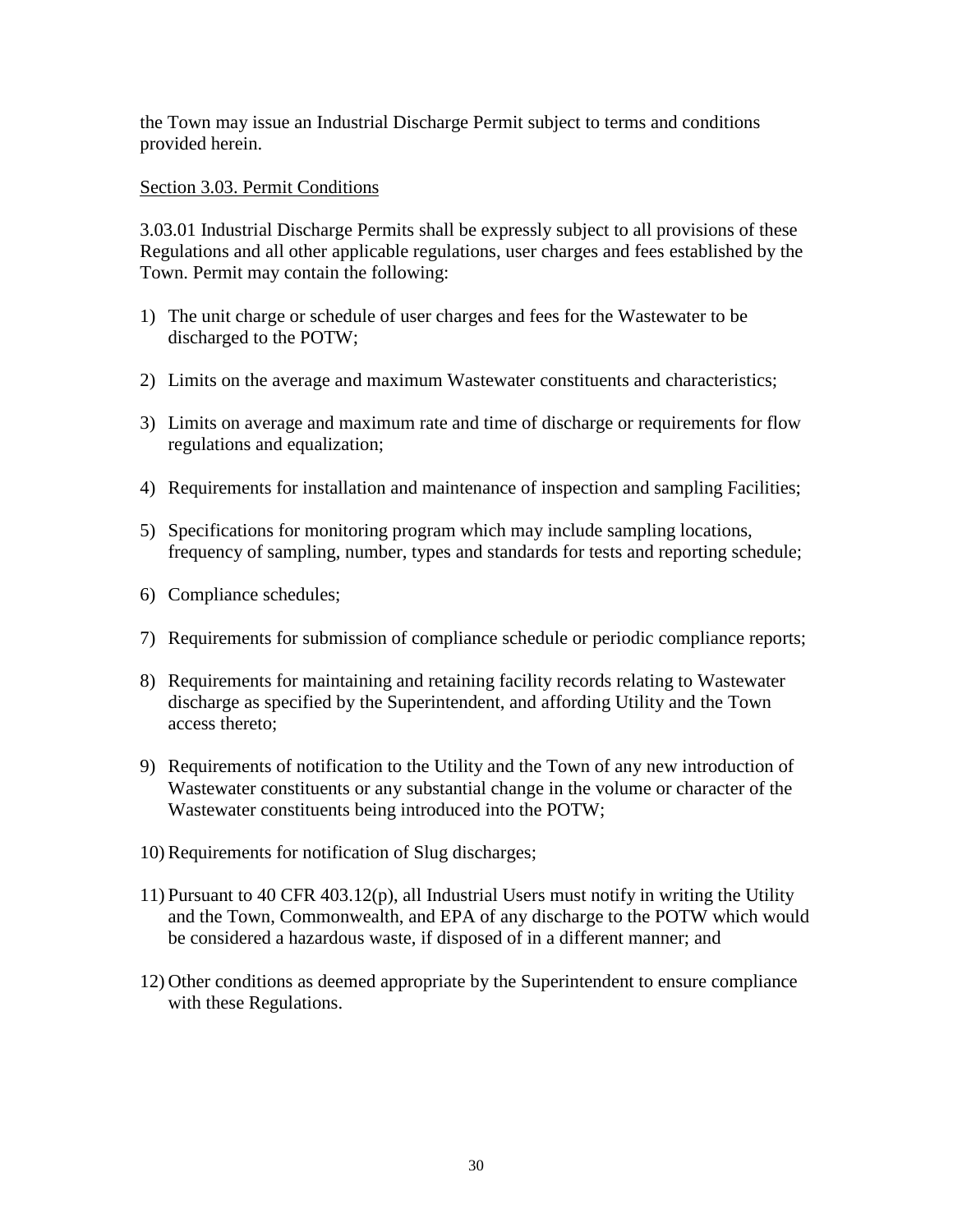#### Section 3.04. Permit Modifications

3.04.01 The Executive Director may modify the Industrial Discharge Permit for good cause, including but not limited to, the following:

- 1) Within, but not to exceed, 90 days or designated time frame of the promulgation of a National Pretreatment Standard, the Industrial Discharge Permit of Industrial Users subject to such standards shall be revised to require compliance with such standard within the time frame prescribed by such standard. Where an Industrial User, subject to a national Pretreatment Standard, has not previously submitted an application for an Industrial Discharge Permit as required by section 3.01, the Industrial User shall apply for an Industrial Discharge Permit within 180 days or designated time frame after promulgation of the applicable National Pretreatment Standard;
- 2) In addition, the Industrial User with an existing Industrial Discharge Permit shall submit to the Executive Director within 180 days or designated time frame after the promulgation of an applicable Federal Pretreatment Standard the information required by section 3.02;
- 3) To incorporate any new or revised federal, state or local Pretreatment Standards or requirements;
- 4) To address any significant alterations or additions to the Industrial User's operation, process or Wastewater volume or character, since the time of the Industrial Discharge Permit's issuance;
- 5) A change in the POTW which requires a temporary or permanent reduction or elimination of an authorized discharge;
- 6) The misrepresentation or failure to fully disclose all relevant facts in the application or any other required reporting;
- 7) To correct typographical or other errors; and
- 8) Any other changes deemed necessary by the Executive Director.

#### Section 3.05. Permit Duration

Permits shall be issued for a specified time period, not to exceed 5 years. A permit may be issued for a period less than 1 year or may be stated to expire on a specific date. The Industrial User shall apply for permit reissuance within of 180 days or designated time frame prior to expiration of the Industrial User's existing permit. The terms and conditions of the permit maybe subject to modification by the Executive Director during the term of the permit as limitations or requirements as identified in section 3.03 of this article, are modified or other just cause exists. The Industrial User shall be informed of any proposed changes in his/her permit at 30 days prior to the effective date of change.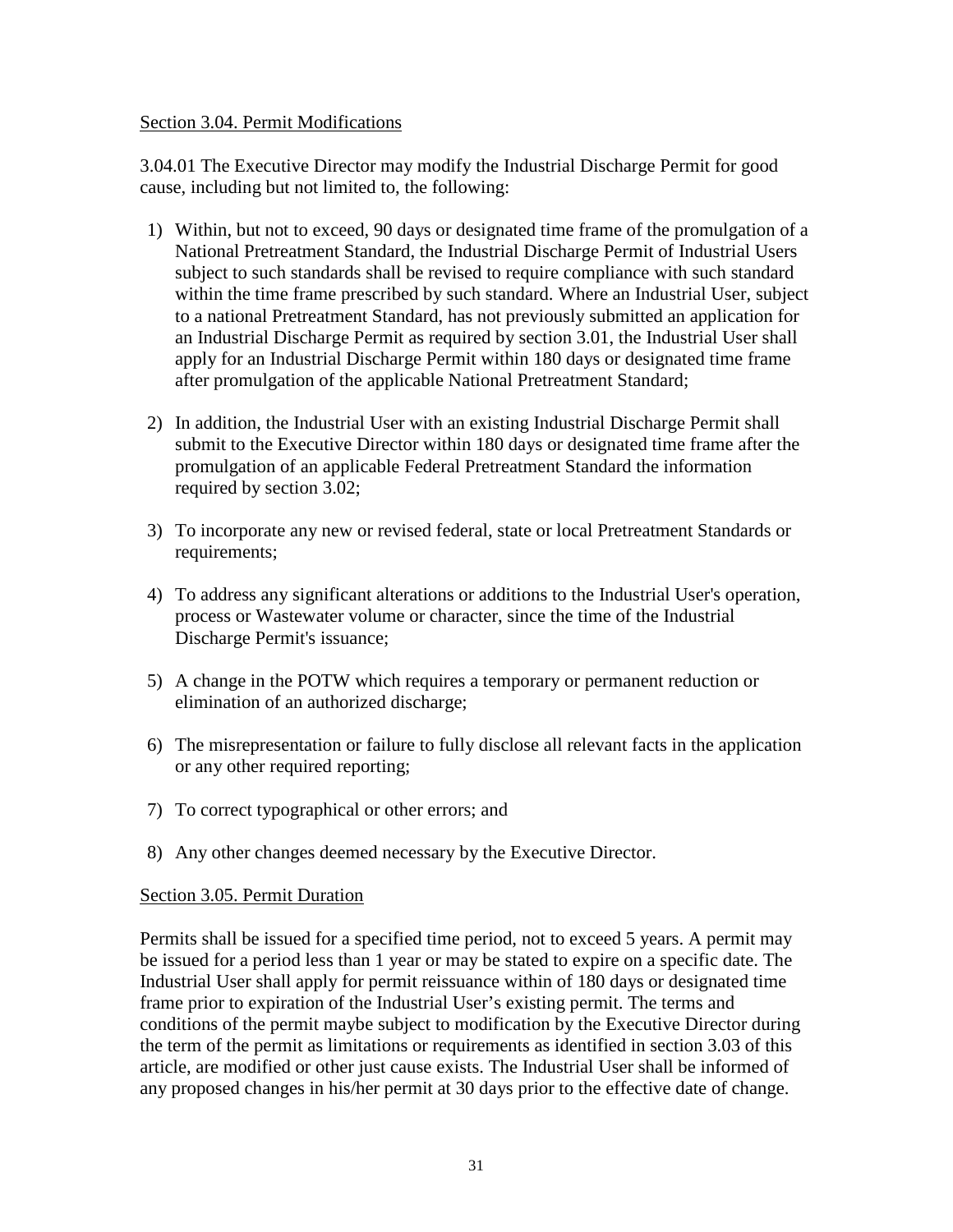Any changes or new conditions in the permit shall include a reasonable time schedule for compliance.

# Section 3.06. Permit Reassignment

Industrial Discharge Permits are issued to a specific Industrial User for a specific operation. An Industrial Discharge Permit shall not be reassigned or transferred or sold to a new Owner, new Industrial User, different premises, or a new or changed operation without the approval of the Executive Director. Any succeeding Owner or Industrial User shall also comply with the terms and conditions of the permit in existence prior to the time of transfer.

# Section 3.07. Pretreatment Baseline Monitoring Report

3.07.01 Any Industrial User subject to National Pretreatment Standards shall submit a baseline monitoring report containing the information listed under section 3.02 (form supplied by the Utility) and in 40 CFR 403 .12(b), to the Executive Director by whichever deadline is later:

- 1) 180 days after the final administrative decision is made upon a category determination submission under 40 CFR 403.6 (a)(4);
- 2) 180 days after the effective date of categorical Pretreatment for that particular industry;
	- a) If additional Pretreatment and/or O&M procedures will be required to meet the Pretreatment Standards, the Industrial User shall submit a schedule for compliance as detailed in section 3.03 of this article; and
	- b) If required, the Utility and/or the Town shall dictate the submission of all notices and self-monitoring reports from Industrial Users as are necessary to assess and assure compliance by Industrial Users with Pretreatment Standards and requirements, including but not limited to the reports required in 40 CFR 403.12.

#### Section 3.08. Compliance Schedule Report

3.08.01 If additional Pretreatment and/or O&M will be required to meet the Pretreatment Standards as indicated by the certification statement required by section 3.03 of this article, the shortest schedule by which the use will provide such additional Pretreatment must be followed. The completion date in this schedule shall not be later than the compliance date established for the applicable Pretreatment Standard:

1) The schedule shall contain increments of progress in the form of dates for the commencement and completion of major events leading to the construction and operation of additional Pretreatment required for the Industrial User to meet the applicable Pretreatment Standards (e.g., hiring an engineer, completing preliminary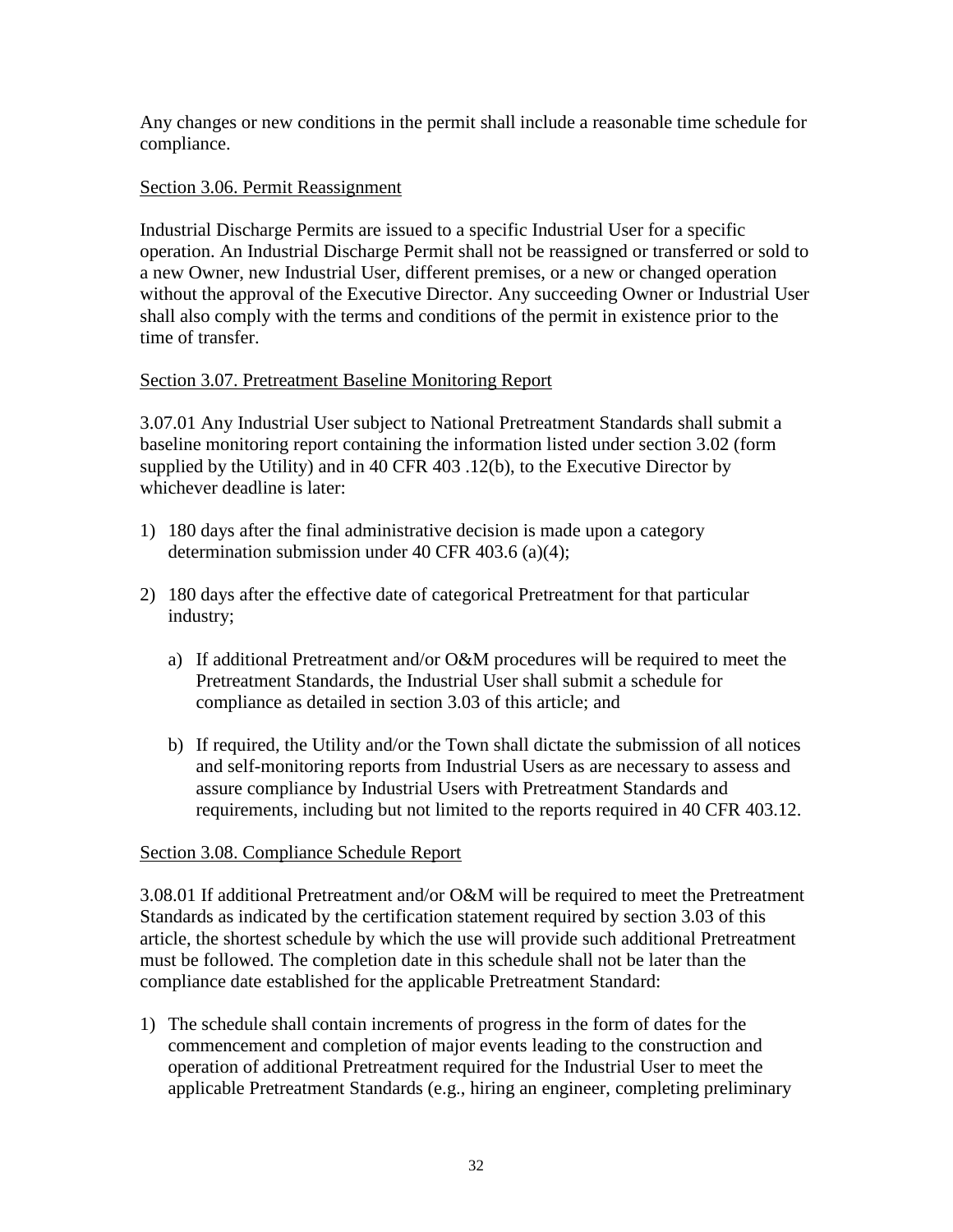plans, completing final plans, executing contracts for major components, commencing construction, completing construction, or the like);

- 2) No increment referred to in section 3.08 of this article shall exceed 270 days; and
- 3) Not later than 14 days following each date in the schedule and the final date for compliance, the Industrial User shall submit a progress report to the Utility including, as a minimum, whether or not it complied with the increment or progress to be met on such date and, if not, the date on which it expects to comply with this increment or progress, the reason for delay, and the steps being taken by the Industrial User to return the construction to the schedule established. In no event shall more than 270 days elapse between such progress reports to the Utility.

# Section 3.09. Compliance Deadline Reporting

3.09.01 Within 90 days following the date for the final compliance with applicable Pretreatment Standards or in the case of a New Source, following commencement of the introduction of Wastewater into the POTW, any Industrial User subject to Pretreatment Standards and Requirements shall submit to the Utility a report indicating the nature and concentration of all pollutants in the discharge from the regulated process which are limited by such Pretreatment Standards and Requirements.

3.09.02 The report shall state whether the applicable Pretreatment Standards or Requirements are being met on a consistent basis and if not, what additional O&M and/or Pretreatment is necessary to bring the Industrial User into compliance with the applicable Pretreatment Standards or Requirements. This statement shall be signed by an Authorized Representative of the Industrial User, and certified by the Utility.

#### Section 3.10. Periodic Compliance Reports

Any Industrial User subject to a Pretreatment Standard, after the compliance date of such Pretreatment Standard, or, in the case of a New Source, after commencement of the discharge into the POTW, shall submit to the Executive Director with a copy provided to the Superintendent during the months of June and December, unless required more frequently in the Pretreatment Standard or by the Utility, a report indicating the nature and concentration, of pollutants in the effluent which are limited such Pretreatment Standards. In addition, this report shall include a record of all daily flows which during the reporting period exceed the average daily flow reported in section 3.03 of this article. At the discretion of Utility and in consideration of such factors as local high or low flow rates, holidays, budget cycles, or the like, the Executive Director and/or the Superintendent may agree to alter the months during which the above reports are to be submitted.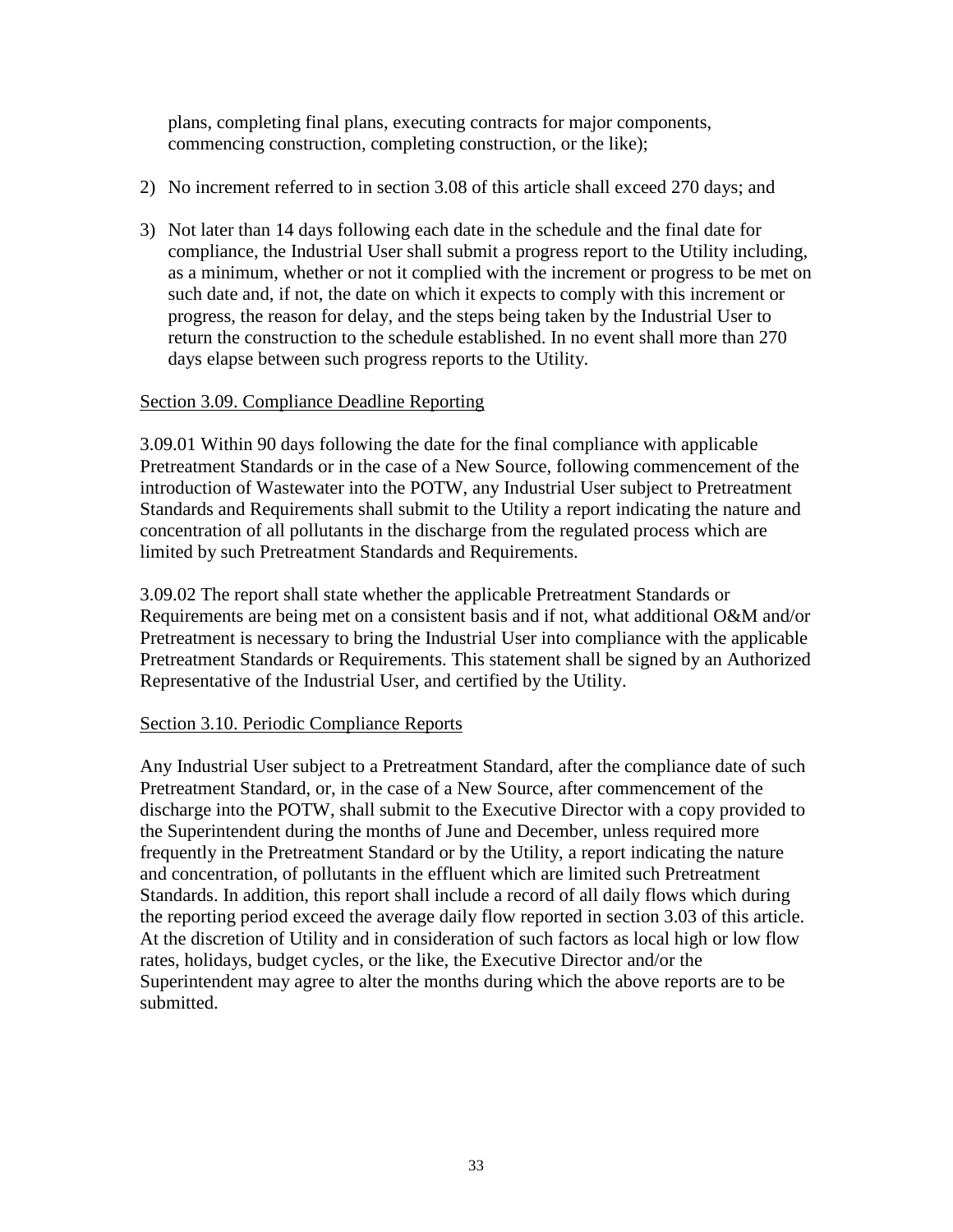#### Section 3.11. Self-Monitoring Report and Regulations

3.11.01 If a self-monitoring report is required, the reporting schedule and requirements will be stated on each Industrial User's Wastewater Discharge Permit. These reports shall contain the results of sampling and analysis of the discharge, including the flow and nature and concentration, or production and mass where requested by the Utility of pollutants contained therein which are limited by the applicable Pretreatment Standards. All analyses shall be performed in accordance with procedures established by the Approval Authority pursuant to Section 304(g) of the Act and contained in 40 CFR, Part 136 with a copy of the report provided to the Superintendent. (Comment: Where 40 CFR, Part 136 does not include a sampling, an analysis shall be performed in accordance with the procedures set forth in the EPA publication, "Sampling and Analysis Procedures for Screening of Industrial Effluents for Priority Pollutants, April 1977").

3.11.02 In the event that any sampling performed by an Industrial User indicates a violation, said industry must inform the Utility and the Town within 24 hours of becoming aware of the violation. Any violation of the Self-Monitoring Reports shall result in the industry retesting for that parameter. The results of the analysis must be submitted to the Utility and/or the Town within 30 days of the industry becoming aware of the violation, as described in 40 CFR 403.12(g)(2).

3.11.03 Requirements. Periodic measurements of flow, Pollutant concentrations and other appropriate waste characteristics shall be made by those Industrial Users specifically designated by the Utility. The Utility shall determine the type of sampling required. Upon request all samples taken by the Industrial User shall be divided with the Utility for testing as specified by the Utility. Continuous monitoring may be required in cases involving large fluctuations in quantity or quality of wastes, or if the Wastewater appears to have characteristics which may damage the POTW. The acceptability of any monitoring results shall be determined by the Utility. Self-monitoring frequency, parameters, and location shall be specified by the Utility and stated on the Industrial User's discharge permit.

3.11.04 Monitoring Facilities. The Utility and/or the Town shall require, monitoring facilities to be provided and operated at the Industrial User's expense to allow inspection, sampling, and flow measurement of the Building Service Lateral and/or internal drainage systems. The monitoring facility should normally be situated on the Industrial User's premises but the Utility may, with the Town's permission, when such location would be impractical or cause undue hardship on the Industrial User, allow the facility to be constructed in the public street or sidewalk area and located so that it will not be obstructed by landscaping or parked vehicles. There shall be ample room in or near such facility for sampling and preparation of samples for analysis. The facility, sampling and measuring equipment shall be maintained at all times in a safe and proper operating condition at the expense of the Industrial User. Whether constructed on public or private property, the sampling and monitoring facilities shall be provided in accordance with the Utility and/or the Town's requirements and all applicable construction standards and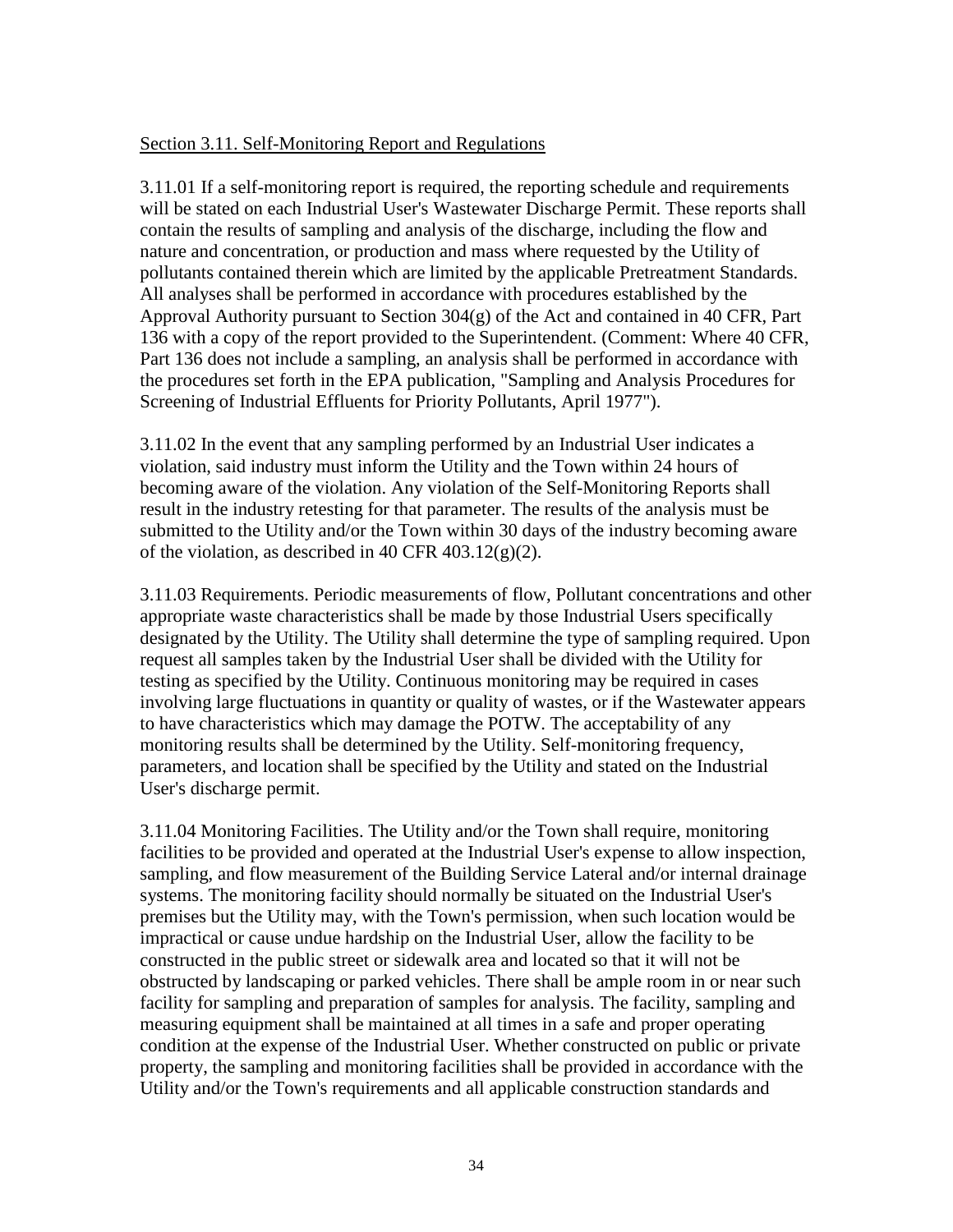specifications. Construction shall be completed within 90 days following written notification by the Utility and/or the Town.

3.11.05 Analysis. All measurements, tests and analyses of the characteristics of Wastewaters to which reference is made in this section, shall be determined in accordance with 40 CFR 136. All sampling shall take place at locations designated by the Utility after review of an Industrial Discharge Permit application and site investigations, as specified in section 3.03 of this article. All requirements for monitoring of Wastewater discharges shall be determined by the Utility and shall be found in the Industrial User's Industrial Discharge Permit. Any costs associated with the sampling and testing of the industry's effluent shall be paid by the individual industry.

# Section 3.12. Notice of Potential Problems, including Slug Loading

All categorical and non-categorical Industrial Users shall notify the POTW immediately of all discharges that could cause problems to the POTW, including any Slug loadings, as defined by 40 CFR 403.5(b), by the Industrial User.

# Section 3.13. Accidental Discharges

3.13.01 Each Industrial User shall provide protection from accidental discharge of prohibited materials or other substances regulated by this section. Facilities to prevent accidental discharge of prohibited materials shall be provided and maintained at the Industrial User's own cost and expense. Detailed plans showing Facilities and operating procedures to provide this protection shall be submitted to the Utility and/or the Town for review, and shall be approved by the Utility and/or the Town before construction of the facility. All existing Industrial Users shall complete such a plan within 90 days of the effective date of these Regulations from which this section derives. No Industrial User who commences contribution to the POTW after the effective date of the Regulations from which this section derives shall be permitted to introduce pollutants into the system until accidental discharge procedures have been approved by the Utility and/or the Town. Review and approval of such plans and operating procedures shall not relieve the Industrial User from the responsibility to modify the Industrial User's facility as necessary to meet the requirements of this section.

3.13.02 In the case of an accidental discharge, it is the responsibility of the Industrial User to immediately notify the POTW of the incident. The notification shall include location of discharge, type of waste, concentration and volume, and corrective actions. Within 5 days following an accidental discharge; the Industrial User shall submit to the Utility a detailed written report describing the cause of the discharge and the measures to be taken by the Industrial User to prevent similar future occurrences. Such notification shall not relieve the Industrial User of any expense, loss, damage, or other liability which may be incurred as a result of damage to the POTW; fish kills, or any other damage to Person or property; nor shall such notification relieve the Industrial User of any fines, civil penalties, or other liability which may be imposed by this regulation or other applicable law.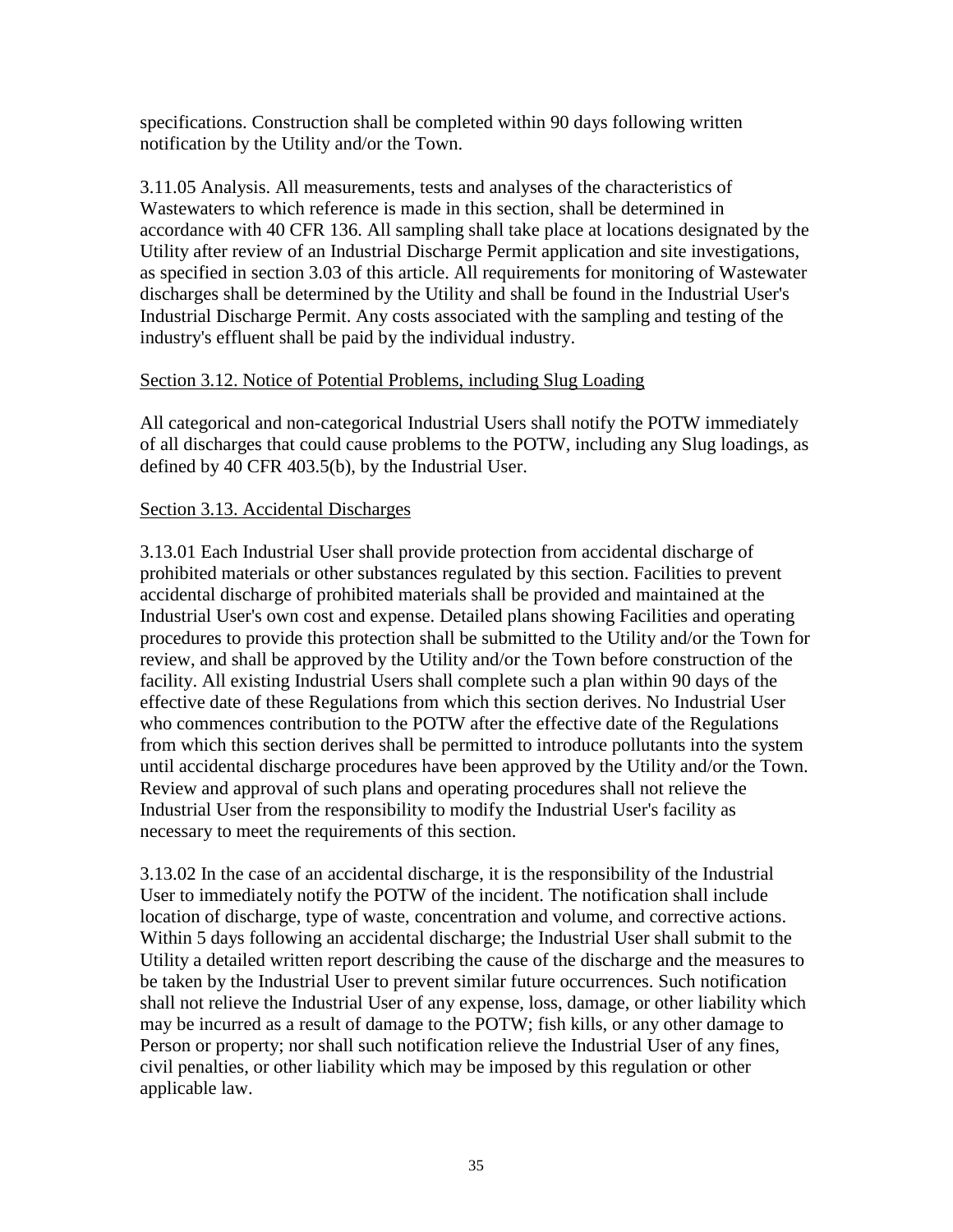3.13.03 A notice shall be permanently posted on the Industrial User's bulletin board or other prominent place advising employees whom to call in the event of a dangerous discharge. Employers shall insure that all employees who may cause or suffer such a dangerous discharge to occur are advised of the emergency notification procedure in accordance with applicable laws.

# 3.13.04. Development of a Slug/Spill Plan

3.13.04.01 The Utility shall evaluate, at least once every 2 years, whether each such Significant Industrial User needs a plan to control Slug discharges. For purposes of this subsection, a Slug discharge is any discharge of a non-routine episodic nature, including but not limited to an accidental spill or a non-customary batch discharge. The results of such activities shall be available to the Approval Authority upon request. If the POTW decides that a Slug control plan is needed, the plan shall contain, at a minimum, the following elements:

- 1) Description of discharge practices, including non-routine batch discharges;
- 2) Description of stored chemicals;
- 3) Procedures for immediately notifying the POTW of Slug discharges, including any discharge that would violate a prohibition under 40 CFR 403.5(b), with procedures for follow-up written notification within 5 days; and
- 4) If necessary, procedures to prevent adverse impact from accidental spills, including inspection and maintenance of storage areas, handling and transfer of materials, loading and unloading operations, control of plant site run-off, worker training, building of containment structures or equipment, measures for containing toxic organic pollutants (including solvents), and/or measures and equipment for emergency response.

#### Section 3.14. Upset Reporting

3.14.01 The occurrence of an Upset, as defined in Article 1, shall constitute an affirmative defense for an Industrial User to an action brought for non-compliance with national Pretreatment Standards and local and state requirements only if all the conditions in this section are met.

3.14.02 The burden of proof for such upset shall rest on the Industrial User. The Industrial User must notify the Utility and/or the Town within 1 hour of becoming aware of the upset. The Industrial User must have evidence to demonstrate the following conditions:

1) An upset occurred and the Industrial User can identify the specific cause(s) of the Upset;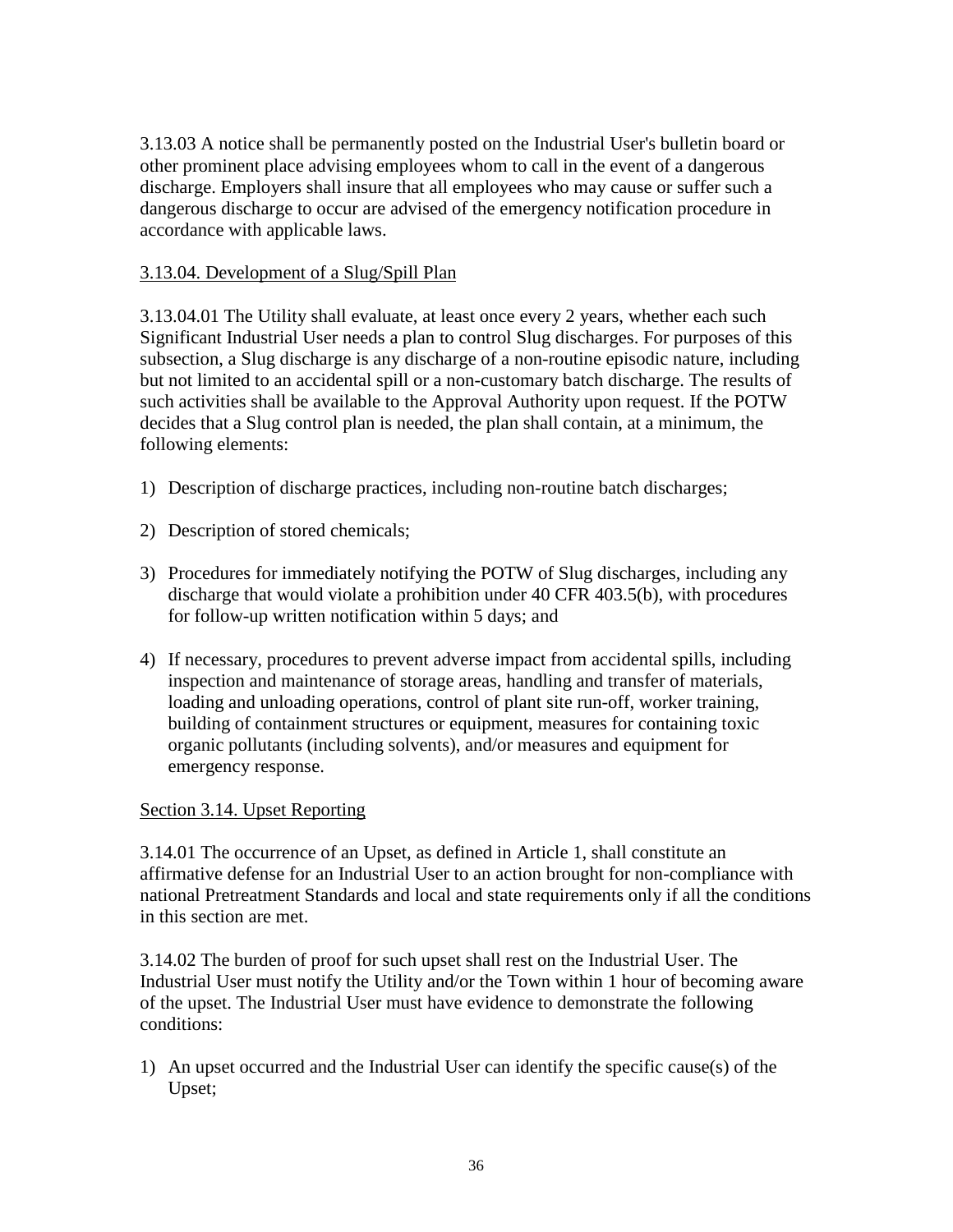- 2) The Treatment facility was, at the time, being operated according to Best Management Practices; and
- 3) The Industrial User has submitted the following information within 24 hours of becoming aware of the upset (if this information is provided orally, a written submission must be provided within 5 days):
	- a) A description of the discharge or cause of non-compliance;
	- b) The period of non-compliance, including exact dates and times or, if not corrected, the anticipated time the non-compliance is expected to continue; and
	- c) Steps being taken and/or planned to reduce, eliminate and prevent recurrence of the non-compliance.

3.14.03 The Industrial User shall control production and all discharges to the extent necessary to maintain compliance with Pretreatment Standards upon reduction, loss, or failure of its Treatment facility until the facility is restored or an alternative method is provided. This requirement applies in the situation where, among other things, the primary source of power of the Treatment facility is reduced, lost, or fails.

# Section 3.15. Record Keeping

3.15.01 Any Industrial User subject to the reporting requirements established in this section shall maintain records of all information resulting from any monitoring activities required by this section and/or the Industrial User's Wastewater discharge permit. Such records shall include for all samples:

- 1) The date, exact place, method, and time of sampling and the name(s) of the Person(s) taking the samples;
- 2) The dates analyses were performed;
- 3) Who performed the analyses;
- 4) The analytical techniques/methods used; and
- 5) The results of such analyses.

3.15.02 Any Industrial User subject to the reporting requirements established in this section shall be required to maintain, for a minimum of 7 years, all records of monitoring activities and results. Records shall be made available for inspection and copying by the Utility and Town. The period of retention shall be extended during the course of any unresolved litigation regarding the Industrial User and the Utility and/or the Town. This period may also be extended upon request of the Approval Authority.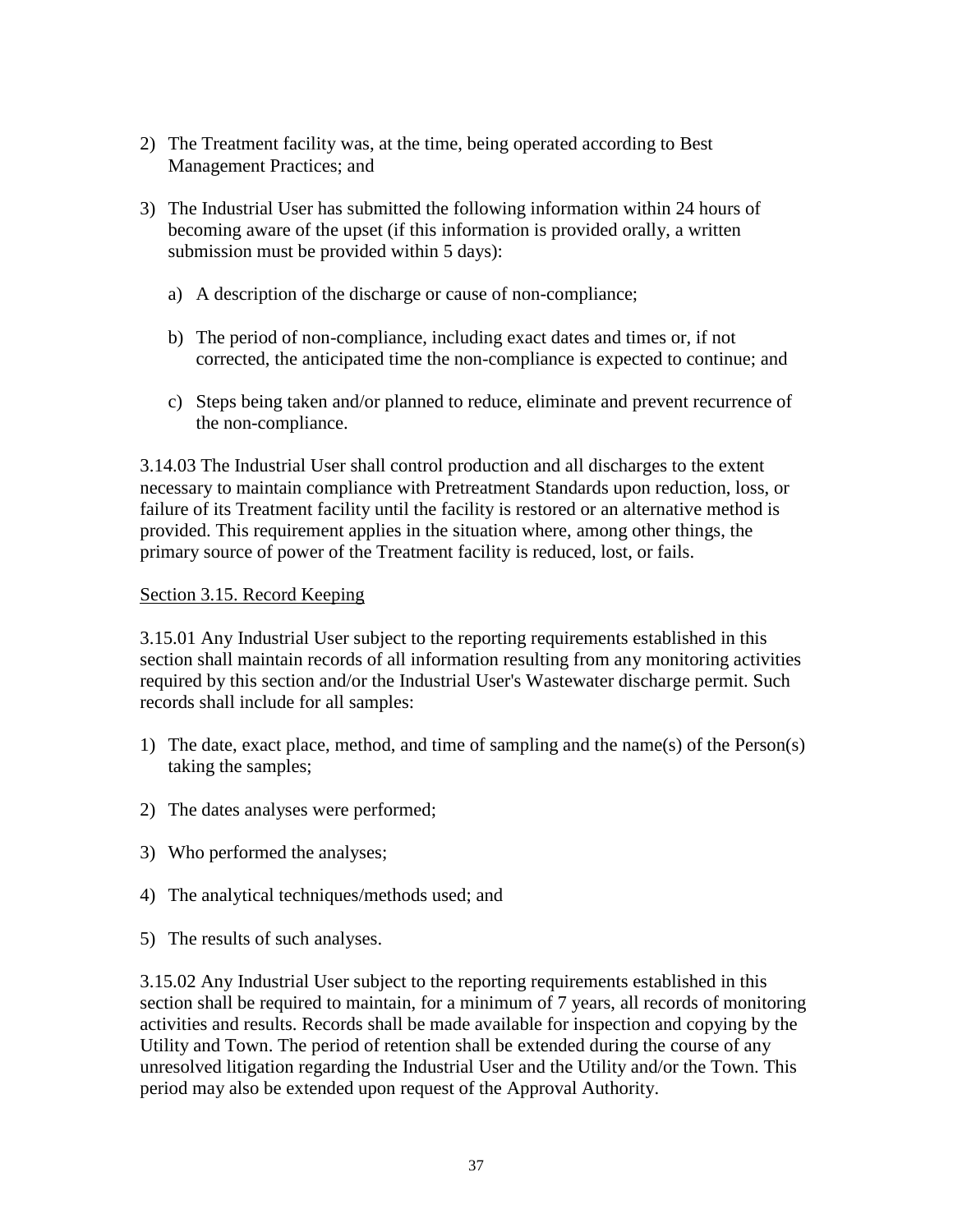# Section 3.16. Sludge Documentation

The transportation and/or disposal of sludges generated by Pretreatment shall be subject to applicable federal, state, and local regulations. The Industrial User shall be responsible for documenting the transporting and/or disposal of all Pretreatment sludges. Receipts and other documentation shall be kept for a minimum of 7 years or longer if state or federal laws require and shall be made available to the Utility upon request.

# Section 3.17. Intercepted and Separated Materials

Upon request by the Utility, an Industrial User having an interceptor or separator must state specifically how the waste oil, grease, solvent, paint, or the like, is disposed of and must provide evidence of such disposal service when required by the Utility. Records and receipts must be kept which demonstrate that these waste materials were contained and transported in a safe manner as prescribed by the rules of regulatory agencies, including, but not limited to the U.S. Department of Transportation, and handled by reputable Persons who shall dispose of all such wastes in accordance with all federal, state and local regulations.

# Section 3.18. Truth in Reporting

3.18.01 The reports required by this section shall comply with provisions of the United States Code 918 USC 1001 relating to fraud and false statements and the provisions of Section 309  $(c)(2)$  of the Act governing false statements, representations or certifications in the reports required under the Act:

- 1) All applications, reports, or information submitted to the Utility and/or the Town must contain the following certification statement, as prescribed by 40 CFR 403.12(1), and be signed by the authorized representative or signature authority as described in article 1: "I certify under penalty of law that this document and all attachments were prepared under my direction or supervision in accordance with a system designed to assure that qualified personnel properly gather and evaluate the information submitted. Based on my inquiry of the Person or Persons who manage the system, or those Persons directly responsible for gathering the information, the information submitted is, to the best of my knowledge and belief, true, accurate, and complete. I am aware that there are significant penalties for submitting false information, including the possibility of fine and imprisonment for knowing violations."; and
- 2) All laboratory analyses shall include a signed statement from the laboratory director stating the accuracy and authenticity of the results in accordance with 40 CFR  $403.6(a)(2)(ii)$ .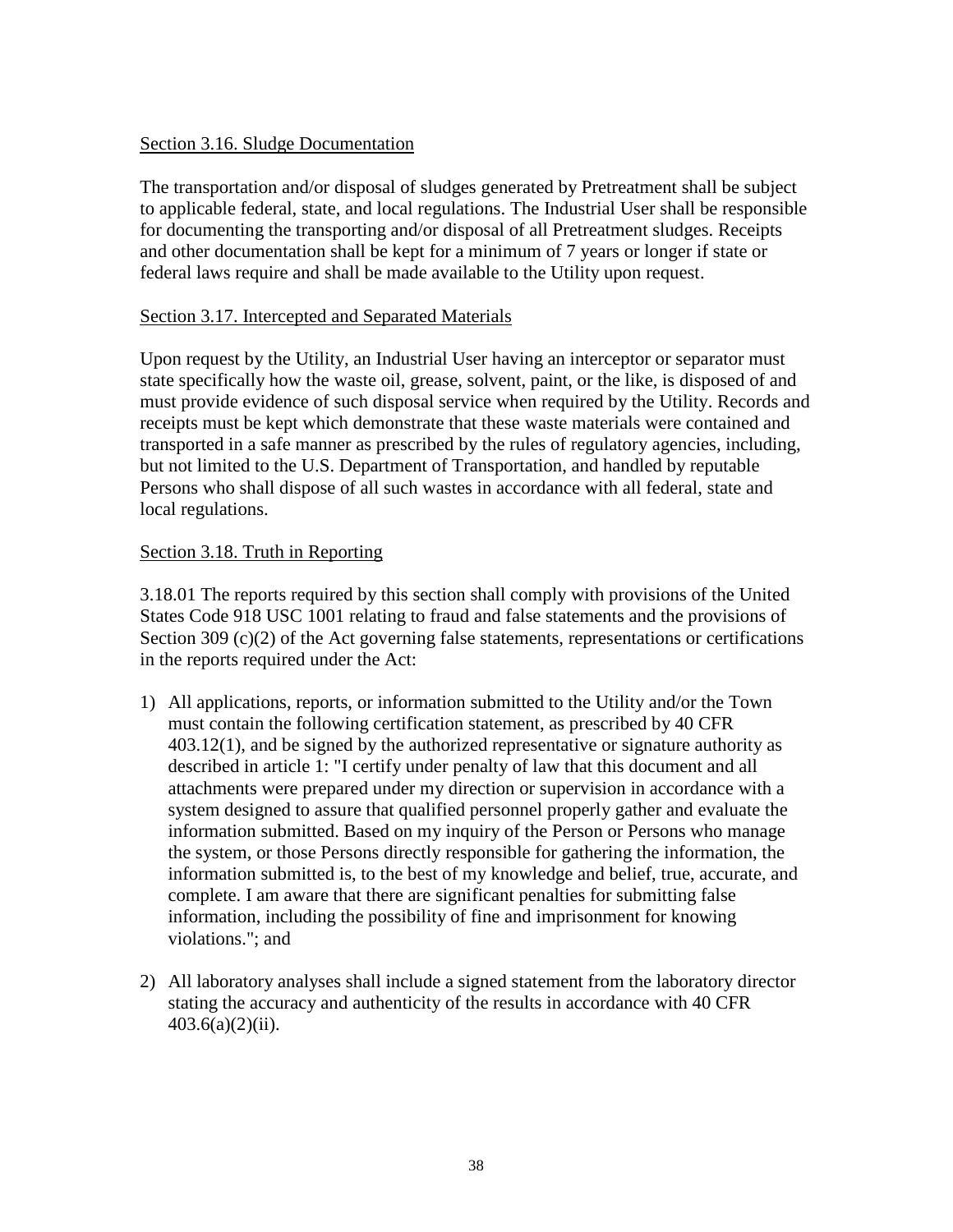#### Section 3.19. Utility and/or the Town Inspection and Sampling

The Utility and/or the Town may inspect the Facilities of any Industrial User to ascertain whether the purpose of this section is being met and all requirements are being followed. Persons or occupants of premises where Wastewater is created or discharged shall allow the Utility and/or the Town ready access at all reasonable times to all parts of the premises for the purpose of inspection, observation, measurement, sampling, records examination and copying. The Utility, Town, EPA, and the Approval Authority shall have the right to set up on the Industrial User's property such devices as are necessary to conduct sampling, inspection, compliance monitoring and/or metering operations. Where an Industrial User has security measures, enforcers would require proper identification and clearance before entry into the premises, the Industrial User shall make necessary arrangements with their security guards so that upon presentation of suitable identification, personnel from the Utility, the Town, EPA and Approval Authority will be permitted to enter, without delay, for the purposes of performing their specific responsibilities. Unreasonable delays in allowing Utility and Town personnel, upon presentation of credentials, access to the Industrial User's premises is a violation of these Regulations.

#### Section 3.20. Compliance with Federal and State Regulations

3.20.01 Industrial Users shall provide necessary Wastewater Treatment as required to comply with this section and shall achieve compliance with all Categorical Pretreatment Standards within the time limitations as specified by federal pretreatment regulations. Any Facilities required to pretreat Wastewater to a level acceptable to the Utility shall be provided, operated, and maintained at the Industrial User's expense. Detailed plans showing the Pretreatment Facilities and operating procedures shall be submitted to the Utility for review and shall be acceptable to the Utility before construction of the facility. The Town may require that an independent outside consultant review the plans. The review of such plans and operating procedures will in no way relieve the Industrial User from the responsibility of modifying the facility as necessary to produce an effluent acceptable to the Utility under the provisions of this section. Any subsequent changes in the Pretreatment Facilities or method of operation shall be reported to and be acceptable to the Utility prior to the Industrial User's initiation of the changes.

1) Local Limits: Industrial Users shall comply with the following maximum allowable concentrations for the constituents listed by the Utility's Sewer use ordinance and/or the Town on these Regulations, unless the industry is required to comply with a more stringent Categorical Pretreatment Standard (40 CFR Chapter I, Subchapter N, Parts 405 to 471). The Utility shall have the right to adjust these Local Limits as necessary to reflect changes in the loading conditions of the POTW. Any changes in these limits must first be presented to the Utility for adoption into this section. All changes to the Local Limits must be approved by the EPA, and go through public notice procedures prior to incorporation.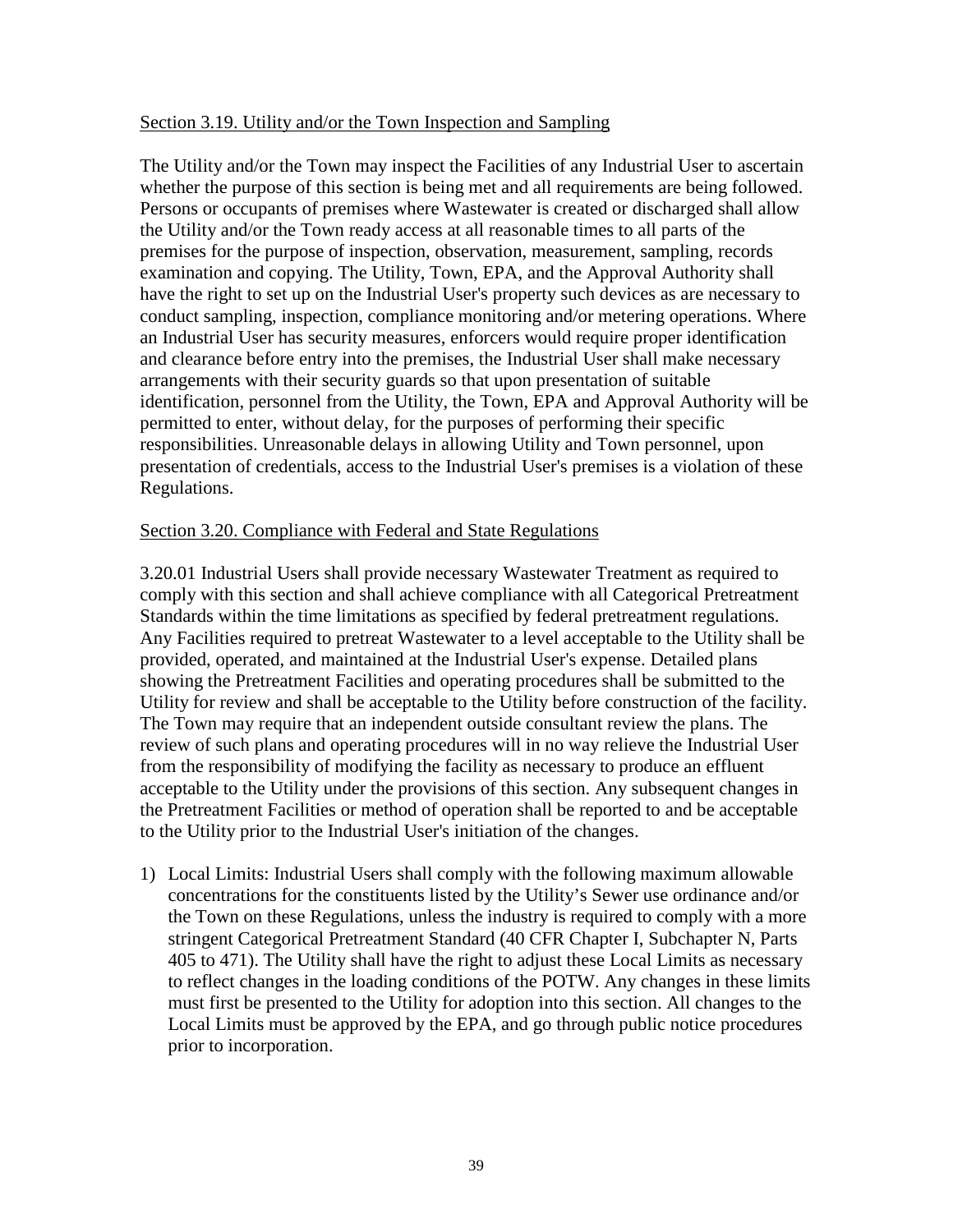- 2) Pretreatment Standards: These Regulations hereby incorporates the National Pretreatment Standards, found in 40 CFR Chapter I, Subchapter N, Parts 405-471. Industries which are covered under these standards must comply with the limits stated for the industry unless the Local Limits adopted by this regulation are more stringent for a particular Pollutant. The more stringent limit shall always be met by the industry.
- 3) Industrial Certification: The Utility requires any Person(s) who manages, operates or maintains a facility for Treatment of Industrial Wastewater to be certified as an Industrial Wastewater Treatment operator, by the Massachusetts Board of Certification of Wastewater Treatment Plant Operators. The certification requirements will be governed by the board of certification for each industry.

# Section 3.21. Confidential Information

Information and data on an Industrial User obtained from reports, questionnaires, permit applications, permits and monitoring programs and from inspections shall be available to the public or other governmental agency without restriction unless the Industrial User specifically requests and is able to demonstrate to the satisfaction of the Executive Director that the release of such information would divulge information, processes or methods of production are entitled to protection as trade secrets of the Industrial User. However, the restriction of information shall in no way violate the State Public Records Law. If a claim of confidentiality is asserted, the information will be treated in accordance with the procedures in 40 CFR Part 2. Information claimed as confidential in the application process shall be made available, upon written request, to governmental agencies for uses related to the section, NPDES permit, state disposal system permit and/or the Pretreatment programs. Wastewater constituents and characteristics will not be recognized as confidential information.

#### Section 3.22. Harmful Contributions

3.22.01 The Utility and/or the Town may suspend the Wastewater Treatment service and/or an Industrial Discharge Permit when such suspension is necessary in the opinion of the Executive Director, in order to stop an actual or threatened discharge which presents or may present an imminent or substantial endangerment to the health or welfare of Persons, to the environment, causes Interferences to the POTW or causes the Utility and/or the Town to violate any condition of its NPDES permit.

3.22.02 Any Person notified of a suspension of Wastewater Treatment service and/or the Person's Industrial Discharge Permit shall immediately stop or eliminate the contribution. In the event of failure of the Person to comply voluntarily with the suspension order, or if the discharge appears to present an imminent danger to the health or welfare of Persons, the Utility and/or the Town shall take such steps as deemed necessary, including immediate severance of the Sewer connection, to prevent or minimize damage to the POTW system or endangerment to any individuals. The Utility and/or the Town shall reinstate the Industrial Discharge Permit and/or the Wastewater Treatment service upon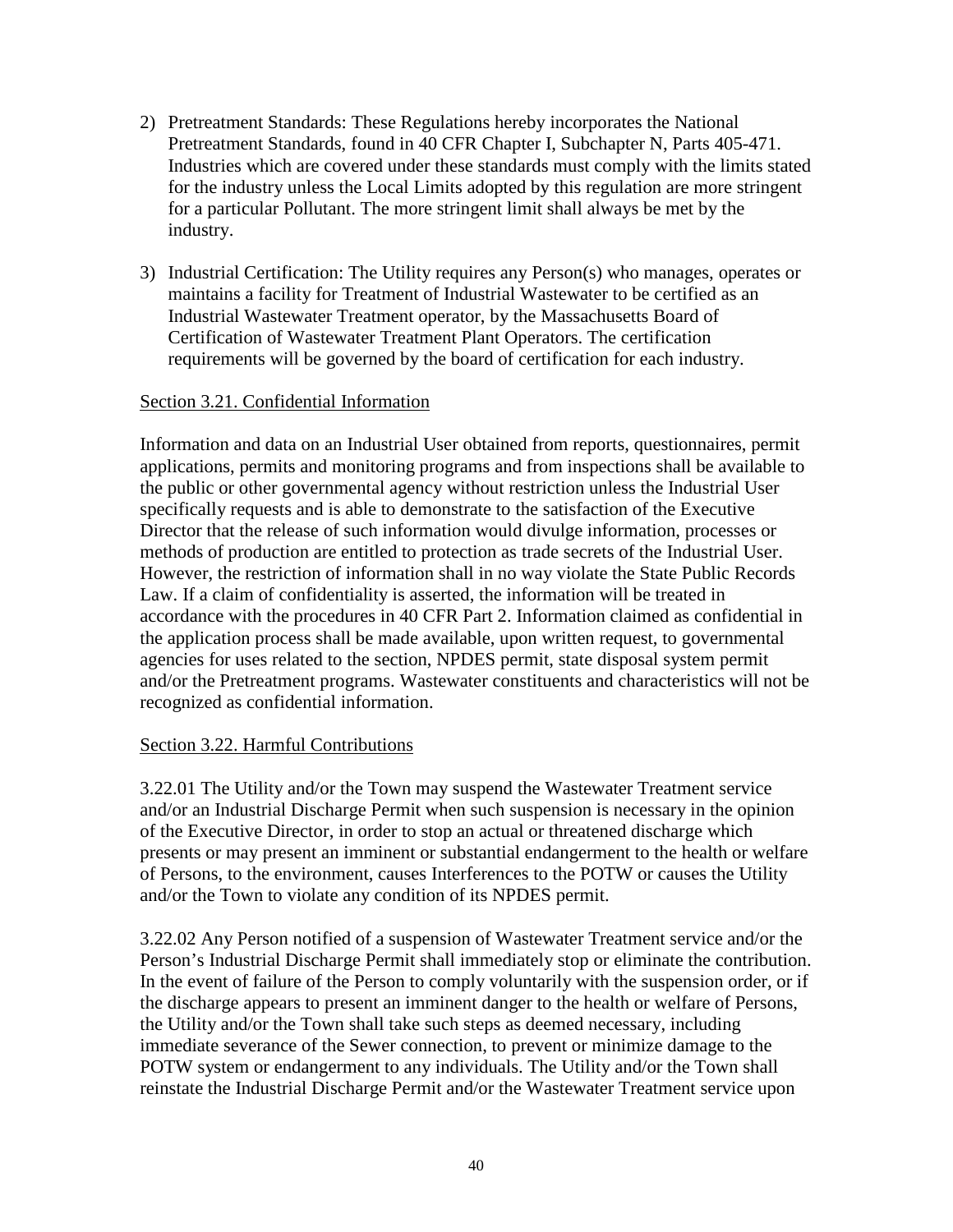proof of the elimination of the non-complying discharge. A detailed written statement submitted by the Industrial User describing the cause of the harmful contribution and the measures taken to prevent any future occurrence shall be submitted to the Executive Director within 15 days business days of the date of occurrence.

# Section 3.23. Determination of Non-Compliance

The Executive Director may use Grab Samples when necessary to determine noncompliance with Pretreatment Standards.

# Section 3.24. Revocation of Industrial Discharge Permits

3.24.01 Any Industrial User who is in violation of these Regulations, or applicable state and federal regulations for the following reasons, is subject to having its discharge document revoked in accordance with the procedures of section 3.03 of this article:

- 1) Failure of an Industrial User to factually report Wastewater constituents and characteristics of the Industrial User's discharge;
- 2) Failure of an Industrial User to report significant changes in operations or Wastewater constituents and characteristics;
- 3) Refusal of reasonable access to the Industrial User's premises for the purpose of inspection or monitoring;
- 4) Violation of conditions of the permit;
- 5) Falsifying self-monitoring reports;
- 6) Tampering with monitoring equipment;
- 7) Failure to meet effluent limitations;
- 8) Failure to pay fines; and
- 9) Failure to meet compliance schedules.

#### Section 3.25. Notification of Violations

Whenever the Utility finds that any Industrial User has violated or is violating this section, Industrial Discharge Permit, or any prohibition, limitation or requirements contained herein, the Utility may serve upon such Person a written notice stating the nature of violation. Within 30 days of date of notice, a plan for the satisfactory correction thereof shall be submitted to the Utility by the Industrial User. In no way shall it be construed that the issuance of a notification of violation shall relieve the industry of any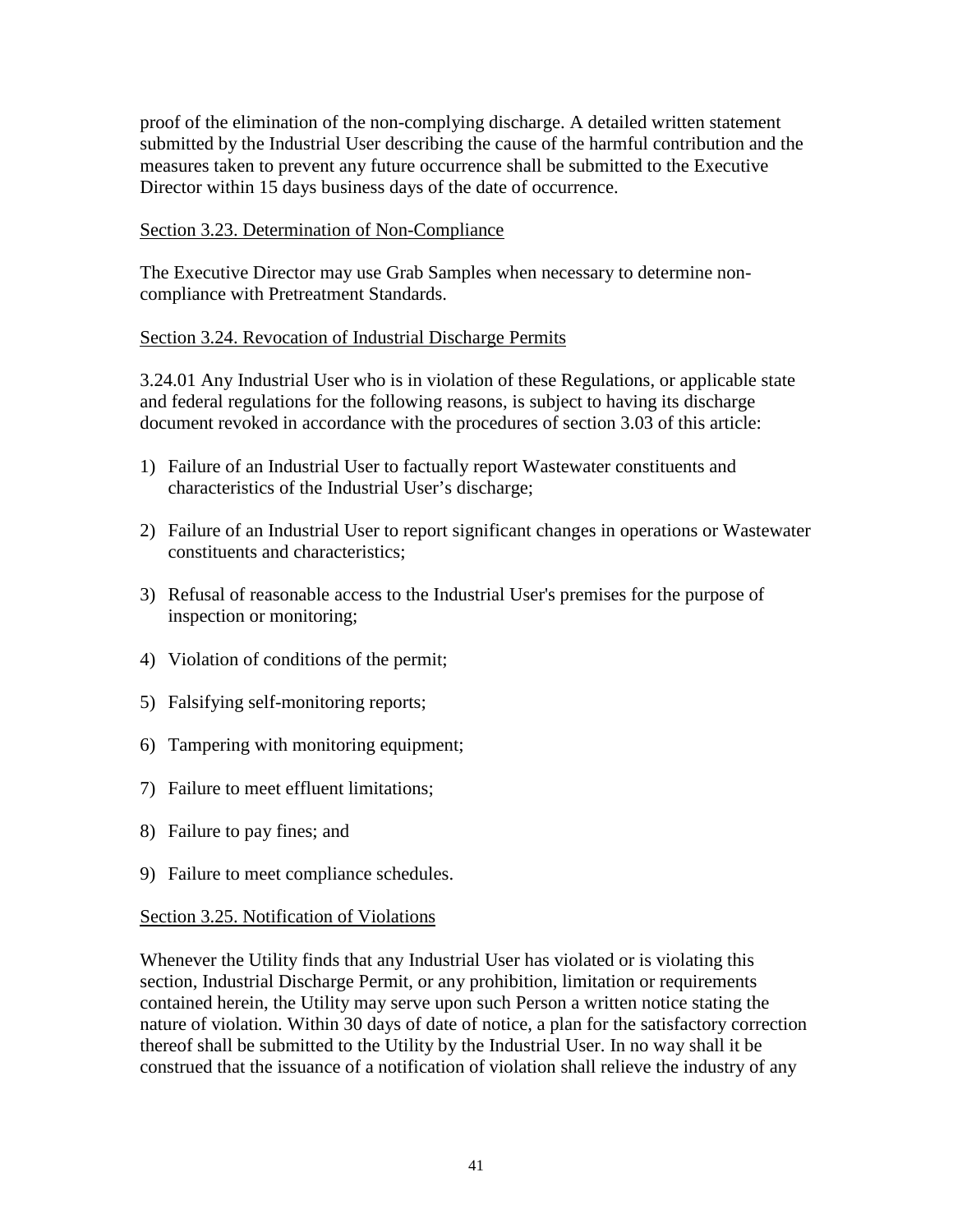enforcement actions by the Utility for any other violations or continuation of a violation, during the 30 day period.

# Section 3.26. Falsifying Information

Any Person who knowingly makes false statements, representation or certification in any application, record report, plan or other document filed or required to be maintained and pursuant to this section, or Industrial Discharge Permit, or who falsified, tampers with, or knowingly renders inaccurate any monitoring device or method required under this section, shall upon conviction, be punished by a fine of not more than the maximum allowable under Article 8 of these Regulations.

# Section 3.27. Public Notification of Significant Non-Compliance

3.27.01 If over a 365 day period, there shall exist the occurrence of a significant noncompliance, the public shall be made aware of this fact by the Utility through the publication of the daily local newspaper said Significant Non-compliance in the public participation requirements of 40 CFR Part 25, in the enforcement of National Pretreatment Standards. For the purposes of this provision only, an Industrial User is in significant non-compliance if its violation meets one or more of the following criteria:

- 1) Chronic violations of Wastewater discharge limits, defined here as those in which 66 percent or more of all the measurements taken during a 180 day period exceed (by any magnitude) the daily maximum limit or the average limit for the same Pollutant parameter;
- 2) Technical Review Criteria (TRC) violations, defined here as those in which 33 percent or more of all the measurements for each Pollutant parameter taken during a 180 day period equal or exceed the product of the daily maximum limit or the average limit multiplied by the applicable TRC (TRC=1.4 for BOD, TSS, fats, oil, and grease, and 1.2 for all other pollutants except pH).
- 3) Any other violation of a Pretreatment effluent limit (daily maximum or longer term average) that the Control Authority determines has caused alone or in combination with other discharges, Interference or Pass Through including endangering the health of POTW personnel or the general public);
- 4) Any discharge of a Pollutant that has caused imminent endangerment to human health, welfare or to the environment or has resulted in the POTW exercise of its emergency authority to halt or prevent such a discharge;
- 5) Failure to meet, within 90 days after the schedule date, a compliance schedule milestone contained in a local control mechanism or enforcement order for starting construction, completing construction, or obtaining final compliance;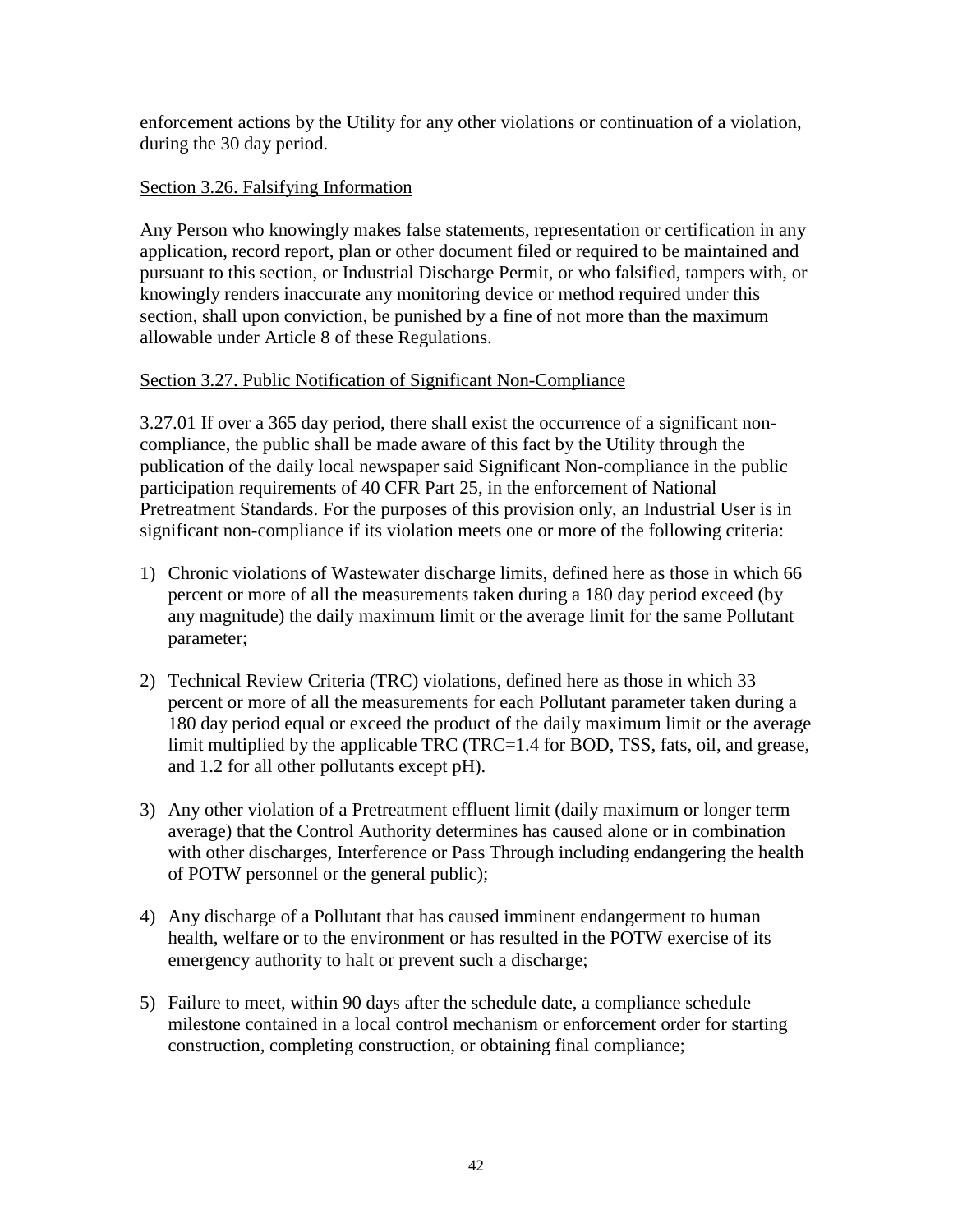- 6) Failure to provide, within 30 days after the due date, required reports such as baseline monitoring reports, 90 day compliance reports, periodic self-monitoring reports, and reports on compliance with compliance schedules;
- 7) Failure to accurately report non-compliance; and
- 8) Any other violation or group of violations which the Utility determines will adversely affect the operation or implementation of the local Pretreatment program.

# Section 3.28. Notice of By-Pass

3.28.01 If an Industrial User knows in advance of the need to bypass, it shall submit prior notice to the Utility, if possible at least 10 days before the date of the bypass.

3.28.02 An Industrial User shall submit oral notice of an unanticipated bypass that exceeds applicable Pretreatment Standards to the Utility, within 24 hours from the time the Industrial User becomes aware of the bypass. A written submission shall also be provided within 5 days of the time the Industrial User becomes aware of the bypass. The written submission shall contain a description of the bypass and its cause, the duration of the bypass, including exact dates and times, and, if the bypass has not been corrected, the anticipated time it is expected to continue; and steps taken or planned to reduce, eliminate, and prevent recurrence of the bypass. The Utility may waive the written report on a case-by-case basis if the oral report has been received within 24 hours.

# Section 3.29. Tenant Responsibility

Where an Owner of a property leases to another Person as a tenant under any rental agreement or lease agreement, if either the Owner or the tenant is an Industrial User, either or both shall be held responsible for compliance under the provisions of this regulation and those of the Act.

#### Section 3.30. Discharge of Regulated Wastes

Pursuant to 40 CFR 403.12 (p), all Industrial Users must notify in writing, the Utility, Town, EPA and state, of any discharge to the POTW which would be considered a hazardous waste, if disposed of in a different manner, outside of the Pretreatment process.

#### Section 3.31. Notification of Changed Discharge

All Industrial Users shall promptly notify the POTW in advance of any substantial change in the volume or character of pollutants in their discharge, including the listed or characteristic hazardous wastes for which the Industrial User has submitted initial notification under 40 CFR 403.12 (p). The Utility and/or the Town reserves the right to request any additional Treatment or costs for an increase in the discharge of its components.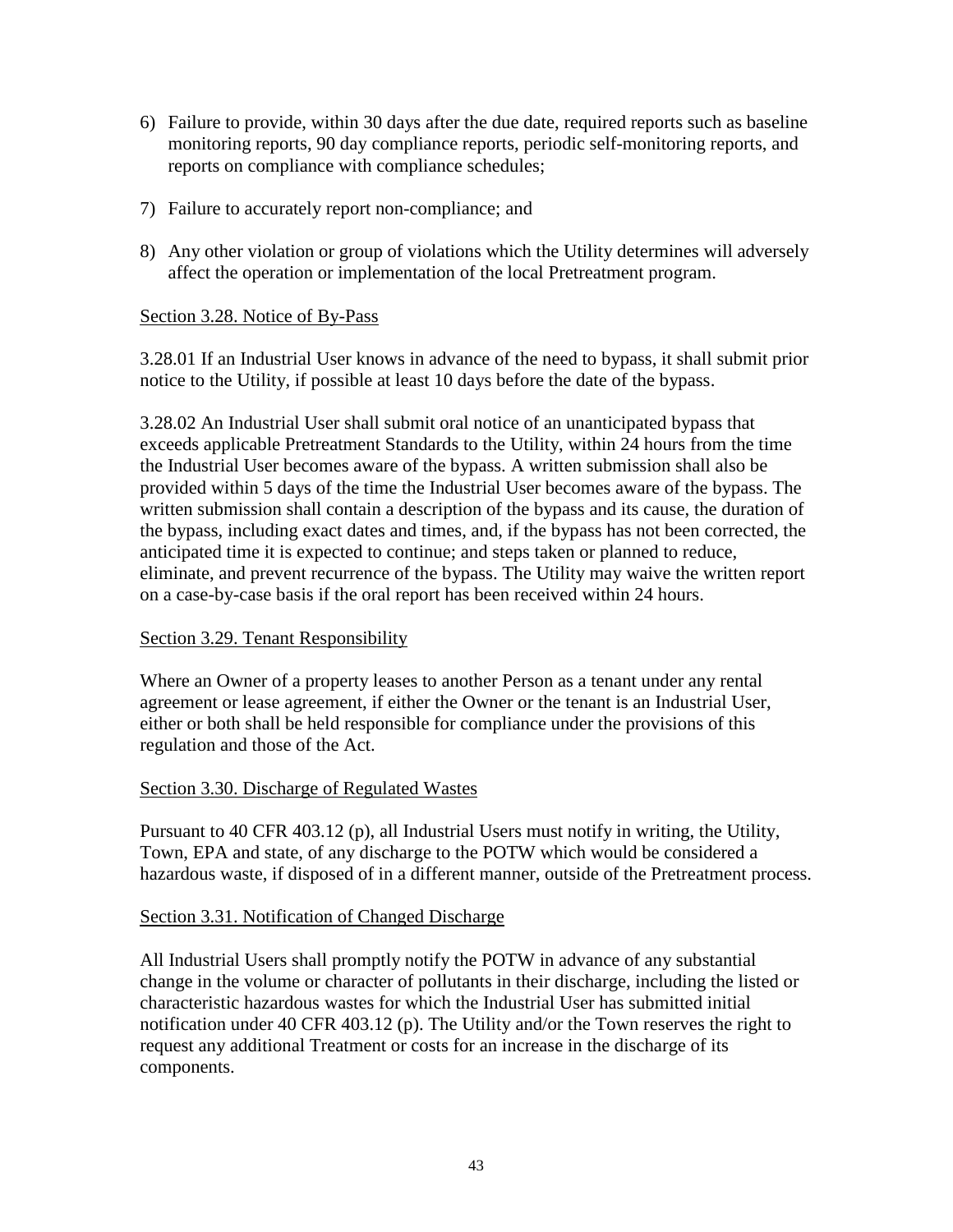# Section 3.32. Dilution Prohibition

No Person shall achieve, or attempt to achieve, compliance with these Regulations by diluting a discharge instead of using proper Pretreatment. The increased use of process water in place of proper Treatment shall be considered dilution prohibited by these Regulations.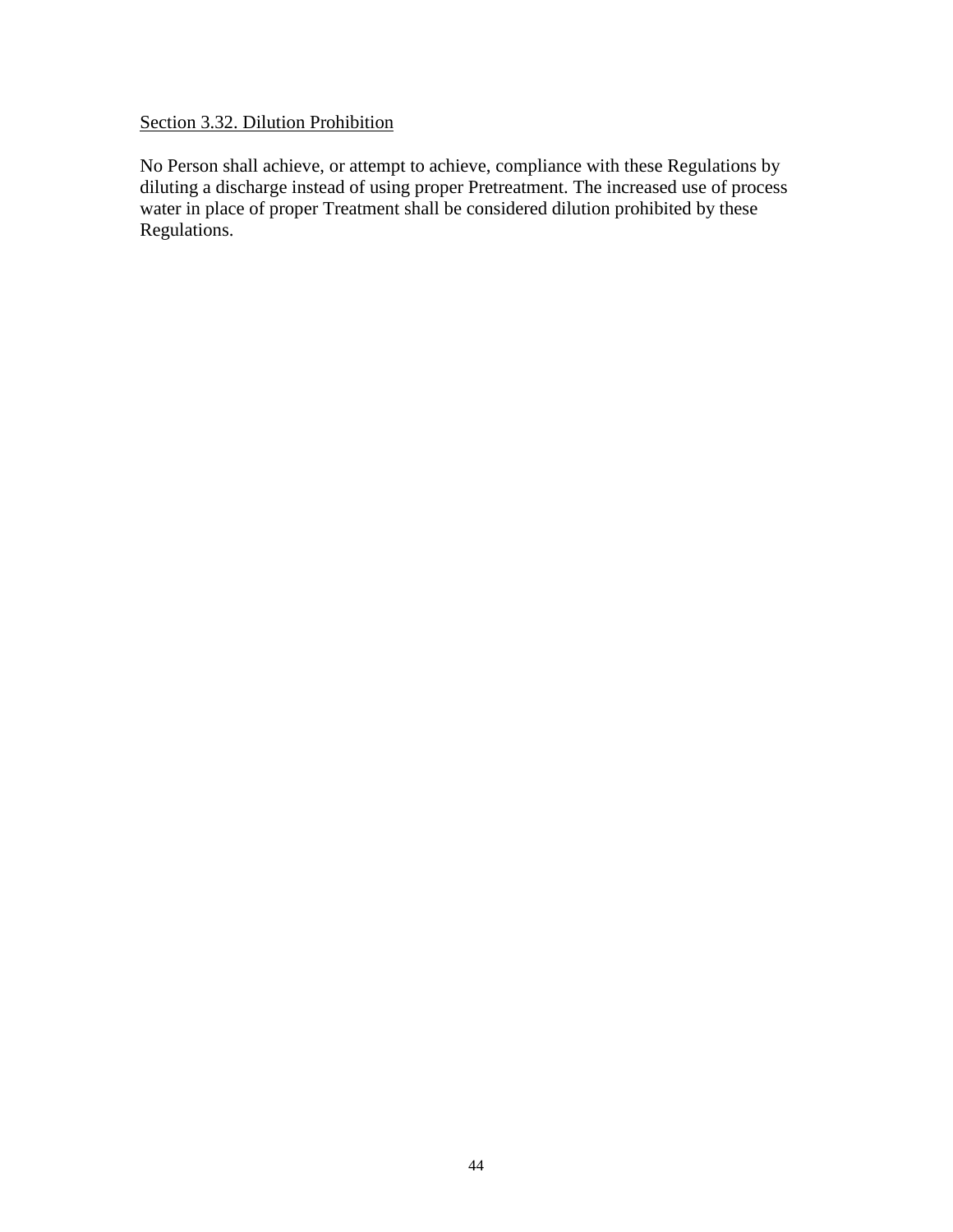#### ARTICLE 4

#### DESIGN CRITERIA FOR SANITARY SEWERS

#### Section 4.01. Design Criteria

Plans and specifications submitted to the Superintendent shall be in accordance with the American Society of Civil Engineers – Manuals and Reports on Engineering Practice – No. 60, Water Pollution Control Federation – Manual of Practice – No. FD-5 "Gravity Sanitary Sewer Design and Construction" latest edition and in accordance with 310 CMR 15.203. All designs shall be based on sound engineering principles and subject to the review of the Superintendent.

#### Section 4.02. New Developments or Subdivisions

4.02.01 The design of any proposed Sewer Extension must be approved by the Superintendent prior to issuance of a Sewer Permit for construction. Sewer Extensions shall be designed in accordance with the American Society of Civil Engineers Manuals and Reports on Engineering Practice No. 60 & Water Pollution Control Federation Manual of Practice No. FD-5 "Gravity Sanitary Sewer Design and Construction" latest edition and in accordance with 310 CMR 15.203. Sewerage Works construction must be inspected and approved by the Superintendent and the cost for engineering inspections of the construction shall be borne by the Person proposing the Sewer Extension. Construction of Sewer Extensions shall be made in compliance with all Town rules and regulations and standards and at the Applicant's expense.

4.02.02 Any and all proposed contributions of Wastewater to the Town's Sewerage Works shall be reviewed prior to any such discharge being approved by the Superintendent who may, at the Superintendent's discretion, confer with a consultant engineering firm selected by the Town, at the Applicant's expense.

4.02.03 Connection to the Town's Sewerage Works shall be subject to the availability of capacity in the system as determined by the Town. The Superintendent may deny a permit for any connection to Town's Sewerage Works unless there is sufficient capacity not legally committed to other Sewer Users to convey the quantity of Wastewater that the requested connection will add to the system. Connections shall be made in compliance with all Town regulations and standards and at the Applicant's expense. The Town will charge the Applicant for all reviews, meetings, consultations, follow-ups and related activities relevant to the resolution and disposition of the proposed discharges. The most current market value, plus overhead and profit, shall be billed for the services of a consultant engineering firm selected by the Town. The method of payment for these services shall be in form of a check deposited on an escrow account by the Applicant prior to the acceptance and introduction of these wastes into the Sewerage Works.

4.02.04 All such proposals shall be submitted in writing and shall include all relevant laboratory data and analysis, when applicable.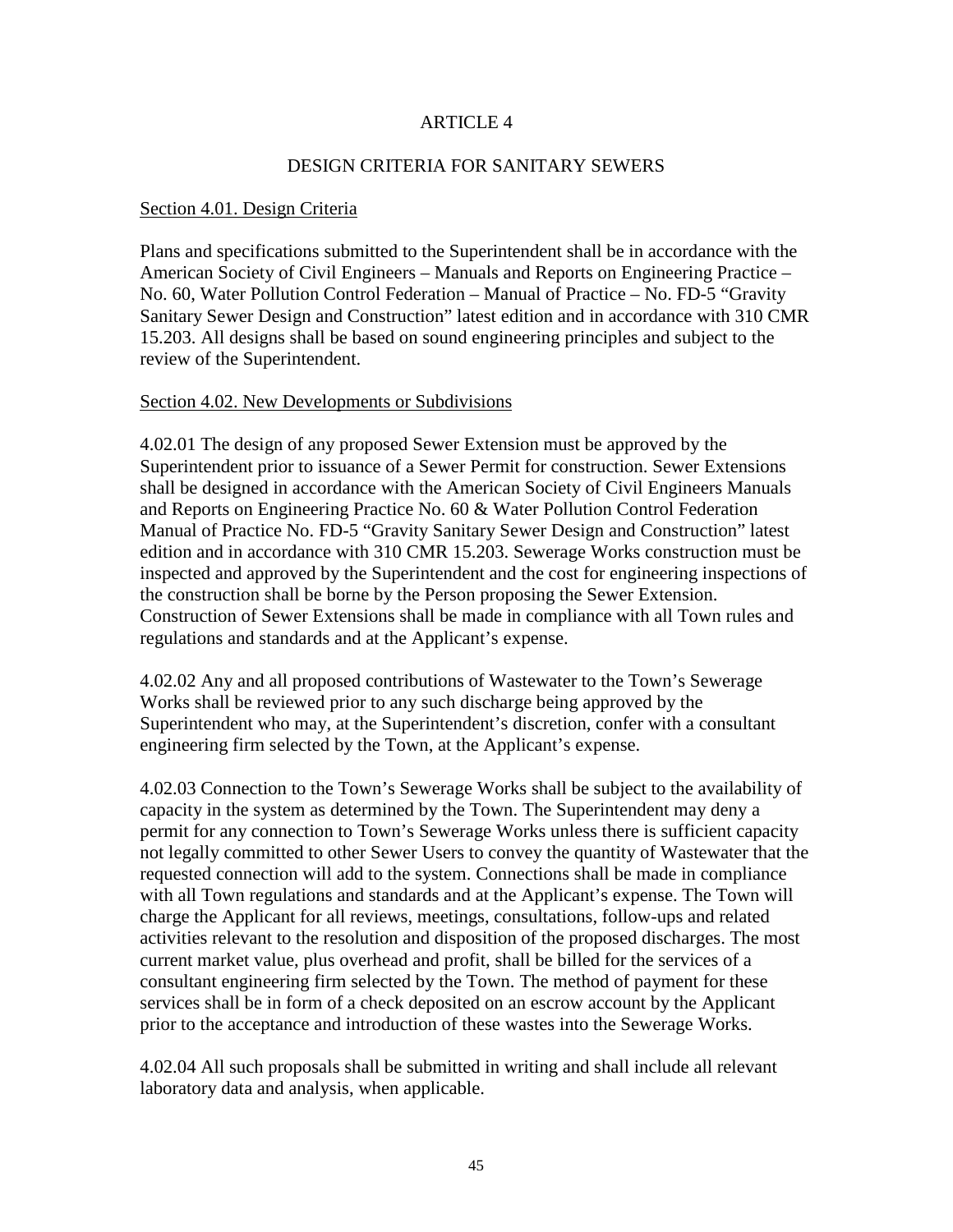#### Section 4.03. Plans and Specifications

4.03.01 Plans and specifications will be accepted for review only if the plans and specifications are complete and include, but are not limited to, the following:

- 1) Town Map Number, Town Lot Number, Subdivision Plan Title (if applicable) and street name and number;
	- a) Contour lines shall be drawn at 2 foot intervals with corresponding elevations for existing and finish grades. These contours must be by actual survey on the ground or accurate aerial photography. Enlarged coast and geodesic contour maps shall not be accepted.
- 2) Benchmarks shall be based on the United States Geodetic Base, assumed base will not be allowed, except with permission of the Superintendent. Benchmarks will be established at the site. Any site within 1500 feet of a USGS Base must use the USGS Base;
- 3) Specific location of buildings and principal topographic features;
- 4) Site Plan Scale shall be 1 inch equal to 20 feet minimum;
- 5) Locus Plan Scale shall be 1 inch to 800 feet minimum;
- 6) Profile and section plans of the Sewer area shall be submitted and drawn to scale;
- 7) Sanitary Building Drains and Building Service Lateral profile scale;
	- a) Horizontal shall be 1 inch equal to 40 feet minimum;
	- b) Vertical shall be 1 inch to 4 feet minimum.
- 8) Lot grading plan scale;
	- a) Horizontal shall be 1 inch to 20 feet minimum;
	- b) Vertical shall be determined if and where necessary to detail existing and/or proposed grade change.
- 9) Direction of North;
- 10) Lot area and dimension;
- 11) Calculations showing design flow based on 310 CMR 15.203;
- 12) Watercourses and wetlands on or adjacent to the property of the proposed Sewerage Works. It shall be noted if they do or do not contribute to a public water supply;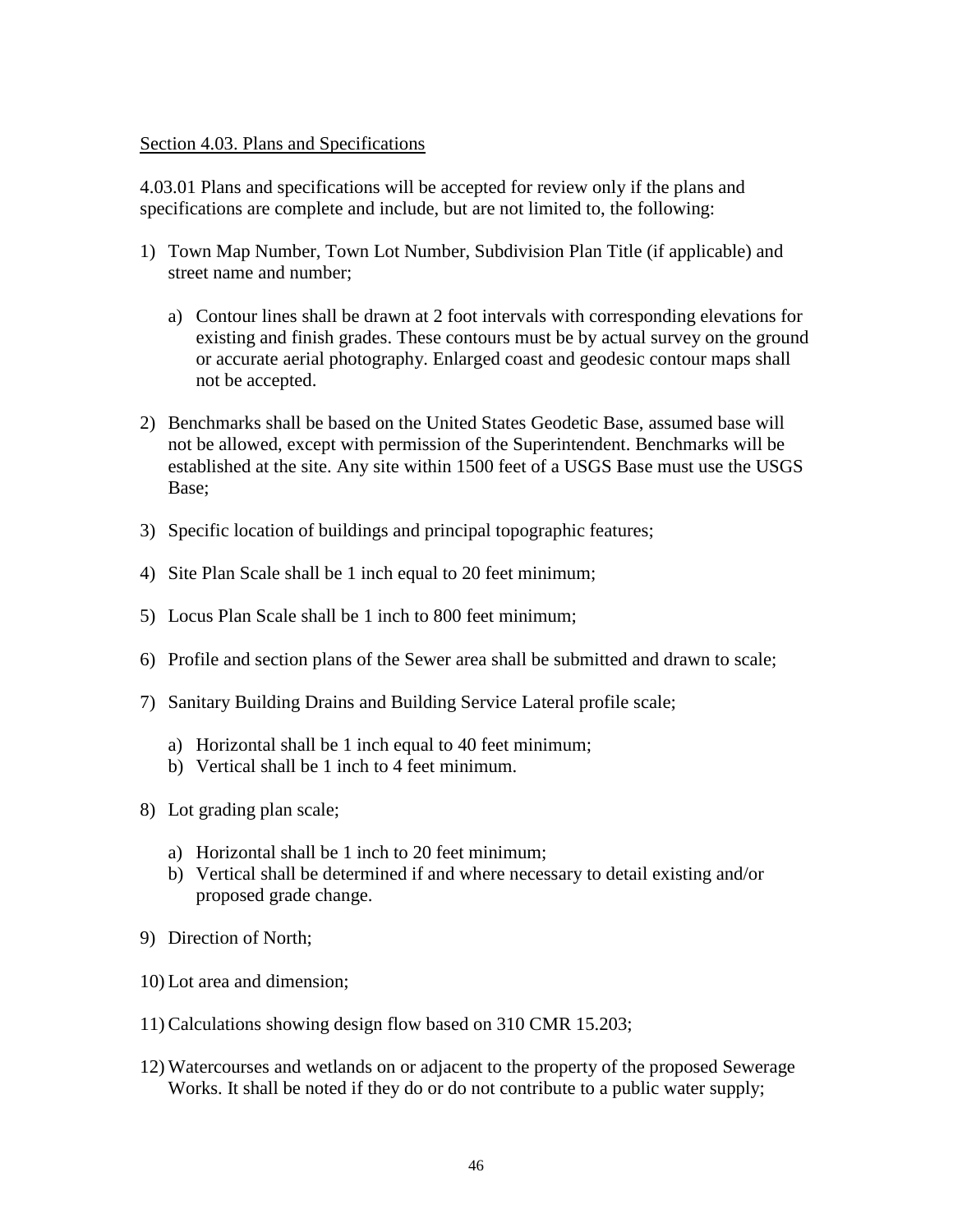- 13) Size, length, type and slope of all piping, structures, cleanouts and pump stations when applicable;
- 14) Driveways;
- 15) Datum;
- 16) Underground utilities;
- 17) The name and address of the Owner of record and Easements together with the book and page number as recorded at the Middlesex North Registry of Deeds and/or Land Court Section;
- 18) The name and address of the registered Professional Engineer in the Commonwealth responsible for the design of the Sewerage Works;
- 19) The name and address of Applicant if different from that of Owner;
- 20) The date when the plan was drawn and date of any revisions;
- 21) Lot grading plans shall show the following at a minimum;
	- a) Existing and finish grades at all corners of the lot;
	- b) Existing and finish grades at all corners of the structure;
	- c) Existing and finish grades at the beginning and end of driveways or walks;
	- d) Direction of the flow of surface water through swales.
- 22) Base flood elevation;
- 23) Invert elevation of the Town Sewer main at the street;
- 24) Sewer service stub or saddle connection; and/or

25) Any other pertinent information as determined by the Superintendent.

4.03.02 The plans shall be prepared by a Registered Professional Engineer in the Commonwealth and shall include a statement that all plans and specifications were prepared in accordance with these Regulations. The record drawings shall also include a statement that all plans and specifications were constructed in accordance with these Regulations. Sewers shall be designed in compliance with all Town regulations and standards and section 2.41 of these Regulations.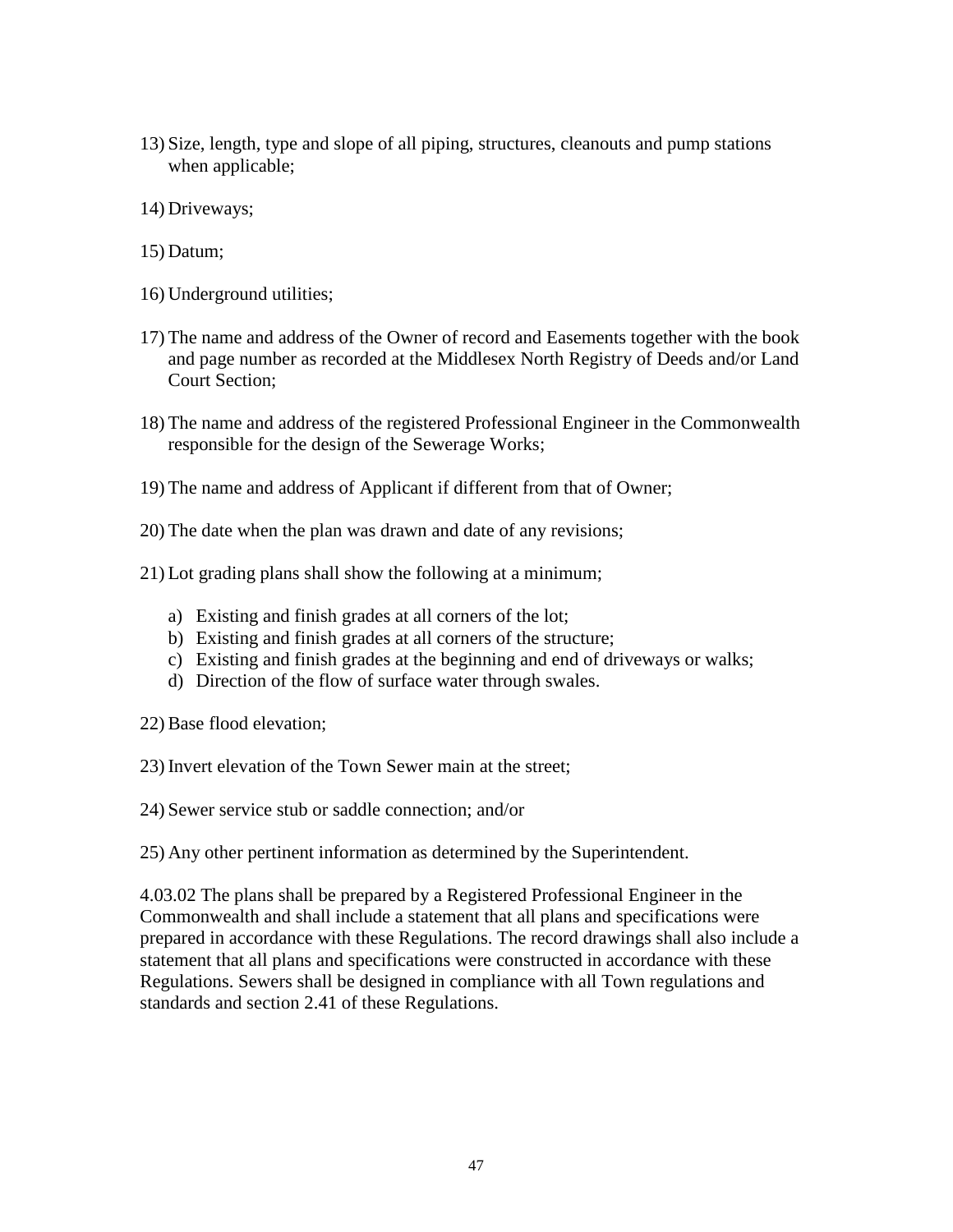## ARTICLE 5

## LICENSING OF DRAIN LAYERS

#### Section 5.01. License for Drain Layers

5.01.01 All Persons that wish to perform sewer work in the Town shall obtain an application for a Drain Layers license from the Superintendent prior to performing any work in the Town. All licenses shall be issued for a one-year period with renewal required on there or about January  $1<sup>st</sup>$  of each year, as issued by the Superintendent.

5.01.02 In applying for a license, the Drain Layer shall provide all information required by the Superintendent including a statement that the licensee will supervise and be responsible for all work performed under the license.

5.01.03 The licensee shall file with the Town Treasurer a Commercial General Liability Insurance Certificate in accordance with the requirements of section 11.04.070 of the Tewksbury Town Charter and a Certificate of Deposit (CD) or passbook with the same name of the Town in the amount of \$5,000.00, said CD or passbook shall be returned to the Drain Layer upon relinquishing the Drain Layers license and upon verification by the Town that there are no outstanding permits associated with said Drain Layer. This requirement may also be satisfied by submitting a license and permit bond for the sum of \$5,000.00 with the Town Treasurer.

5.01.04 Upon notification to the Superintendent that deficiencies exist for any work undertaken during the immediately proceeding 365 days, failure by the licensee to remedy said deficiencies within 24 hours of notification shall result in the Superintendent authorizing said deficiencies to be corrected and the costs shall be deducted from the licensee's permit bond or passbook by the Town and the Drain Layer shall be issued a written warning for failure to remedy the deficiency.

5.01.05 A Certificate of Insurance covering Workmen's Compensation along with an affidavit shall be filed, all of which shall remain in full force and effect for a period of at least 1 year from the date of approval. Said insurance shall indemnify the Town against any and all claims, liabilities, or actions for damages incurred in, or in any way connected with the performance of work by a Drain Layer and for, or by any reason of, any acts of omission of said Drain Layer in the performance of the work.

5.01.06 Persons whose place of business is established within the boundaries of the Town, shall, prior to obtaining a Drain Layers license, have their due taxes paid in full with the Town Treasurer and no other outstanding violations with the Town.

5.01.07 Performing work without a permit will result in immediate removal from the Drain Layers list.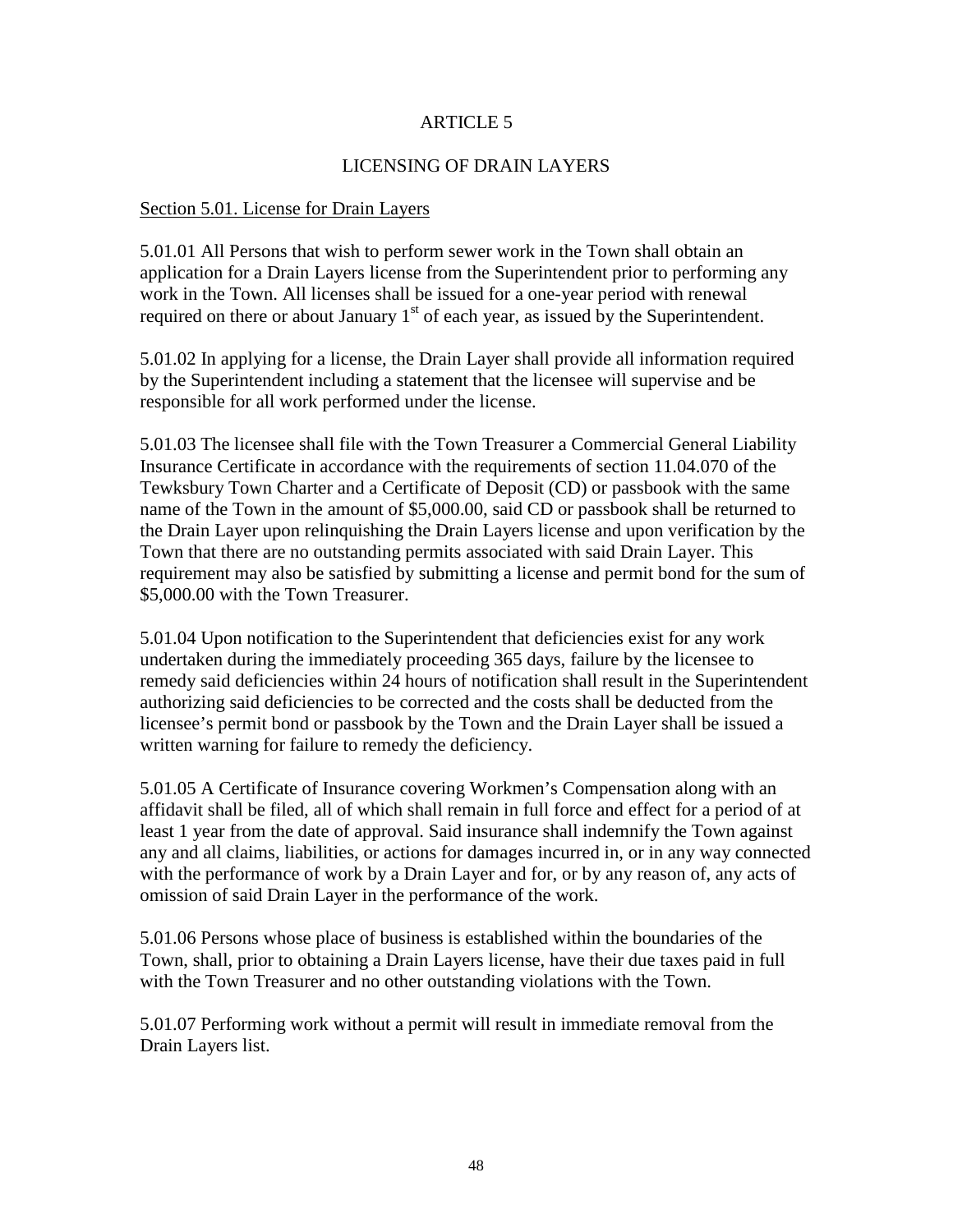#### Section 5.02. Licensee Not Allow Use of Name by Another

5.02.01 No Drain Layer duly licensed to construct Building Service Lateral, Sewer mains and other private Sewers and make connections to Public Sewers shall allow the Drain Layer's name to be used by another Person, either for the purpose of obtaining permits or doing any work under such license. Any Drain Layer that allows the use of the Drain Layer's license by another shall be issued one written warning notifying the Drain Layer of the violation of this section.

5.02.02 All Building Service Lateral installation work shall be performed by Drain Layers licensed by the Superintendent.

5.02.03 Applicants for permits under this article must be Drain Layers licensed by the Superintendent.

# Section 5.03. Forfeiture of License

Any Drain Layer violating any provision of these Regulations shall be notified of such violation by means of a written warning. Failure of the Drain Layer to act upon the first written warning shall be issued a second written warning. Failure of the Drain Layer to act upon the first and second warning shall, in addition to the general penalties, have the license suspended for a period of 180 days or as determined by the Superintendent. The suspended Drain Layer may reapply after the 180-day suspension period.

#### Section 5.04. Inspection Powers of the Superintendent

5.04.01 The Superintendent, bearing proper credentials and identification shall be permitted to enter, at reasonable times, all properties connected to the Public Sewer for the purposes of inspection, observation, measurement, sampling, and testing all in accordance with the provisions of these Regulations.

5.04.02 No work shall begin before obtaining a signed permit from the Superintendent and all required fees have been paid. A minimum of 24 hour notice (1 business day) is required to schedule an inspection. Final inspections shall be scheduled to begin between the hours of 8 AM to 3 PM, Monday through Friday, excluding holidays. Any duly licensed Drain Layer that fails to perform or complete any permitted activity under these Regulations within the normal business hours stated above, will be charged at a billable rate per hour for the Town's inspectional services after 4:30 PM. A minimum of 1 hour rate shall apply. The method of payment for these services shall be in form of a check made payable to the Town prior to the final acceptance and signature on the permit.

5.04.03 The licensed Drain Layer is responsible for requesting an inspection.

5.04.04 Trenches may not be backfilled until they are inspected.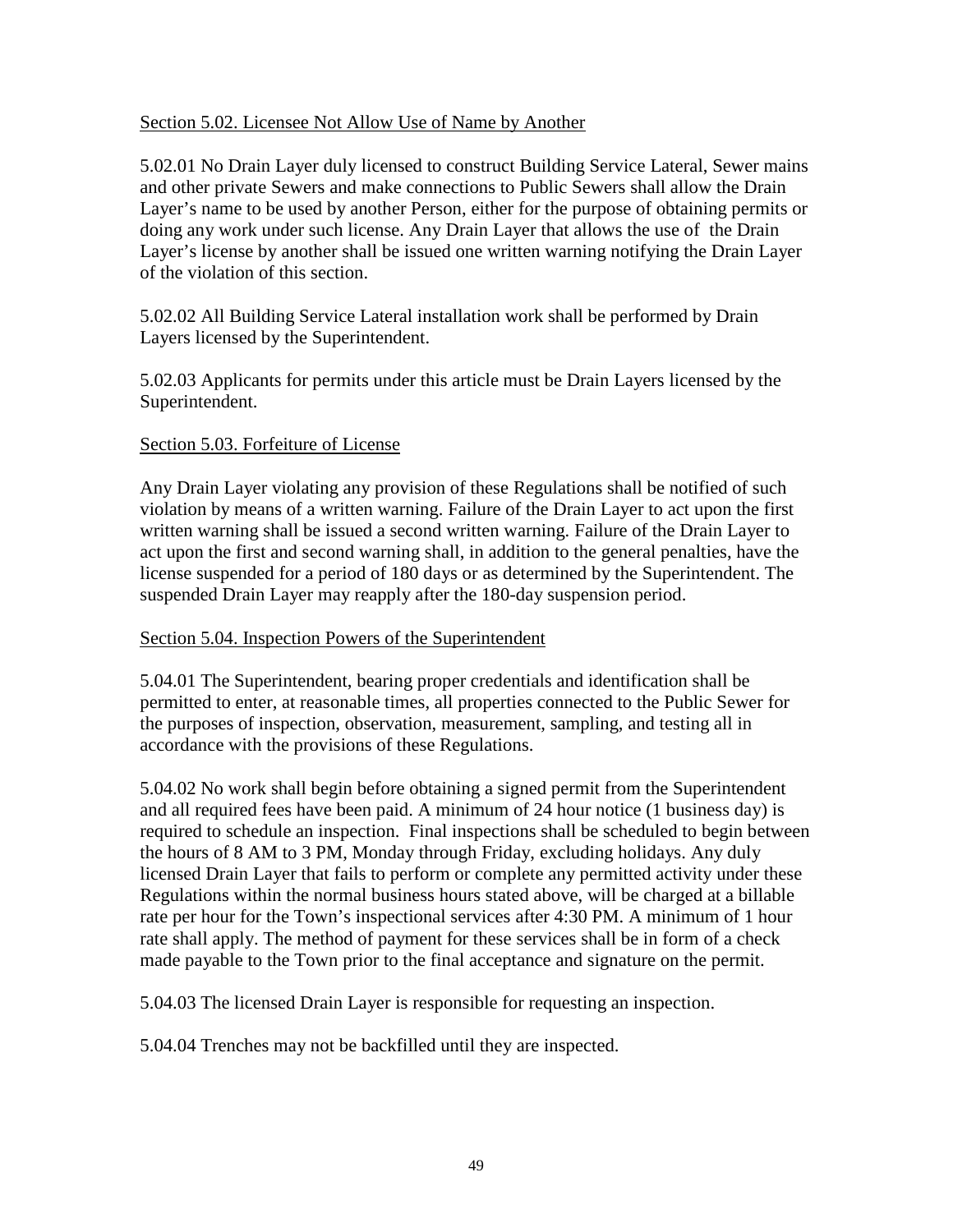5.04.05 The Sewer Permit must be in the possession of the licensed Drain Layer at all times during inspection of the work.

## Section 5.05. Notification of the Superintendent

The Drain Layer shall notify the Superintendent when the Sewer stub for the Building Service Lateral installation is ready for inspection and when the final Building Service Lateral installation to the Public Sewer has been completed. The connection shall be made under the supervision and/or observation of the Superintendent.

#### Section 5.06. Notification for Completion of Work

Notification of the completion of work with certification that all conditions have been complied with shall be filed in writing with the Superintendent no later than 48 hours after the completion of the work covered in each permit.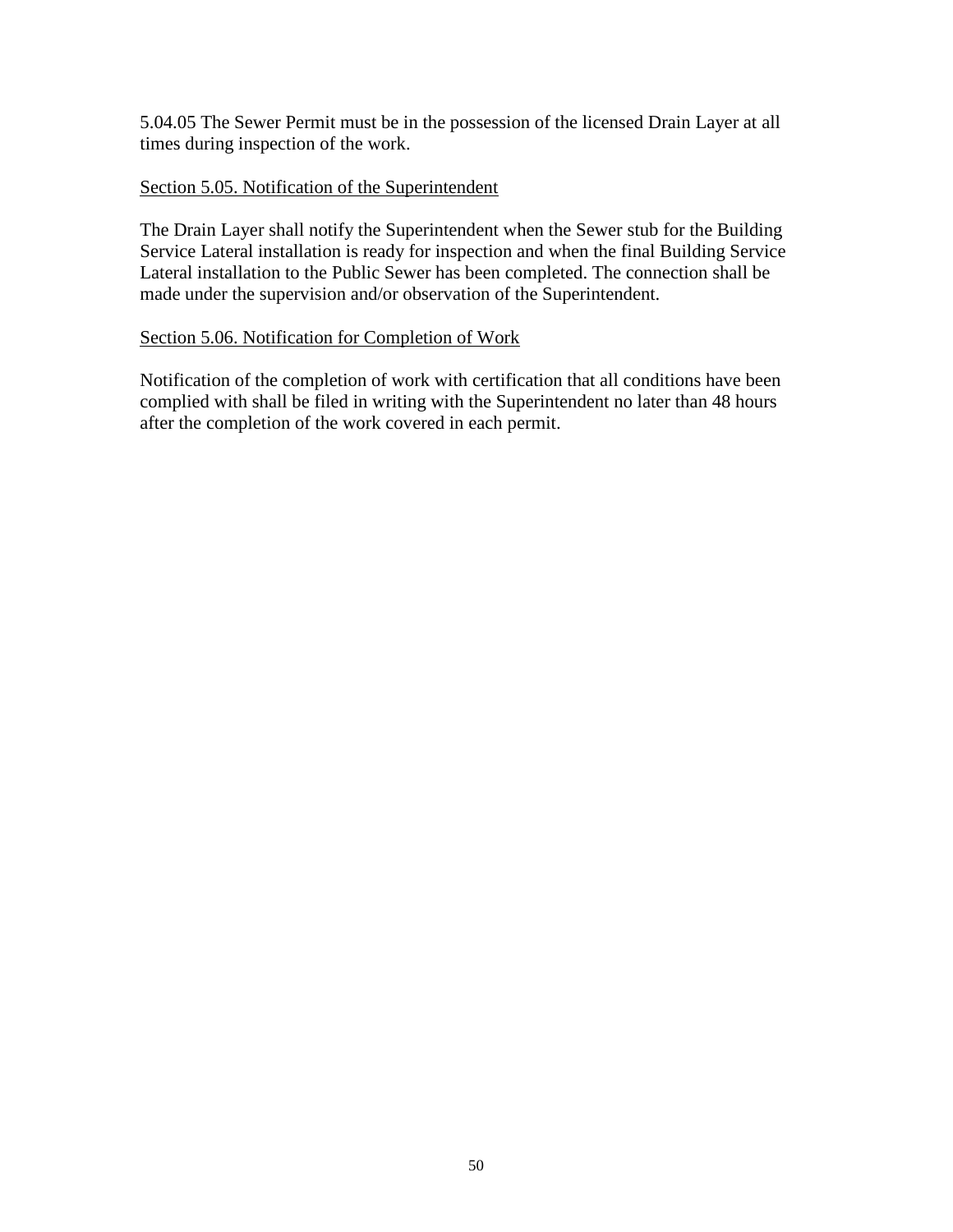# ARTICLE 6

## CHARGES FOR SEWER SERVICES

#### Section 6.01. Establishment of Rates and Charges

Rates and charges for Sewer service shall be established annually. Such rates and charges shall be computed based upon the total amount budgeted for Wastewater O&M (including replacement) and projections of estimated water consumption, Wastewater discharge and such other factors as shall be necessary to establish such rates and charges. The rates and charges established shall be in accordance with Section 204(b) of the Clean Water Act (33 USC 1251 et seq.), and pursuant to M.G.L. c.83 § 16, and shall be established to provide sufficient revenues to pay all expenses of operating and maintaining the Sewerage Works, debt service and capital improvements of the Sewerage Works. The charges for Sewer service shall be assessed to all Persons with a connection to the Sewerage Works.

#### Section 6.02. Method of Assessment

The assessment of charges shall be based on a uniform rate per volume of metered water consumption. Where metered water consumption data is not available, charges for Sewer service shall be based on estimated water consumption, as determined by the Town.

#### Section 6.03. Measurement of Sewer Usage for Properties with Private Wells

Upon application by a Person to the Superintendent, the Town shall authorize said Person to purchase and install a Town approved water metering device, compatible with the Town's monitoring equipment, when connected to the Sewerage Works or are in the process of connecting to the Sewerage Works. Said water metering device installation shall be performed as directed by the Town once the Person configures the Person's plumbing system in conformance with the Town's requirements for water metering device installation and valves and agreed to periodic inspections of the water metering device, plumbing system including valves and any required fees. Said water metering device installation shall be performed in a horizontal manner. Upon installation, inspection and approval by the Town of a water metering device for a private Well and where Wastewater is being discharged into the Sewerage Works, the Town shall use the reading from the water metering device as a basis for charges of the Sewer service.

#### Section 6.04. Measurements of Sewer Usage for Manufacturers of a Product

Any Person whose primary water use is for the manufacturing of a product for wholesale and/or retail sale may file a written request to install a magnetic metering device on Person's Sewer line to be used for measurement and billing of Sewer flow. Said written request shall describe the magnetic metering device to be installed including technical specifications at the location of the installation of the Sewer line. Such requests shall meet current Town standards. The Superintendent, if the written request is satisfactory,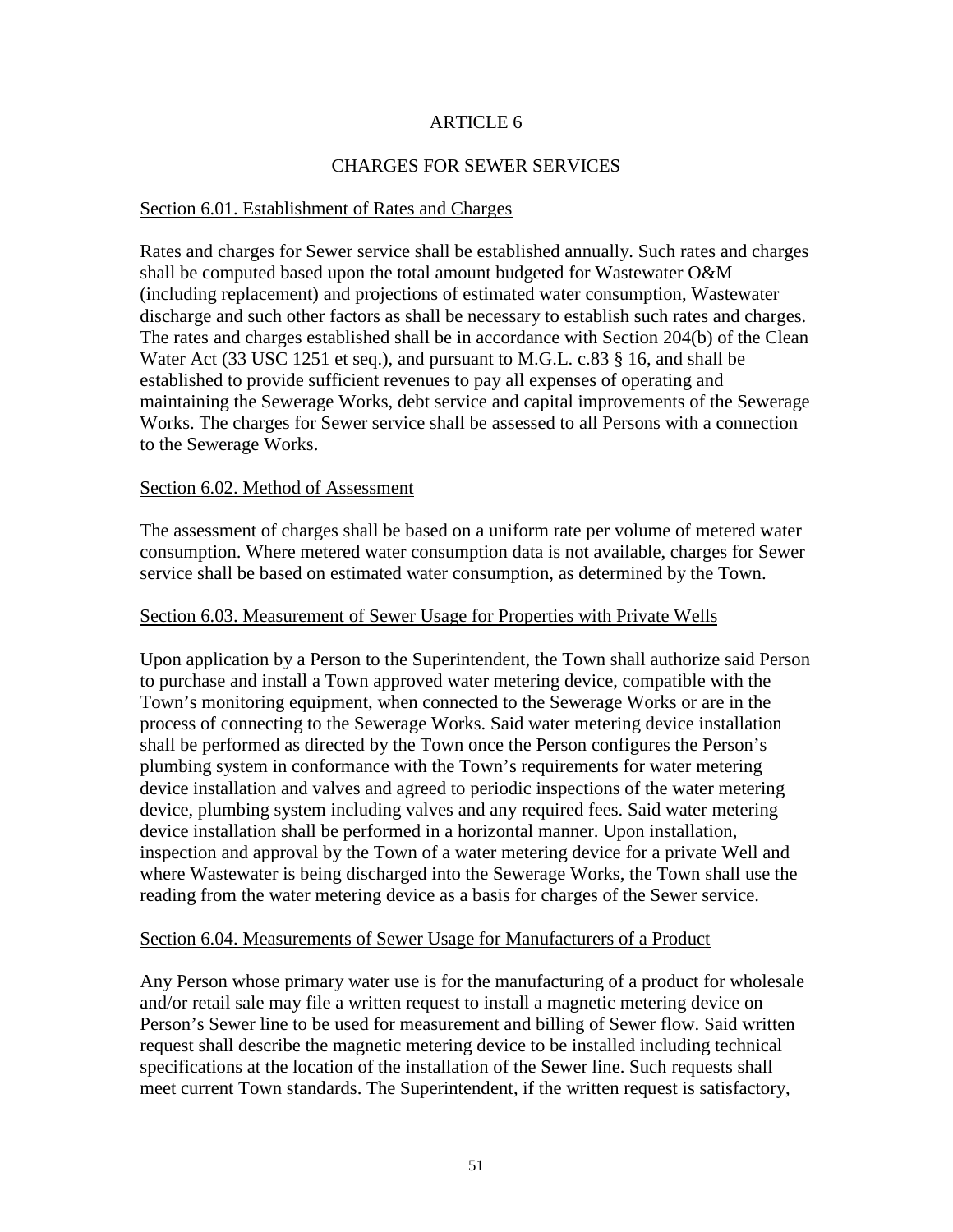shall provide written Approval for the installation provided the Sewer user agrees to install it at Person's sole expense as directed by the Superintendent, provides sufficient opportunity to read the metering device and inspect it, and agrees to follow the manufacturer's specifications for calibrating the metering device and said calibrations shall be performed by an independent testing firm satisfactory to the Town. Upon installation and testing of the metering device, which may be observed by Town personnel, inspected by Town personnel and/or written documentation by a professional installer who is acceptable to the Town, that the magnetic metering device is properly installed and tested; the Town shall base its Sewer charge on the Sewer flow from the magnetic device. If the magnetic device is in need of replacement, it shall be replaced by the Sewer user forthwith using best efforts and at user's sole expense. If at any time the Town finds the magnetic metering device is not being calibrated as recommended by the manufacturer of the magnetic metering device, is not being calibrated by an independent testing firm satisfactory to the Town or is not operating, the Town may suspend using the device as a basis for billing Sewer use and instead use the total water use as a means of billing.

#### Section 6.05. Payment

Bills for Sewer use shall be rendered as determined by the Town and are due and payable within 30 calendar days of mailing. Interest shall accrue on bills not paid within the 30 days. Nothing in these Regulations shall relieve any Person from payment of sewer use, whether or not bills for sewer service are issued to the Person.

#### Section 6.06. Appeals

6.06.01 Persons aggrieved of bills rendered pursuant to this article shall notify the Superintendent, in writing, within 30 days, that the bill is being contested. The notification shall include an explanation as to why the charges are contested including information supporting the claim. Upon receipt of the appeal, the Superintendent shall act upon the appeal as quickly as possible and shall inform the appellant of the results of the investigation. The determination of the Superintendent shall also be transmitted to the Town Treasurer who shall take the following action. For claims that are considered valid abatements, the bill will be adjusted and the new adjusted charges will be due and payable 30 days after the date of the abatement letter is issued. Revised charges shall then be due and payable as specified in section 6.05 of this article. For claims not found to be valid by the Superintendent, the date of the billing shall be as originally issued, and charges and interest shall be computed as specified in section 6.05 of this article.

6.06.02 Persons aggrieved of the decision of the Superintendent shall have a right of appeal to the Town Manager who shall then process said claim in the same manner as set forth above. Appeals of the Superintendent's decision shall be made within 30 days of the decision in writing to the Town Manager. The decision of the Town Manager shall be final.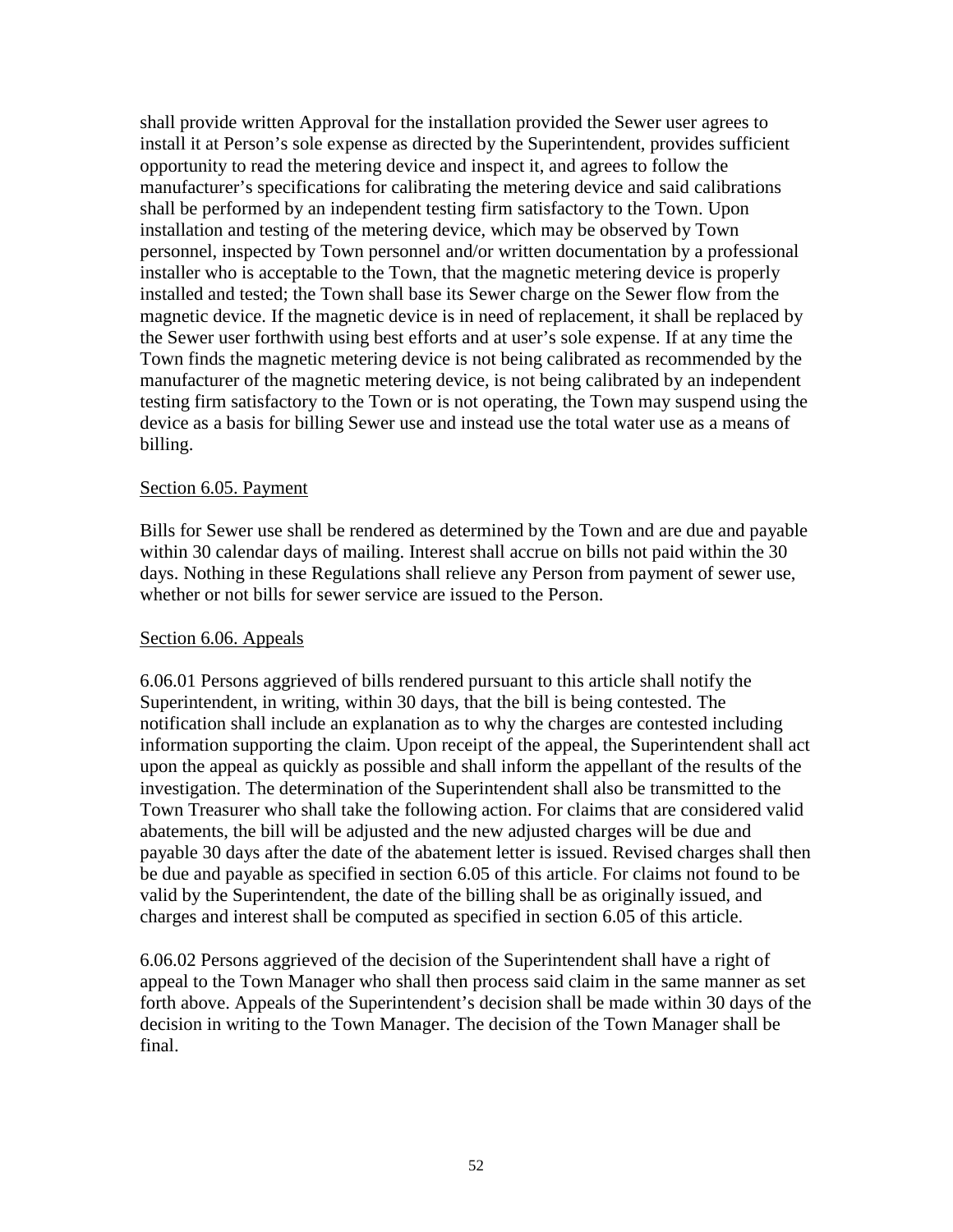# Section 6.07. Tax liens of Overdue Charges

Charges for Sewer use which are overdue and uncontested shall become a tax lien as is provided in M.G.L. c.83 §16A - §16F.

Section 6.08. Toxic Wastes

In addition to the provisions of this article, any Person discharging toxic wastes which increase the cost of Treatment or sludge disposal shall be assessed additional charges equal to such increased costs, as determined by the Superintendent.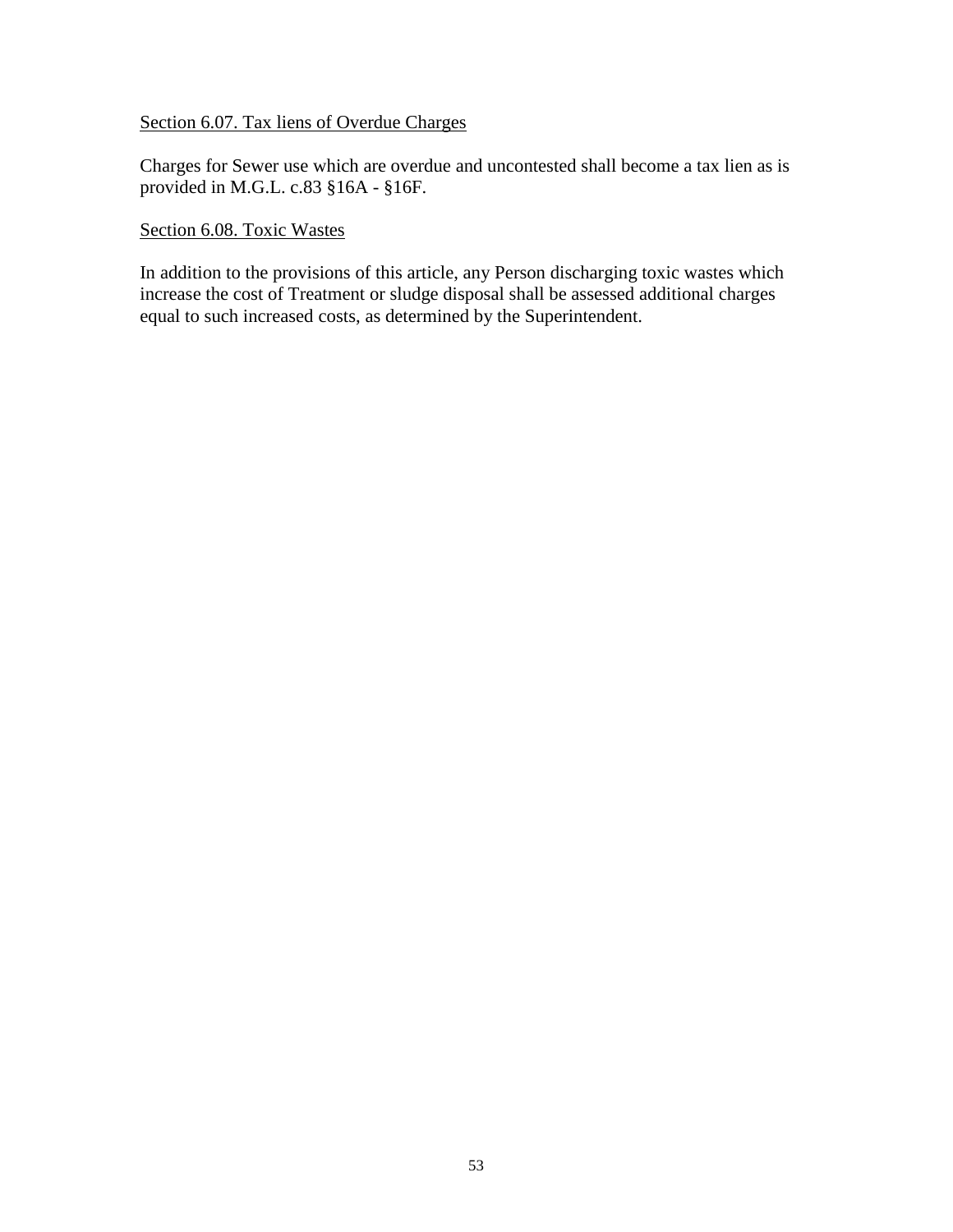## ARTICLE 7

#### PROTECTION FROM DAMAGE

# Section 7.01. Prohibited Acts

No unauthorized Person shall maliciously, willfully, or negligently break, damage, destroy, uncover, deface, or tamper with any structure, appurtenances, or equipment which is part of the POTW. Any Person violating this provision shall be subject to charges as determined by federal, state or local law.

#### Section 7.02. Trespass

No unauthorized Person shall enter or remain in or upon land or structure of the POTW. Any Person violating this provision shall be subject to charges as determined by federal, state or local law.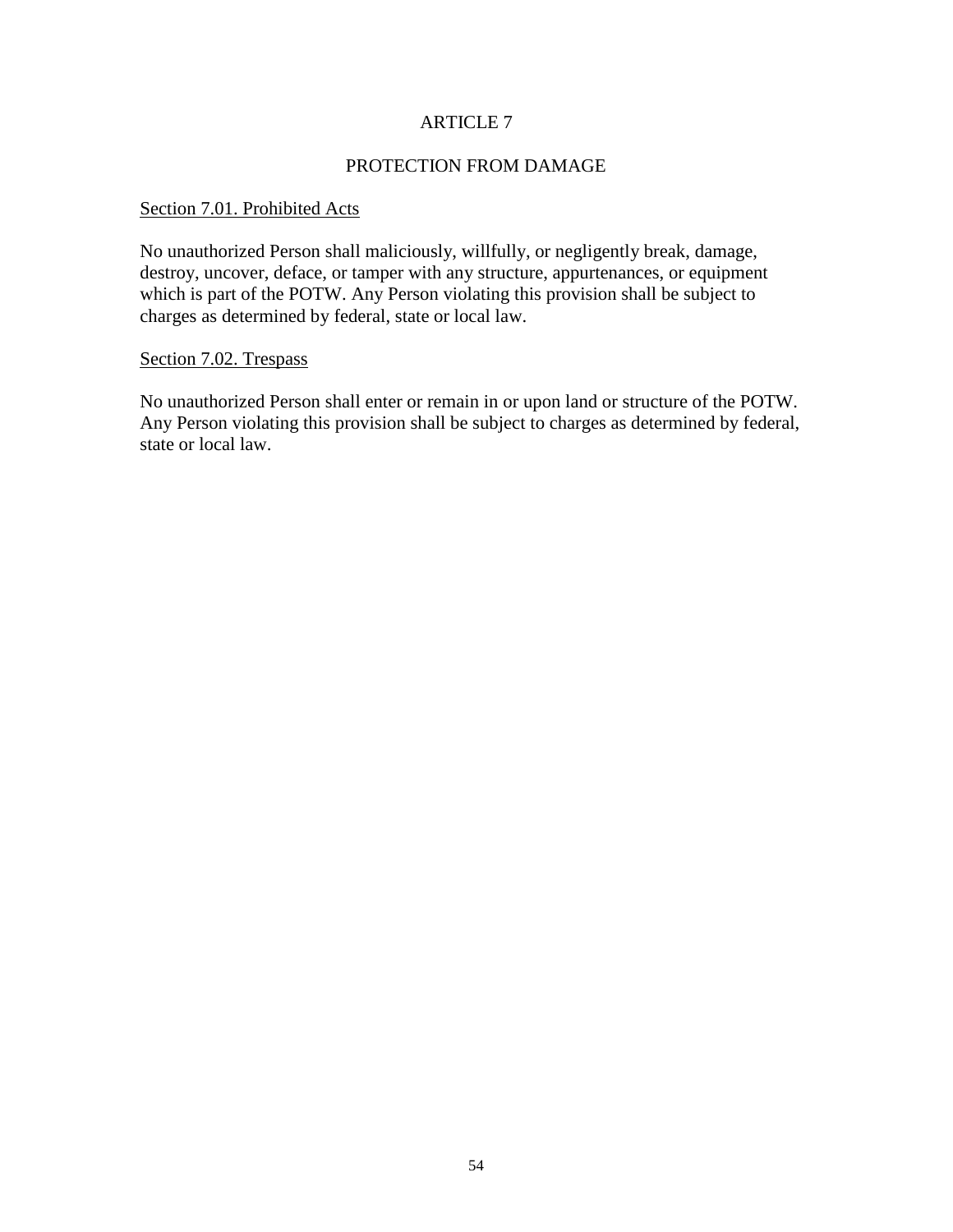# ARTICLE 8

# POWER, AUTHORITY AND PENALTIES

#### Section 8.01. Authorized Inspection

The Superintendent bearing proper identification shall be permitted to enter, at reasonable times, all properties for the purpose, as determined by the Superintendent, of inspection, observation, measurement, repair, maintenance, sampling, and testing in accordance with the provisions of these Regulations.

#### Section 8.02. Requirement to Observe Safety Rules

While performing the necessary work on private properties referred to in section 8.01, above, the Superintendent shall observe all safety rules applicable to the premises established by the Owner and the Town shall indemnify the Owner against loss or damage to its property by Town employees.

#### Section 8.03. Authority in Easements Acquired by the Town

The Superintendent bearing proper identification shall be permitted to enter upon all private properties through which the Town holds an Easement for the purposes of, but not limited to, inspection, observation, measurement, sampling, repair, maintenance and testing of any portion of the POTW lying within said Easement. All entry and subsequent work, if any, on said Easement shall be done in full accordance with the terms of the Easement pertaining to the property involved.

#### Section 8.04. Written Notice of Violation

Any Person found to be in violation any provisions of these Regulations, shall be served by the Superintendent with a written notice stating the nature of the violation and providing a reasonable time limit for the satisfactory permanent correction of all violations, within the period of time stated in such notice.

#### Section 8.05. Penalties for Continued Violation

Any Person who shall continue any violation beyond the time limit provided for in section 8.04, shall be fined an minimum amount of \$1,000.00 as established by these Regulations and a maximum amount of \$5,000.00 as allowed per M.G.L., c.83, § 10. Each day in which such violation shall continue shall be deemed a separate offence. If the violation continues, the Superintendent shall direct the Town Counsel to seek an injunction in the Superior Court of the Commonwealth requiring the offender to cease all violations. Monetary penalties shall be issued by the Superintendent. Payment for monetary penalties issued by the Superintendent shall be due within 30 days by check, payable to the Town.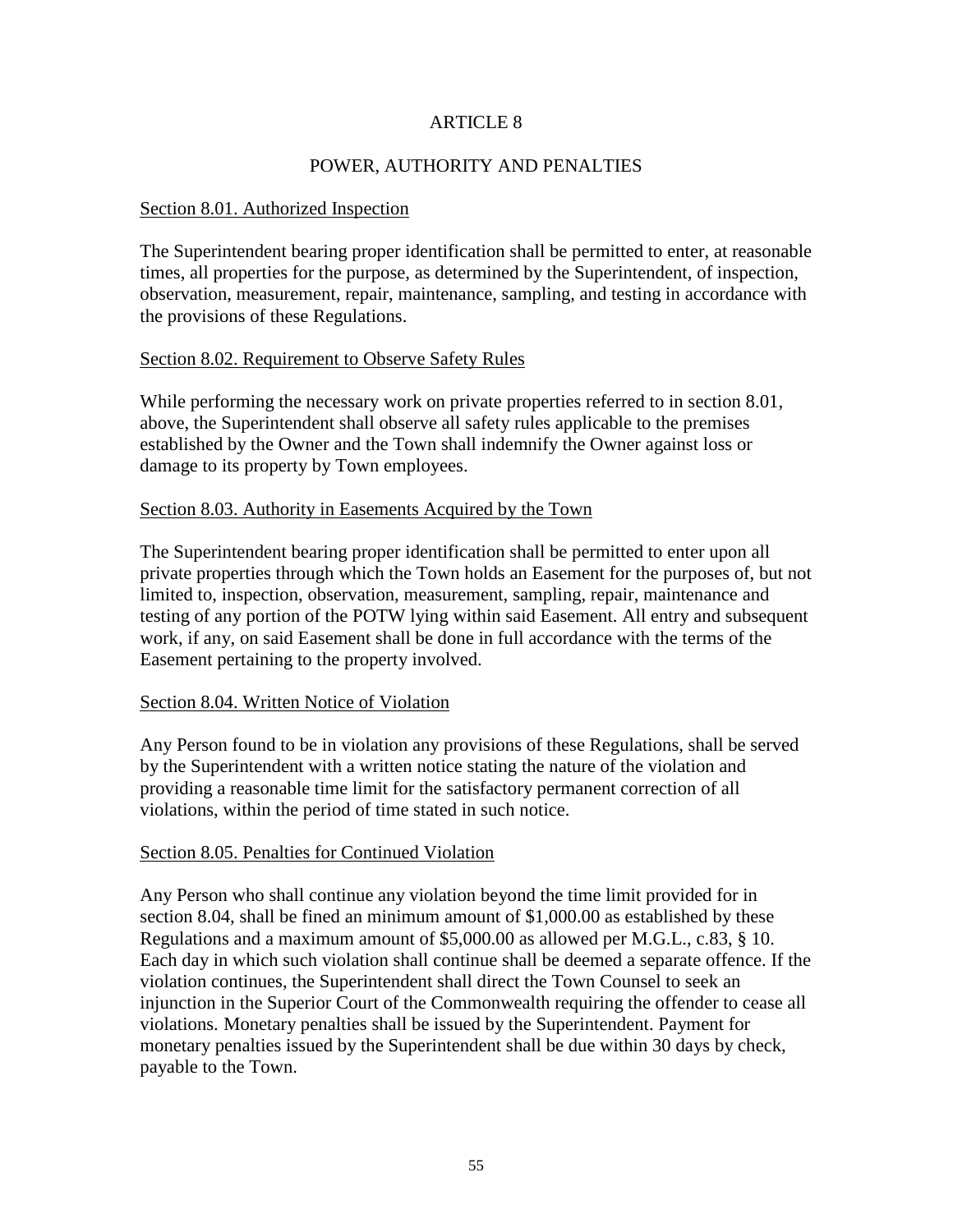#### Section 8.06. Cost Recovery Measures for Violations

In addition to or in lieu of the assessed monetary penalties referenced in Section 8.05 of this Article, the Town may elect to assess cost recovery measures upon any establishment or individual violating these Regulations. Cost recovery measures may also be imposed upon any establishment or individual directly responsible for damage to and/or interference with the Town's Sewerage Works. Cost recovery measures may include, but shall not be limited to personnel costs, police details, legal fees, and repair and/or replacement costs. Said costs shall be documented by the Water and Sewer Division and approved by the Superintendent.

#### Section 8.07. Liability

Any Person violating any provision of these Regulations shall become liable to the Town for any expense, loss, or damage occasioned to the Town by reason of such offense. The expense, loss, or damage shall be established by a qualified and competent Professional Engineer, registered in the Commonwealth, retained by the Town, particularly skilled in the O&M of Sewerage Works.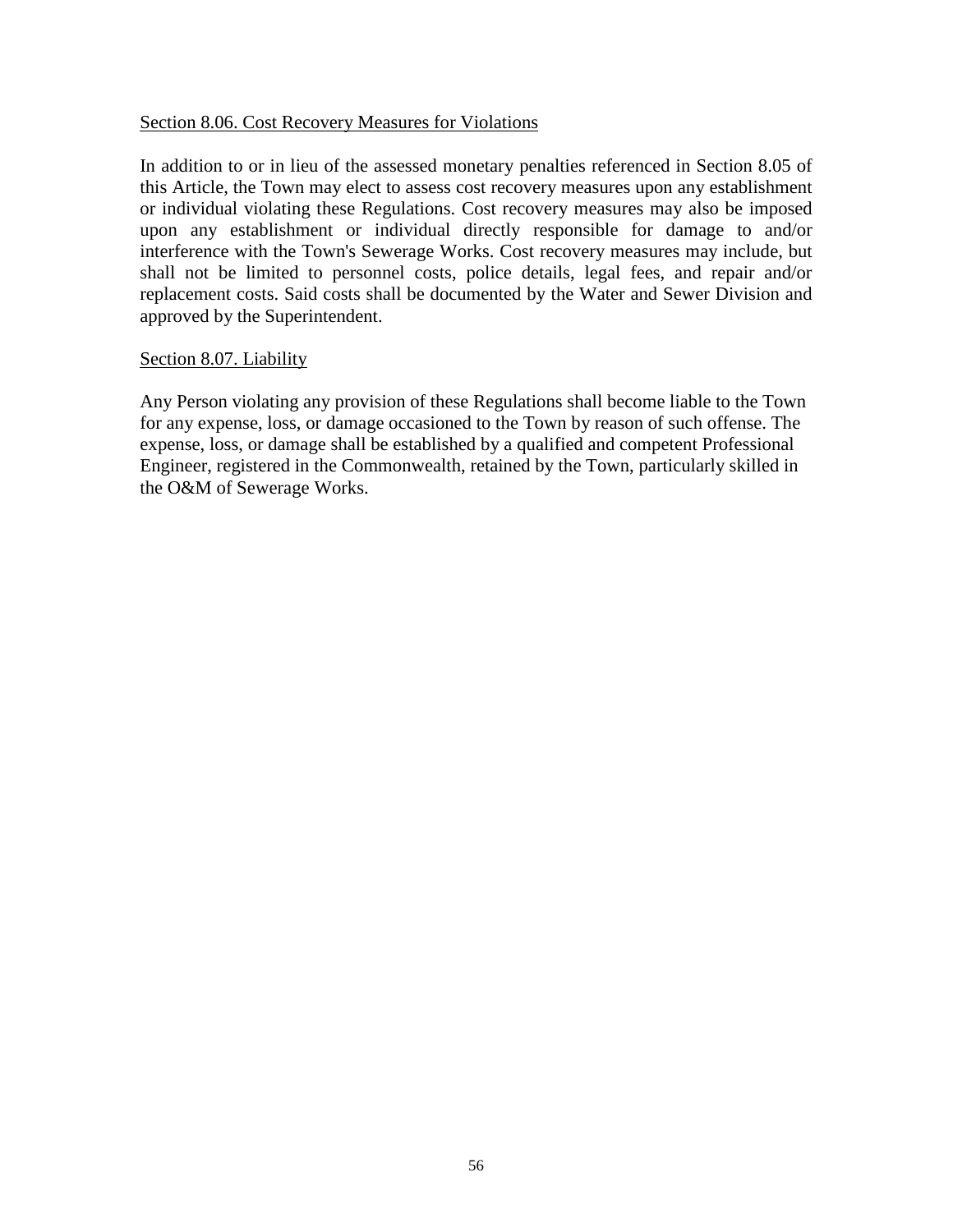# ARTICLE 9

# VALIDITY

#### Section 9.01. Repeal of Conflicting Regulations

All Regulations or parts thereof in conflict herewith are hereby repealed.

#### Section 9.02. Invalidation of Sections

If any section, clause, sentence, or provision of these Regulations shall be held to be invalid, illegal, unenforceable or in conflict with any other part of these Regulations, the validity, legality and enforceability of the remaining provisions shall not in any way be affected or impaired.

#### Section 9.03. City of Lowell Regulations

In addition to the Regulations set forth herein, all Persons shall comply in full with the regulations governing the use of the Sewers of the City of Lowell.

#### Section 9.04. Amendment of Regulations

Whenever a regulation or statute is cited, it shall mean as amended, unless the context of the regulation or statute provides otherwise.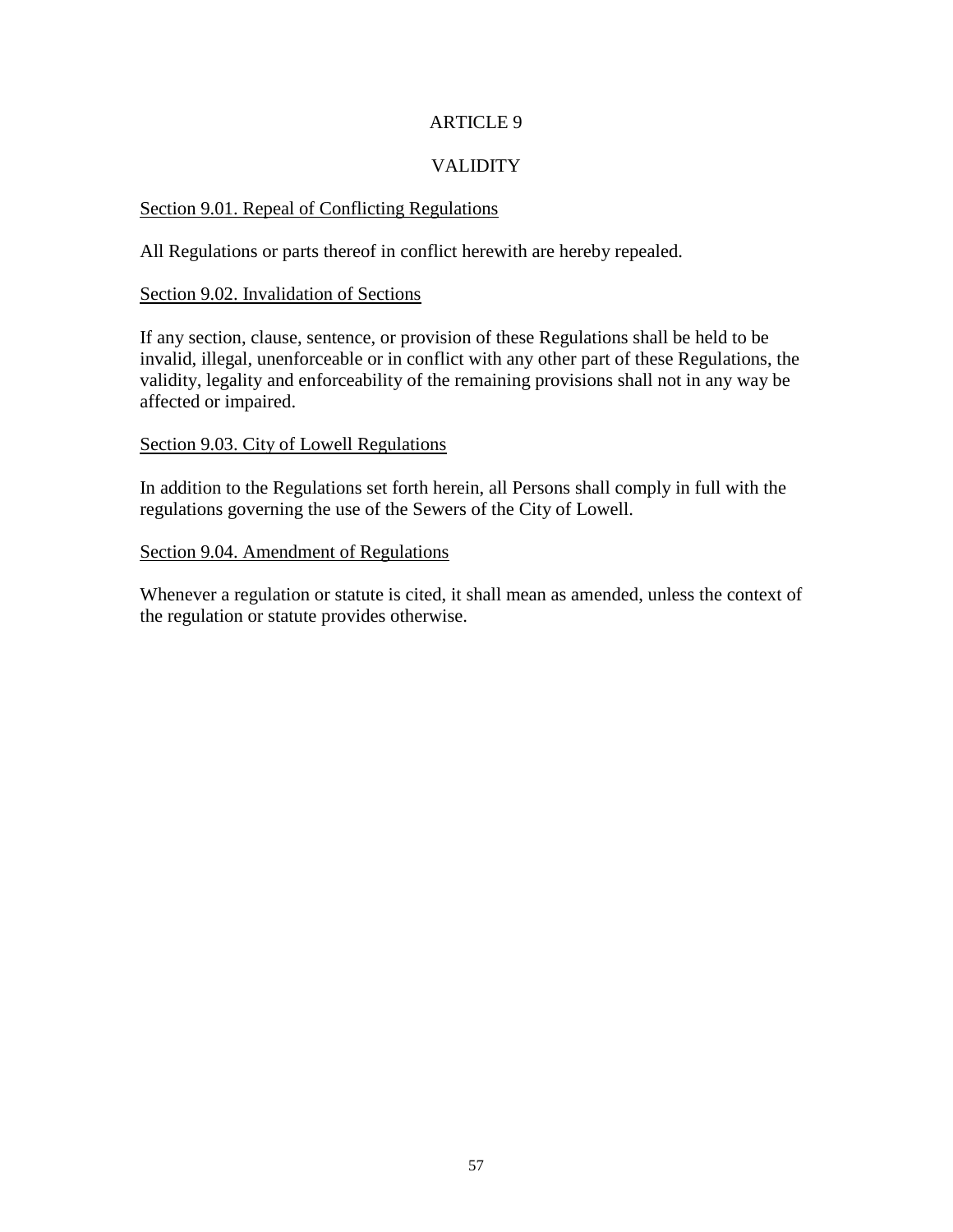# ARTICLE 10

# REGULATIONS IN FORCE

# Section 10.01. Regulations in Force

These Regulations shall be in full force and effect from and after their passage, approval recording and publication as provided by law.

# Section 10.02. Passage

Passed and adopted on the \_\_\_\_\_ day of \_\_\_\_\_\_\_\_\_\_\_\_\_ 2013

By the following signature:

 Richard A. Montuori Town Manager

\_\_\_\_\_\_\_\_\_\_\_\_\_\_\_\_\_\_\_\_\_\_\_\_\_\_\_\_\_\_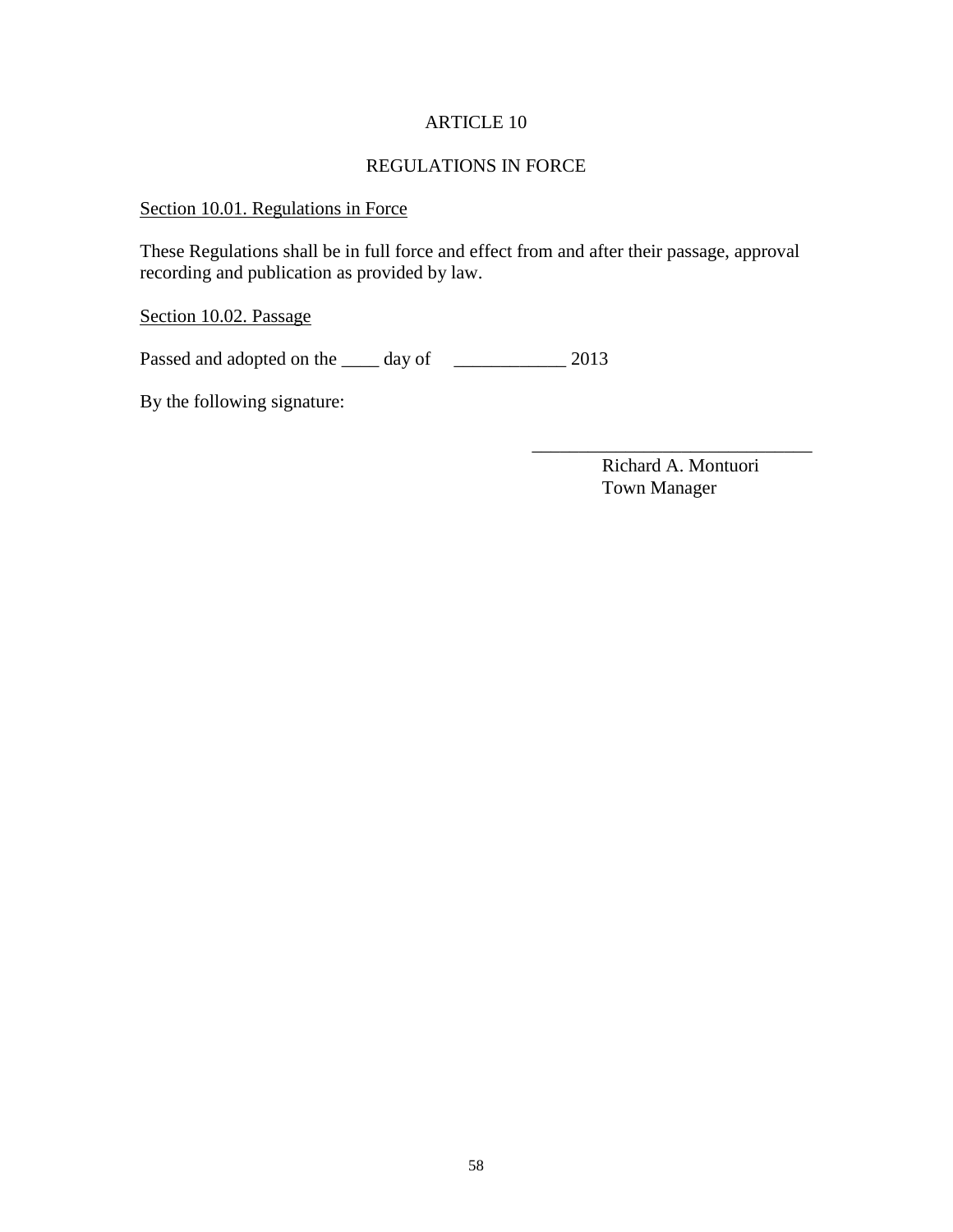# **SEWER REGULATIONS – FEE SCHEDULE**

# **Permits**

|                                                                  | \$60.00    |
|------------------------------------------------------------------|------------|
|                                                                  | \$100.00   |
|                                                                  | \$150.00   |
| Sewer Modification Permit (Residential, Commercial & Industrial) | \$60.00    |
| Sewer Main Permit                                                | \$150.00   |
|                                                                  | \$100.00   |
|                                                                  | \$1,160.00 |
| Trench Permits (Pursuant to MGL c. 82A & 520 CMR 14.00)          | \$100.00   |

# **Licenses**

| Drain Layers License Fee (Annually) | \$100.00 |
|-------------------------------------|----------|
|                                     |          |

# **Insurance Requirements for Drain Layer's License <sup>a</sup>**

|                                                                                                                                                                            | \$2,000,000.00 |
|----------------------------------------------------------------------------------------------------------------------------------------------------------------------------|----------------|
| Each Occurrence                                                                                                                                                            | \$1,000,000.00 |
|                                                                                                                                                                            | \$1,000,000.00 |
| Bodily Injury Liability (Automobile Liability Insurance – covers owned, non-owned and hire                                                                                 |                |
| Bodily Injury Liability (Automobile Liability Insurance – covers owned, non-owned and hire<br>vehicles – each accident) $\frac{1}{\sqrt{1-\frac{1}{2}} \cdot \frac{1}{2}}$ | \$1,000,000.00 |
|                                                                                                                                                                            |                |
|                                                                                                                                                                            | \$1,000,000.00 |
|                                                                                                                                                                            |                |
| Worker's Compensation and Employers Liability (disease – policy limit) __________ \$100,000.00                                                                             |                |
| Worker's Compensation and Employers Liability (disease – each employee) _________ \$100,000.00                                                                             |                |